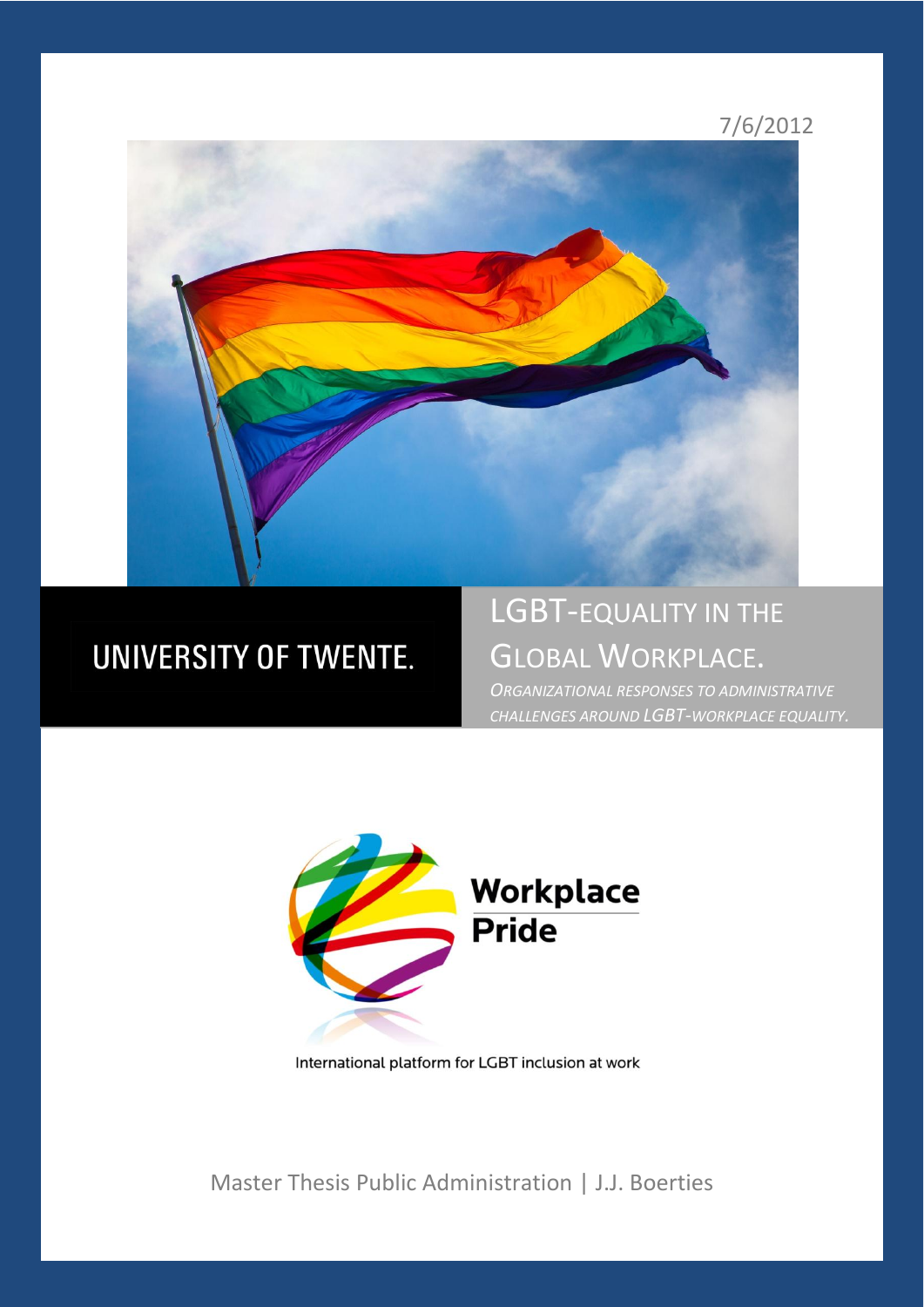Article 1: All human beings are born free and equal in dignity and rights. They are endowed with reason and conscience and should act towards one another in a spirit of brotherhood.

Universal Declaration of Human Rights, as passed and proclaimed by the General Assembly of the United Nations on the 10th of December 1948.

Article 10: *Organizations should visibly support the improvement of working environments for their* LGBT employees in all the countries where they are active.

Declaration of Amsterdam, as announced on the 1th of July 2011 at Workplace Pride's 5th International LGBT Business Conference in Amsterdam.

We can compromise our political positions, but not ourselves.

John F. Kennedy, Profiles in Courage, 1956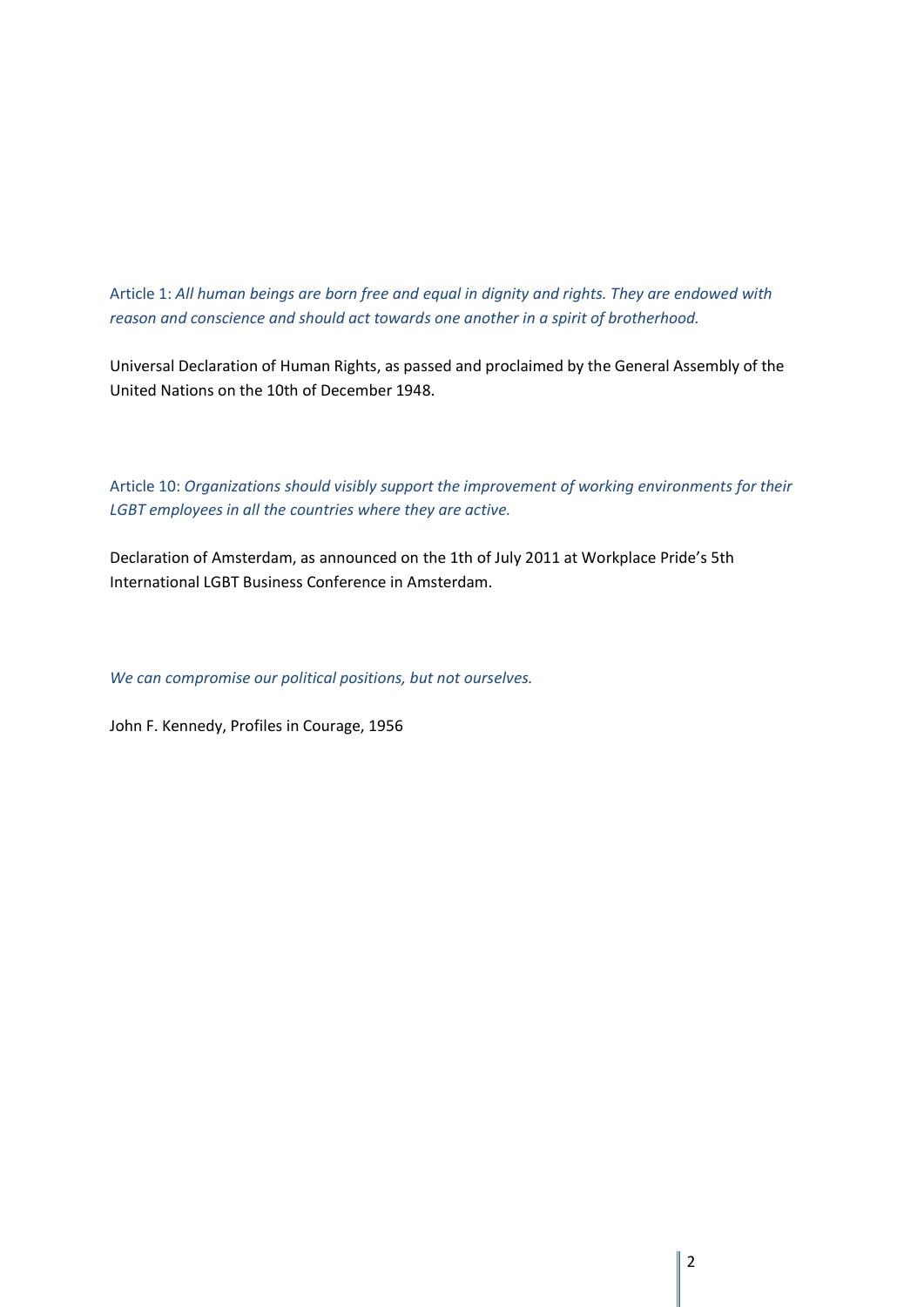## **Contents**

| 2.2. How do multinational organizations respond to variations in their administrative environments  |  |
|-----------------------------------------------------------------------------------------------------|--|
| with regard to the implementation of organizational LGBT-workplace equality policies?11             |  |
|                                                                                                     |  |
| 2.4. What are the perceived implications of these responses for local organizational LGBT-workplace |  |
|                                                                                                     |  |
|                                                                                                     |  |
|                                                                                                     |  |
|                                                                                                     |  |
|                                                                                                     |  |
|                                                                                                     |  |
|                                                                                                     |  |
|                                                                                                     |  |
|                                                                                                     |  |
|                                                                                                     |  |
|                                                                                                     |  |
|                                                                                                     |  |
|                                                                                                     |  |
|                                                                                                     |  |
|                                                                                                     |  |
|                                                                                                     |  |
|                                                                                                     |  |
|                                                                                                     |  |
|                                                                                                     |  |
|                                                                                                     |  |
|                                                                                                     |  |
|                                                                                                     |  |
|                                                                                                     |  |
|                                                                                                     |  |
|                                                                                                     |  |
|                                                                                                     |  |
|                                                                                                     |  |
|                                                                                                     |  |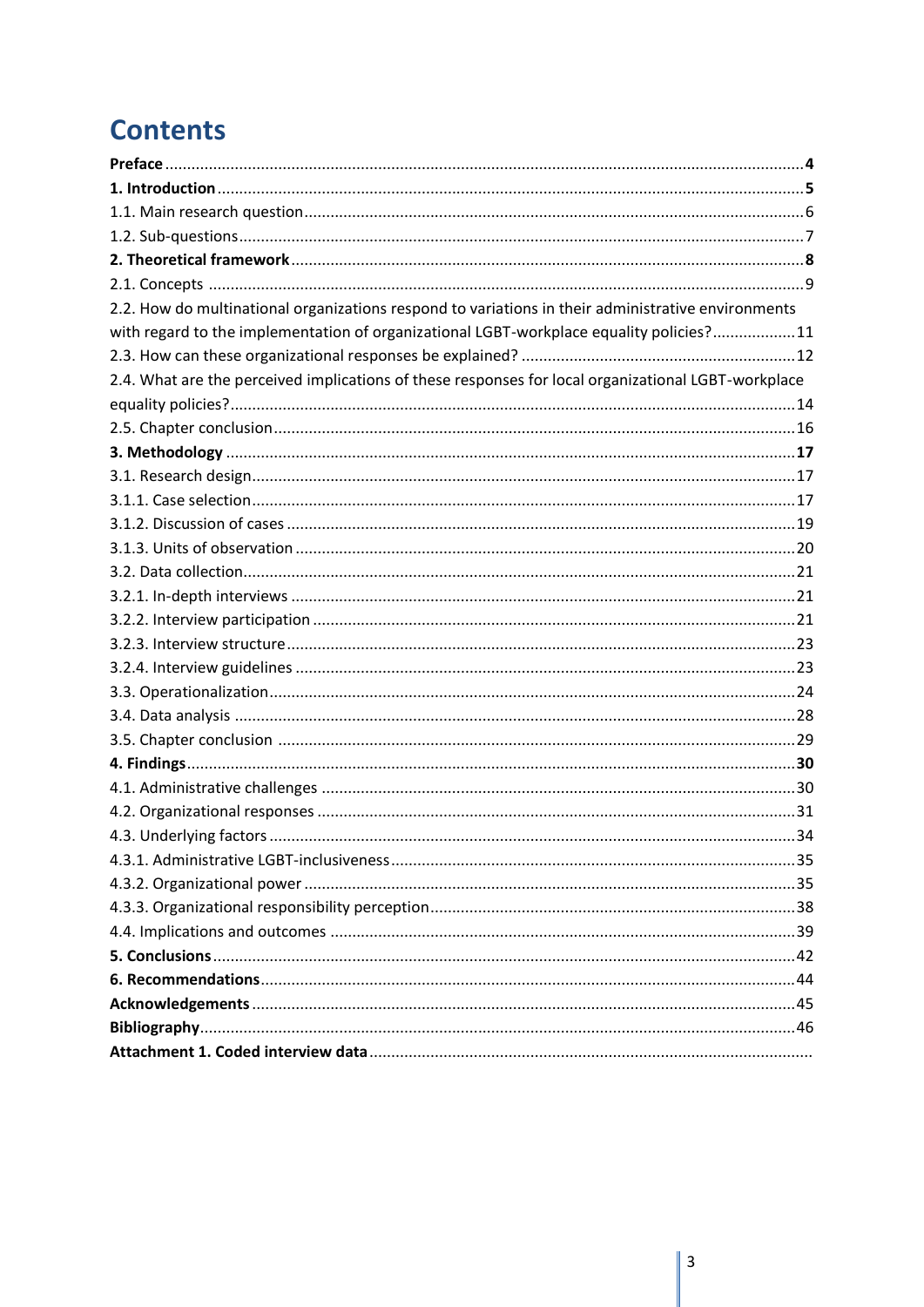## **Preface**

While public administration is my chosen field of interest, 20<sup>th</sup> century history is also a great passion of mine. In the process of conducting research for this study I happened to stumble on a particularly interesting piece of history that I would like to reflect on for a moment. It was a poster from the mid sixties, a time when the call for social justice and minority emancipation was at an all time high. This poster, distributed by the US government, was meant to inform federal employees that equality at work was a priority of the Johnson administration. I quote; "All Americans have the right to equal *employment opportunity (...)* If you feel you have been discriminated against because of race, color, religion, national origin or sex, you should contact your *agency's Equal Employment Opportunity Officer."* 

While at first glance these anti-discriminatory categories seem to cover all the bases, a more careful reading will show that sexual orientation was not included at that time. Fifty years down the road it is clear that the struggle for workplace equality on this front has not been as revolutionary as the civil rights and feminist movements. Although federal LGBT-employees were finally extended equal legal protection in 1998, a great number of LGBT-employees in the private sector are still at risk of being fired simply because of their sexual orientation. The federal laws required to protect them have consistently been voted-down or log jammed since 1974.

Considering that the US government is actually based on the premise that "all men are created equal", it can be discouraging to imagine the challenge of breaking administrative barriers to LGBTworkplace equality in many other countries around the globe.

However, the fact that in recent years an increasing number of multinational organizations have taken on the responsibility to provide equality provisions for their LGBT-employees could mean that we are now turning a corner.

Encouraging as this may be, during the 2012 Workplace Pride Conference in Amsterdam key note speaker and IBM executive Claudia Brind-Woody made it clear that corporate initiative alone is not enough; "We need the non-profits, we need the public sector and we need the academic studies. Yes we can lead the way and we can have an economic impact. But it helps us when we've got an *academic study saying (...) it's a workplace issue and not just a social justice issue."* 

This study is important in that respect because it illustrates not only how several multinational organizations deal with the administrative barriers to their equality policies but also what the perceived implications are for their policy's effectiveness. In light of this I feel confident that the findings can indeed be of value for those people and organizations that are willing to make a difference and try to improve the quality of life of so many.

Jos Boerties - June 2012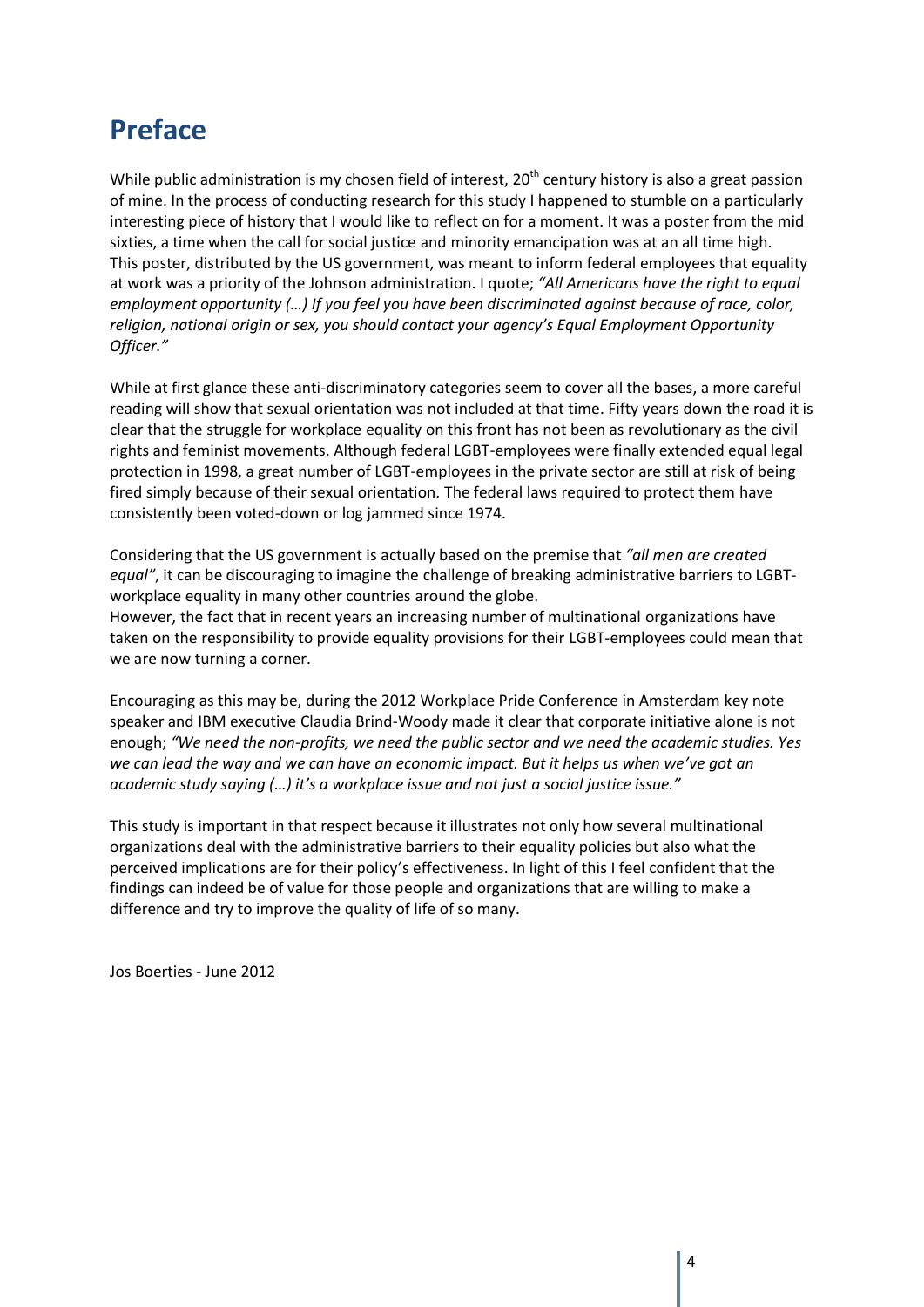## **1.'Introduction**

In July 2011, Forbes Magazine published a human interest article laying out the challenges of India's gay and lesbian workers struggling with anti-gay sentiments at their workplaces. The article (Chopra, 2011) stated that, while several multinationals operating in this country had implemented diversity & inclusion policies, these policies were handicapped by the fact that up until 2009, consensual samesex relations were a criminal offense by Indian law.

The example clearly illustrates that for multinational organizations starting up operations in another country implies more than just crossing national borders. In the long run cultural and administrative differences might be even more difficult barriers to overcome.

In that light, the great variation in administrative attitudes towards Lesbian, Gay, Bisexual and Transgender (LGBT) employees can prove to be especially challenging for those organizations that dare to take a principle stand on LGBT-equality. How do these organizations respond to the various administrative environments they find themselves in? Is it simply a matter of legal compliance? And if not, what are their options in practice? Up to what point can workplace equality be provided for LGBT-employees in an organization with global operations? These are the kind of questions I will reflect on and answer in the course of this study.

Besides discussing these practical issues in more detail, this thesis also aims to contribute to a broader academic discussion regarding the way multinational organizations (as the most prominent exponents of globalization) aim to address social problems cross-nationally. Whereas in the past, multinational organizations have been criticized for invoking an economical, political and cultural 'race to the bottom', this image would apparently need some readjustment if we look at the increased ethical accountability that a growing number of these global operators have subjected themselves to in their daily operations.

For as Reidenbach & Robin (1991) explain in their frequently cited model of moral development, many of these organizations went from a basic 'grab all you can' mentality to a more balanced concern for ethical and economical outcomes. For LGBT-friendly organizations, workplace equality is, in that sense, not so much an isolated issue but a new frontier of (Corporate) Social Responsibility.

From both the social and academic perspective we could ask the question why (of all things) importance should be placed on LGBT-workplace equality in order to describe these interactions between multinational organizations and their social environments. The answer to that is actually quite simple. We should consider that most people spend the larger part of their lives working in a setting with others.

Throughout a working life, social relations with co-workers might actually be more frequent and intensive than relations with family or friends. On the most personal level we even define ourselves by the work we do. As US Senator Robert F. Kennedy once said; "To be without work, to be without use to one's fellow citizens, is to be in truth the Invisible Man of whom Ralph Ellison wrote."

While Kennedy clearly referred to the unemployed, these words also have implications for those who can only work by making themselves 'invisible'. Imagine the pressures faced by LGBT-employees around the world who are forced to hide an essential part of their identity in order to keep their jobs (and in some cases their lives).

However, getting an overview of the extent of the global problem is difficult because essential data is often not available in the 81 countries where being gay is still illegal. In spite of that, we can perhaps' read something of the overall severity in data from the Dutch situation: In the same month the Forbes article was released, the Dutch research institute Movisie (Dankmeijer, 2011) published an overview of results from Dutch studies related to LGBT-workplace equality in the last two decades.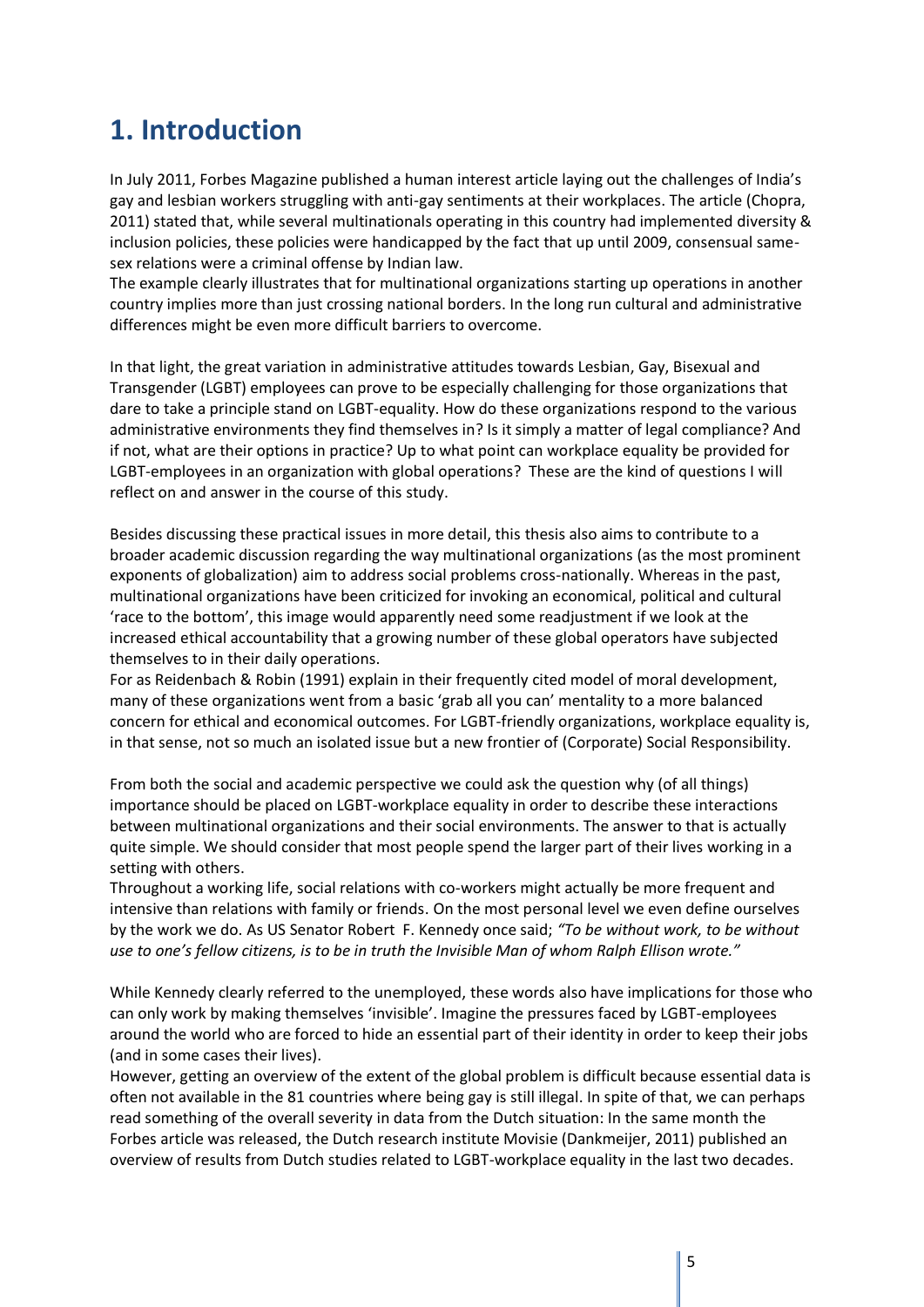It showed that, even in a liberal country like The Netherlands, up to 30% of LGBT-employees are still hiding their sexual orientation from their employers and colleagues. At the same time, 25% of open male-to-female transgenders have reported experiencing direct discrimination at their workplace. One in ten have been threatened with getting fired, have been refused a promotion or have been' taken out of their job. The same seems to apply to female-to-male transgenders but there is yet insufficient data to support it.

In September 2011, the Dutch scientific advisory agency Centraal Plan Bureau (CPB, 2011) issued their latest report on the state of workplace conditions for LGBT-employees. It concludes that gay and transgender employees are suffering more from health issues than straight employees. This in turn is said to be caused by minority stress and gender identity issues, both of which can be amplified by gay-negativity at the workplace.

Given that The Netherlands is considered to be one of the most LGBT-inclusive countries, we can only assume that the situation for LGBT-employees in less inclusive countries is indeed concerning.

This study, based on my analysis of six multinational organizations, is able to shed some light on the way LGBT-friendly organizations respond to workplace equality barriers in their various administrative environments when implementing their equality policies globally.

I have interviewed several top-level HR-executives within these organizations to get more insights into the impact of the administrative environments on LGBT-workplace equality and the way these organizations respond to it. These in-depth interviews were conducted in groups and on an individual basis. Combined they form the primary source of information for this study.

The study itself was requested and funded by the Amsterdam-based Workplace Pride Foundation in their continuing effort to improve (knowledge of) LGBT-workplace equality. This organization, composed of 26 multinational organizations, was responsible for drafting the 'Declaration of Amsterdam' last year (Workplace Pride, 2011). A declaration that comprises 10 action points that should be embedded in organizations to create safe and comfortable workplaces for LGBT employees. Given that 13 of Workplace Pride's members have already signed it, it can be seen as a symbolic and substantive sign of increased awareness for this issue.

This study comes as a logical next step for Workplace Pride; It is part of a broader feasibility study to see if it is possible to create a universal benchmark for LGBT-friendly workplaces based on the outlines of the Declaration of Amsterdam. By clarifying how LGBT-friendly multinational organizations interact with their administrative environments I hope this study can be a valuable contribution to accomplish that goal.

#### **1.1. Main research question**

As discussed, the primary goal of this study is to explain how multinational organizations deal with differences in administrative conditions that affect their LGBT-workplace equality policies. Our standard assumption would therefore be that local administrative conditions  $(X_1)$  lead to a certain level of local LGBT-equality (Y). However, given that multinational organizations are not bound to one specific administrative environment and have intrinsic power that allows them to wield influence, we can further assume that this additional variable  $(X_2)$  might interfere with the original causal relation. As of yet it is however unclear exactly how and in what way this presumed causal relation is affected. Although much research has been done with regard to homosexuality as a social (equality) issue and the role of multinational organizations as governance actors in the global market, I have not been able to find any previous studies on this particular subject. In part this can be attributed to the lack of specific LGBT-related corporate equality policies; Only in recent years has LGBT-equality received awareness as a specific Human Resource-issue. The six selected organizations are frontrunners in that respect.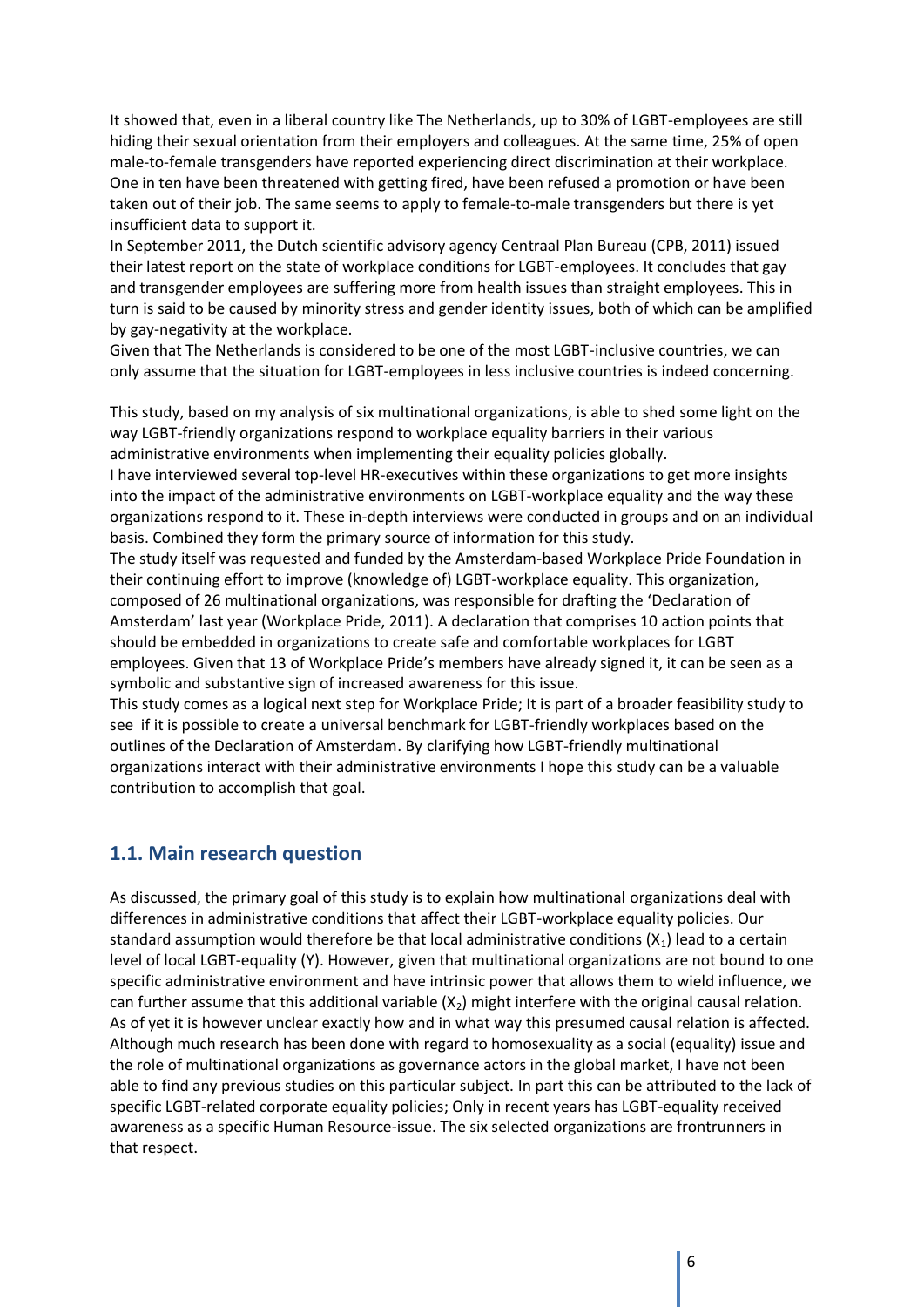I expected that, especially in the LGBT-context, it would be interesting to see how these organizations' respond to the variety of administrative environments they operate in. What is the effect of those responses on the implementation of local workplace equality policies? And perhaps more importantly, are these organizations able to meet essential conditions for effective LGBTworkplace equality globally?

To do so I have had to analyze how this selection of global organizations with prominent LGBTequality policies responds to administrative differences, why they respond in the way they do and what the implications of these responses are for the policy outcome.

This led me to adopt the following main research question:

*How do Multinational Organizations (MO's) respond to variations in their administrative environments\*with\*regard\*to\*the\*implementation\*of\*organizational\*LGBT8 workplace\*equality\* policies,\*how\*can\*these\*responses\*be\*explained\*and\*what\*are\*the\*perceived\*implications\*of\*these\* responses?*

### **1.2. Sub-questions**

In order to focus on the separate elements of this main question I have broken it down in three subquestions listed below:

- **1.** How do multinational organizations respond to variations in their administrative environments with regard to the implementation of organizational LGBT-workplace *equality\*policies?*
- 2. How can these organizational responses be explained?
- 3. What are the perceived implications of these responses for local organizational LGBT*workplace\*equality\*policies?*

Each of these three sub-questions relate to a specific aspect of the field of interest: organizational responses, the causes of these responses and the perceived effect of these responses on organizational LGBT-equality policies. By focusing on these three elements I expected to maximize both the academic and practical value within the limitations in time and resources of a master thesis. Throughout this thesis, the sub-questions are used to structure the research and ultimately to answer the main research question.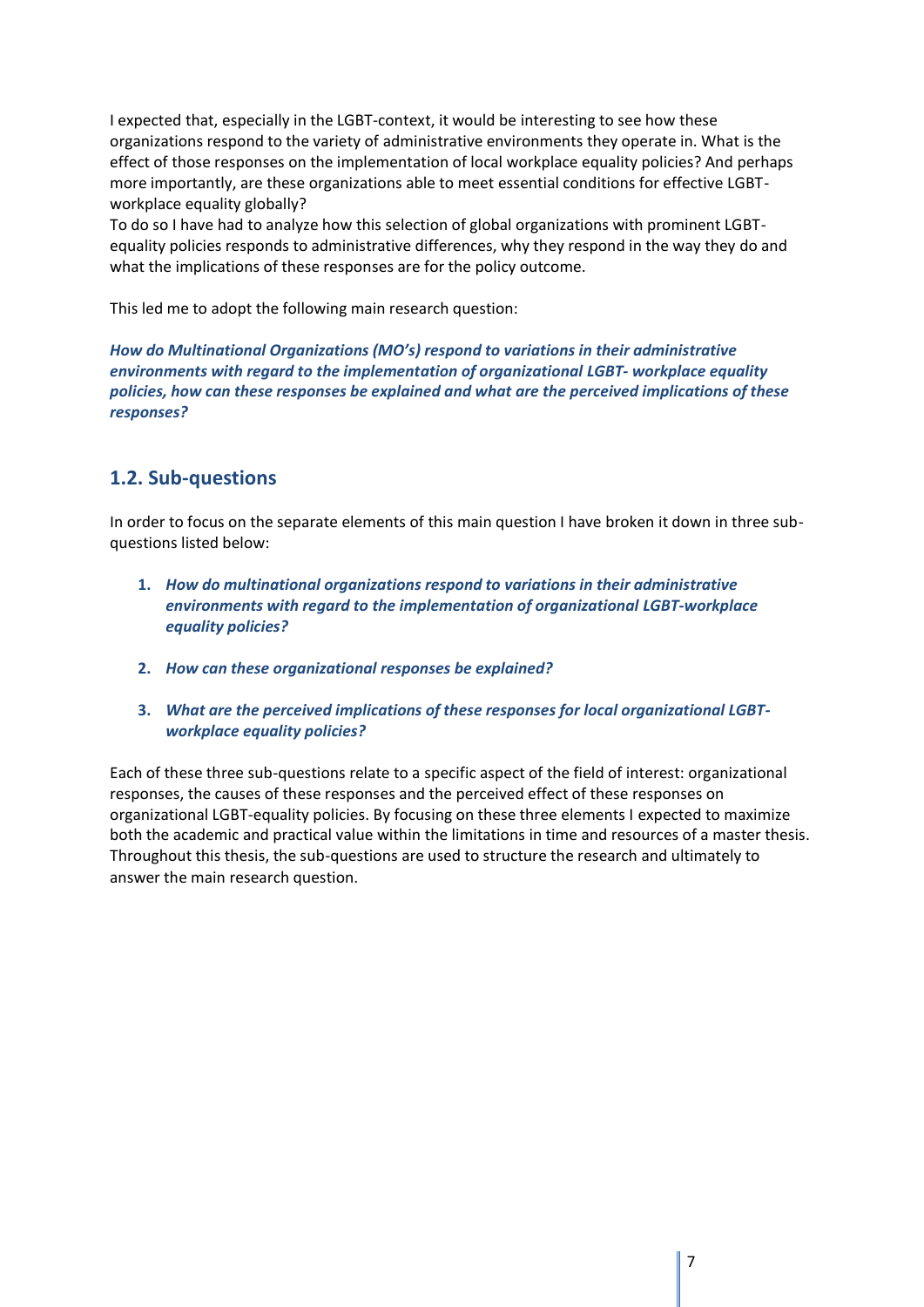## **2.'Theoretical'framework**

This chapter combines relevant literature from the fields of public administration, business administration, organization management, human recourses, sociology and psychology in order to create a comprehensive model of theoretical expectations. The combination of such a wide variety of research fields is important considering that my main research question touches on all of these aspects.

Based on this model I predict that global organizational LGBT-policies are increasingly affected by administrative conditions. A combination of the administrative LGBT-inclusiveness of a particular environment and the organizational power to respond to these administrative conditions are discussed as the primary factors shaping the organizational responses.

In terms of policy implications it is expected that essential policy attributes are most difficult to meet in LGBT-exclusive administrative environments where organizations are unable to respond forcefully to LGBT-exclusive conditions. In the next few pages I will discuss these predictions in more detail.

### **2.1.'Globalization'and social'responsibility**

If we start by looking at the bigger picture of social responsibility in the context of multinational organizations, we see that a gradual evolution has taken place in academic and public debate. As Muchlinski (2001) says, over the last decades the traditional notion that only states and state agents could be held accountable is being publically challenged. This is due to the fact that both the economic and social power of multinational organizations has gradually increased in the process of economical and cultural globalization that they themselves have helped to bring about.

This transformation process from 'economic animals' to 'moral agents' is however far from easy; In their application of organizational policies, MO's have often been accused of either 'ethical imperialism', when imposing their Western-based ethical framework on countries that are far from receptive, or 'moral relativism' when alternatively adapting their practices to host country norms that do not fit this particular framework (Mayer & Cava, 1993). It would imply that MO's need to tread carefully to avoid getting labeled as culturally insensitive or morally corrupted. Prahalad & Lieberthal (2003) identified imperialistic, culturally insensitivity as the main reason why corporate multinationals were often ineffective in their efforts to establish themselves firmly in certain countries and communities. This realization apparently led to a shift in organization's global strategies to a more sensitive approach of moral relativism in recent years. Currently, many multinational corporations model their global human recourse policies on the cultural and administrative conditions of host-countries (Ferner, Almond, Clark, Colling, Edwards, Holden & Muller-Carmen, 2004).

However, given that LGBT-workplace equality is a difficult issue to find compromise on, we cannot yet predict how LGBT-friendly MO's generally address this part of their global policy goals. Considering the potential misalignments and clashes between organizational and country-dependent normative principles, it is also hard to say with any certainty what the outcomes of their pursued course might be.

In the broader context of academic and public debate, the main contribution of this study is therefore that it could potentially tell us something new about the way multinational organizations and administrative environments affect each other's attempts to govern or manage controversial social issues like LGBT-equality. Do LGBT-friendly multinational organizations use their economical and social power as ethical imperialists or do they approach it as moral relativists? This is a point of interest I will reflect on in the presentation of my findings.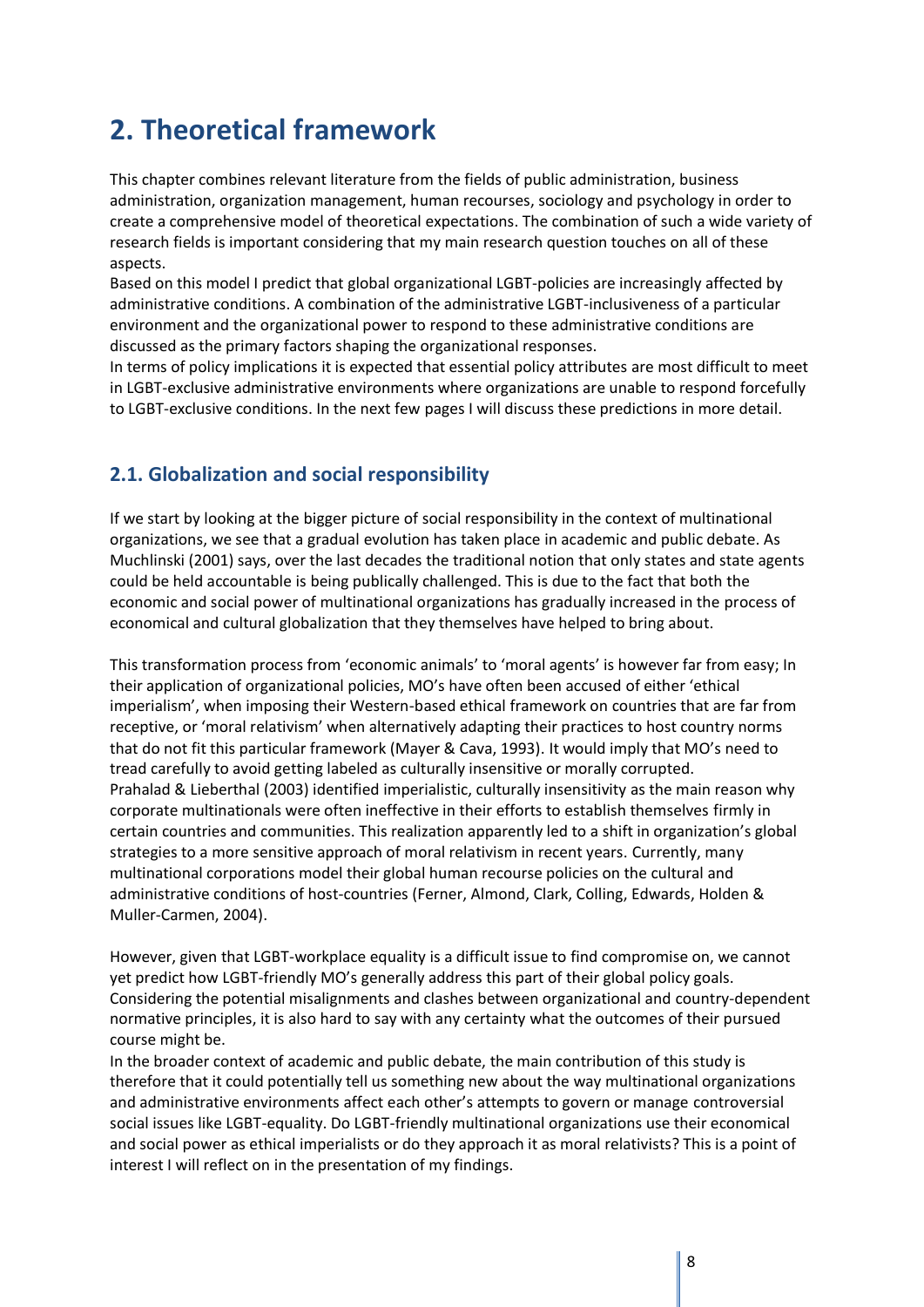### 2.1. Concepts

While the previous pages have already coined terms like 'LGBT' and 'workplace equality' it is important to establish the exact meaning of the central concepts in this thesis before we turn to a detailed discussion of administrative challenges, organizational responses and policy implications. The next few paragraphs will be used to further clarify these central concepts and the connections between them.

#### *Lesbian,\*Gay,\*Bisexual\*&\*Transgender*

Despite being the subject of many scientific articles, according to Boehmer (2002) the grouping term 'Lesbian, Gay, Bisexual & Transgender' (LGBT) does not have a uniform academic definition. This is due to differences of opinion regarding the fundamentals of such a definition: Should it be based on behavior, identity, desire? The range of the definition is also up for debate. Some definitions include transvestites, cross-dressers or hermaphrodites where others do not. Boehmer points to these differences of opinion as a cause for interpretation bias of the concept and differences in sampling in scientific research.

For this thesis I will simply accept self-identification as the guiding principle for defining the concept. In effect this means that any person who identifies himself or herself as an LGBT-individual is included. This self-identification can both be outspoken (disclosed) and unspoken (undisclosed). These differences in interpretation of the definition are however also present in many corporate diversity policies. Some do not pay specific attention to LGBT-employees for the very reason that it is (too) hard to define who exactly to target. Some only address LGB-employees and leave out transgenders as specific policy beneficiaries. For reasons of comparability this is a potential complicating factor in academic study.

A central goal of current equality recognition for LGBT-individuals is based on the possibility of voluntary disclosure. As Richardson (2004) argues, claiming the right to public visibility is the means by which lesbian and gay men seek to protect the possibilities of having private lives of their own choosing. This arguably applies just as much to transgenders for whom disclosure is often inevitable due to the physical effects of a sex-change operation (Dankmeijer, 2011).

#### *Workplace\*equality*

Just as LGBT is hard to define, so is the concept of workplace equality. Does it imply equal rights? Equal opportunities? Equal treatment?

To begin with, equality is at its most basic a moral, normative principle with theoretical and practical applicability to social issues. According to Cornelius (2002), the application of this principle in the workplace has gradually become an important element of legal conditions (in certain countries) and practical policies for employers. At first by government emphasizing in a top-down approach the need for equal employment rights and equal opportunities, in recent years often joined by a more bottom-up approach of organizational diversity management.

As mentioned by Colgan, Creegan, Wright & McKearney (2009), a recent UK survey of diversity in business found that public sector organizations are more 'pioneering' in their approach to equality and diversity management than the private sector. However, in recent years a growing number of 'good practice' public, private and voluntary sector organizations have come to the realization that a commitment to equality and diversity would have to include the needs of LGB employees.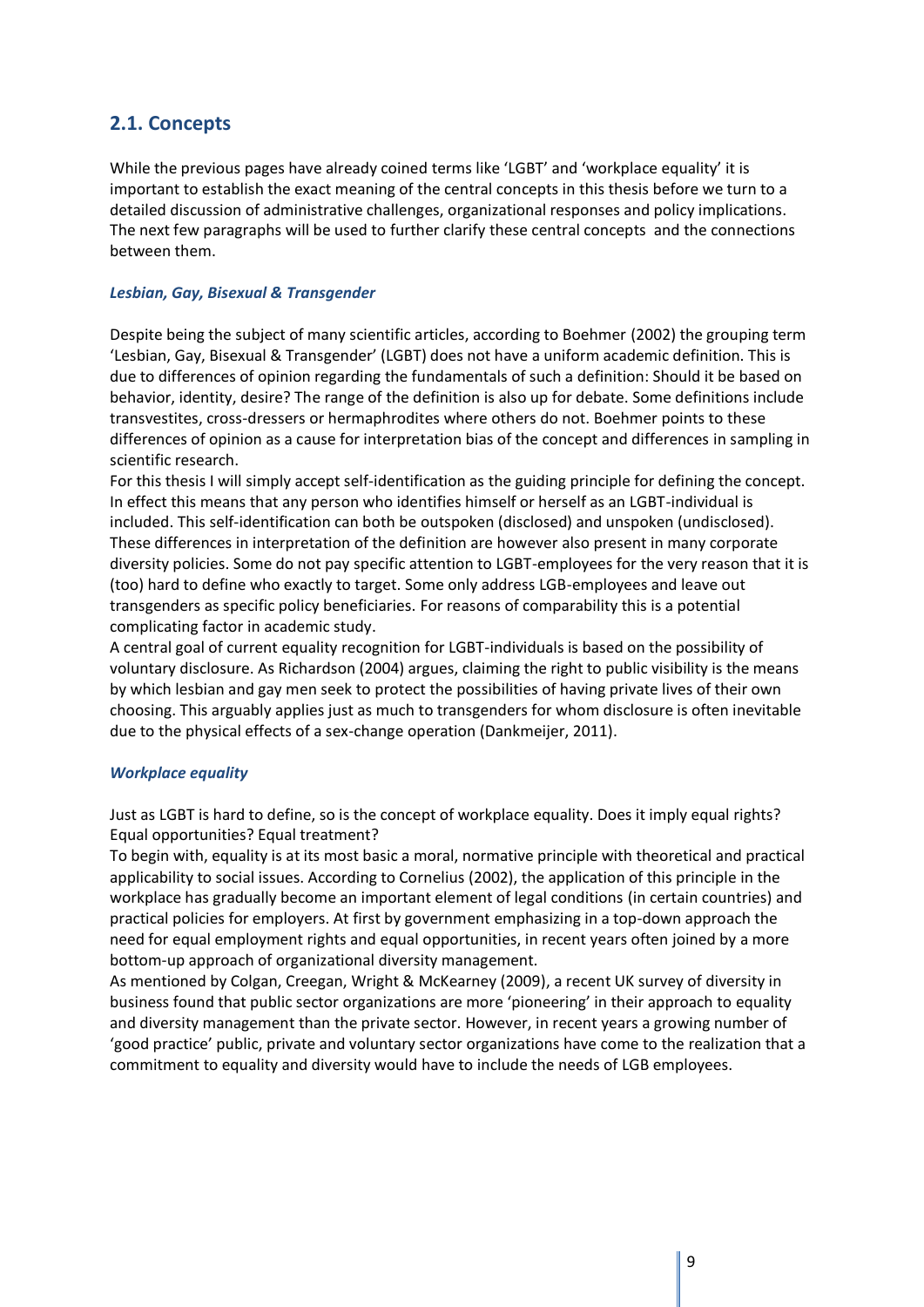From the viewpoint of social justice it would be easy for an outsider to see why governments would emphasize equal opportunities and as such, why employers would (be forced to) comply to these laws. However, it does not explain why, especially competitive private sector organizations would go beyond legal minima by means of employee diversity management.

According to Cornelius (2002), one of the drivers for diversity management is that the demographic profile of organizations has changed in such a way that traditionally disadvantaged groups are increasing their share in the workforce. Simultaneously, the need to increase organizational support for this diversified workforce is felt more strongly.

Within multinational organizations, importance is placed on diversity management due to its contribution to cross-cultural interactions and communications. Thus, the competitive motive for diversity management is often based on organizational self-interest: To maximize employee potential and increase organizational efficiency (Cornelius, 2002).

If we turn again to the Dutch Movisie report, we can see where advocates from the social justice perspective and the organizational self-interest perspective find common grounds for specific LGBTworkplace equality policies. According to Dankmeijer (2011), one of the overall findings states that people who do not completely fit the heterosexual standard experience more negative effects in their workplace due to a negative work environment. Consequences are shown in stress, emotional exhaustion, depersonalization (of work), more sick leaves and health problems. Finally, another study by Button (2001) showed that affirmative sexual diversity policies are indeed effective; The more prevalent these policies are, the less likely sexual minority members are to experience treatment discrimination. In addition, a higher perceived level of fairness of these policies is said to lead to a higher level of job satisfaction and commitment among lesbian and gay employees.

#### *Multinational\*organizations*

As Steiner & Steiner (2003) put it, Multinational corporations are central forces of globalization. In the wake of WWII they have increased in numbers up to the point that, at the start of the 21th century, there were 63.000 parent companies with approximately 700.000 affiliates. Simultaneously, multilateral organizations have also gained in numbers and importance.

Broadly defined as Multinational Organizations (MO's), I include both multinational corporations (MNC) and multilateral organizations (governmental & non-profit)in my analysis. All of them selected primarily based on the presence of prevalent LGBT-equality policies in these organizations.

#### *Administrative\*environments*

Having discussed MO's, their workplace equality policies and their policy beneficiaries, we can turn our focus to the administrative environments where these policies are being implemented. Steiner & Steiner describe seven key environments affecting business today. Even though the scope of my thesis covers more than just business organizations, we can argue that two of these environments do apply to all multinational organizations and are relevant in this light.

The environments I am referring to are the Legal and Governmental Environments. The Legal Environment covers legislation, regulation and litigation. All three are on the increase and are globally trending towards more restrictive policies regarding multinationals.

As organizations grow and become increasingly international, so does the legal framework in which these MO's need to operate. Laws and regulations have grown in numbers and complexity. Employers have had to widen their protection of stakeholders rights and globalization has exposed them to foreign and international law.

Advocacy groups (like Workplace Pride), are also weighing in on the Legal Environment by persuading the adoption of soft laws and voluntarily adopted codes of conduct. This often means having to exceed national laws and requirements.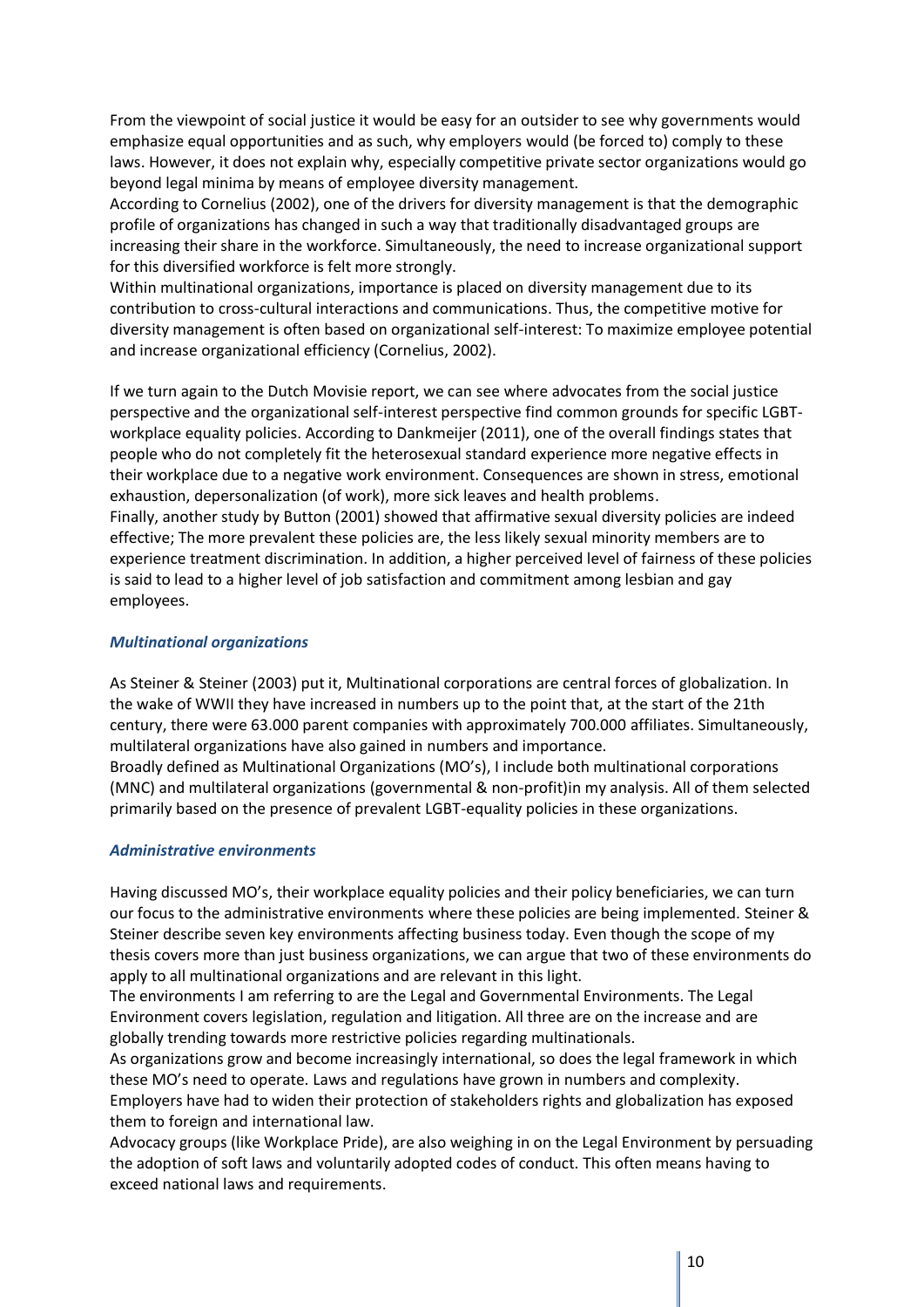Soft laws and voluntary codes of conduct can however at any moment become actual laws, turning good intent into enforced compliance. Partly as a result of these constant changes and additions in laws, organizations always need to anticipate changes in liability (Steiner & Steiner, 2003).

The Governmental Environment is shaped largely by two global trends. In the first place, governments are increasing their activities. This trends is shown both in developed and underdeveloped countries, although arguably a little less strong in the latter. We recognize these expanded activities especially in social welfare and protection of citizens. Generally this leads to more government restriction of multinational organizations. However, at the same time an increase in open en democratic economies has been positive for multinational organizations and multinational corporations in particular. This openness and democratization also leads to more government enforcement of popular/democratic demands regarding corporate social responsibilities (Steiner & Steiner, 2003). A factor that has surely contributed to the before mentioned shift of MO from economic animals to moral agents.

When we combine these central elements of the Legal and Governmental Environments we get a general idea of the types of challenges MO's face in their administrative environments. In terms of LGBT-workplace equality we can expect to see that this dimension has a fundamental impact on the way organizations need to operate globally. The question remains, how do these MO's respond to those administrative challenges?

## **2.2.'***How\*do\*multinational\*organizations\*respond\*to\*variations\*in\*their\* administrative\*environments?*

The cross-national implementation of Human Recourse Management has led in the last decades to the need for MO's to deal with varying conditions in the administrative environments they operate in. In general there are two approaches to address these differences: Going universal or going local. Placed in the broader context we can argue that the former is definitely linked to ethical imperialism whereas the latter requires a high level of moral relativism. As Briscoe & Schuler (2004) state, the parent firm either applies its parent-country HRM practices directly to its foreign subsidiaries, or it tries to merge workplace policies with those that are common in the host countries.

However, when we consider the use of either the imperialistic approach or the relativist approach to LGBT-workplace equality it becomes clear that both have serious potential drawbacks for MO's. On the imperialistic approach, Cooke & Saini (2010) argue that several studies of multinational diversity management have shown that attempts to implement US-based diversity programs globally often meets with strong resistance in host-countries. This is said to be caused by MO's not taking into account the legal, historical, political and cultural contexts of equality in these countries. On the other hand we can ask the question if an alternative relativist approach would be more effective. LGBT-equality is after all one of the most culturally controversial and value-driven elements of diversity policies. Consequentially, it cannot always be dealt with in mutual consensus or compromise. The danger of a moral relativist approach would therefore be that implementing LGBTworkplace equality policies in certain countries can become effectively impossible. It is arguably the most interesting part of this study to see just how MO's with prevalent LGBTequality policies act in the face of those LGBT-excluding conditions. When we elaborate on the two options stated by Briscoe & Schuler, while keeping in mind that consensus or limited compromise is not always a viable option, a prediction can be made as to how these organizations might respond in various administrative environments.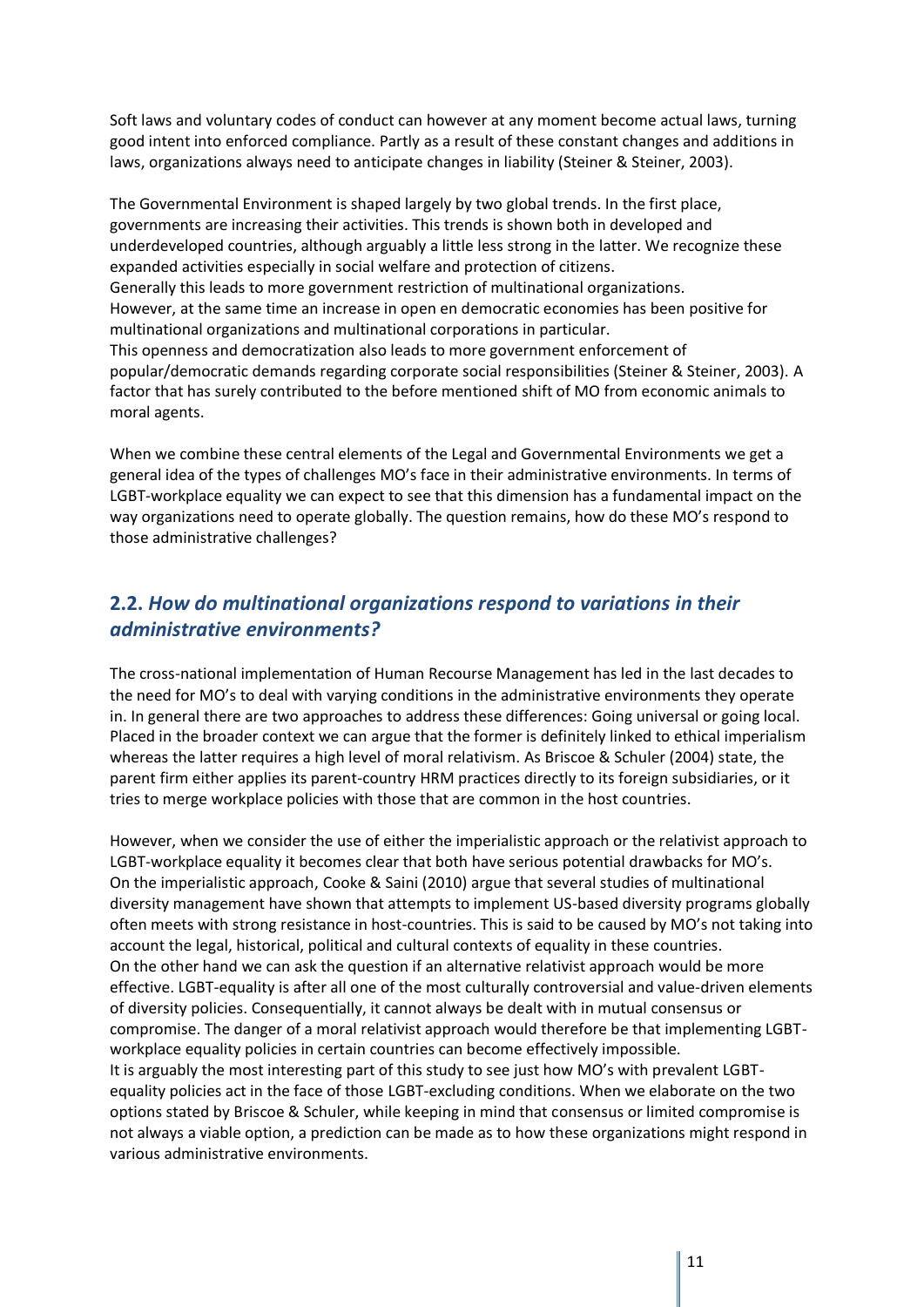To begin with, I argue that based on the level of LGBT-inclusiveness in any given administrative environment, organizations will often have the option of full implementation of their LGBTworkplace equality policies, especially so in countries that share the (corporate) equality values of the organization.

However, as mentioned, in less LGBT-inclusive administrative environments the organizations might have to agree on a local compromise of their desired workplace policies, and thereby a compromise on their values. In light of the prevalence of their LGBT-policies it is unclear to what extent they are willing to do so.

As a third option we should consider the possibility that these organizations might simply decide not to implement their LGBT-policies in a given situation because local administrative circumstances do not allow for it. If this is the case it would be interesting to see why they would choose to act in opposition to their desired workplace policies. Although this option might seem somewhat unlikely in light of prevalent LGBT-policies, it is certainly an option to keep under consideration if only for that fact that deliberations from a social justice perspective or an organizational self-interest perspective do not always lead to the same outcome.

A final option would be for organizations to decide not to start operations in certain administrative environments when those administrative conditions do not allow for the implementation of LGBTworkplace equality policies. This other end of the spectrum might also seem rather unlikely given that LGBT-workplace equality is arguably not the main (or only) criterion for any MO's decision to start operations in a given administrative environment. Still, there are many examples of organizations that have terminated operations or decided not to start up operations in countries that violated human rights.

#### **2.3. How can these organizational responses be explained?**

The level of LGBT-inclusiveness of a given administrative environment seems to be one of the most prominent variables to determine the response of MO's with regard to their local LGBT-workplace equality policies. This assumption is based in part on findings in a recent publication by Tilcsik (2011). His study showed that in the US, significant discrimination exists against job applicants who are perceived to be gay. More importantly for this study, The geographic variation in the level of discrimination reflected regional differences in (sub)cultural attitudes and anti-discrimination laws. This confirms that dominant cultural attitudes towards defiant sexual orientation are often encoded in the administrative systems of cultures they represent.

This conclusion is in line with an earlier study by Ragins & Cornwell (2001) which found that gay employees are significantly less likely to report either experiencing or observing sexual orientation discrimination in organizations operating under protective legislation that prohibits workplace discrimination against gay employees as opposed to organizations that do not operate under such protective legislation. The obvious implication is that certain administrative environments are more favorable to LGBT-workplace equality then others. While levels of administrative LGBT-(in)equality may vary we can easily identify the two ends of the scale:

- LGBT-inclusive administrative environments: These types of environments have antidiscriminations laws that include sexual orientation. LGBT-employees have equal legal protection inside and outside of the workplace.
- LGBT-exclusive administrative environments: The type of environment where homosexuality is legally outlawed. LGBT-employees can potentially face prosecution if their sexual orientation is disclosed.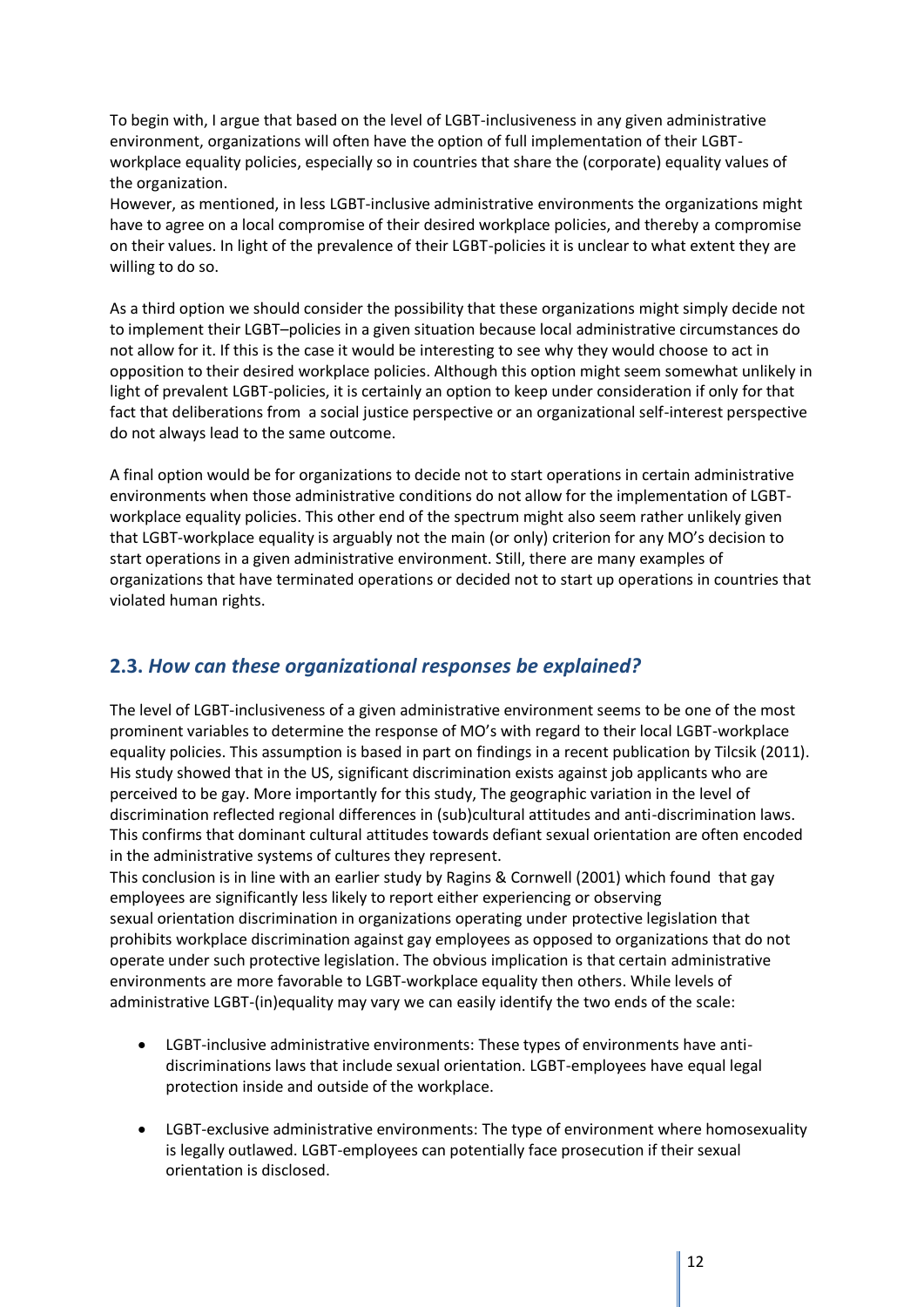Of course there are gradations of LGBT-inclusiveness in terms of legal settings but it is often not difficult to label an environment as being either inclusive or exclusive. For instance, a country that does not prosecute LGBT-individuals but lacks legal protection is still exclusive. After all, a person's sexual orientation can be a valid reason for firing someone in these types of environments. Given that MO's have to operate within the margins of these environments we can assume that they would have to react differently when confronted with different levels of administrative LGBTinclusiveness.

It would however be wrong to say that the relationship between MO's and the administrative environments they operate in is merely reactive, it is undoubtedly interactive. According to Rodriguez (2006), multinational organizations, particularly competitive ones, often use proactive strategies to affect the public policy environment in a way favorable to the organization. Therefore, it is clear that an MO's response (and with it the potential success or failure of its workplace policy implementation) also depends on organizational conditions. More specific: The power (as a capacity) and influence (as a practice of using power) a MO has to respond to administrative differences regarding LGBT-workplace equality (Lucas & Baxter, 2012).

With that in mind we should look to conditions of power and influence as described by Hague & Harrop (2004). They suggest that the underlying power and consequential influence of any interest group (explicitly including MO's), is based on four features: The ability to invoke sanctions, the degree of achieved legitimacy, the size & density of membership and the availability of organizational resources.

MO's are often believed to have a great ability to invoke sanctions, the ultimate one being that they can take their investment (economic or otherwise) elsewhere. However, as mentioned earlier, we can wonder to what extend a country's LGBT-exclusiveness is a decisive factor in an MO's decision to move operations. After all, it is arguable not the only criterion in a country assessment.

The level of legitimacy for the pursued goal is linked to the perception of legitimacy of that goal by stakeholders (primarily authorities) in the administrative system. As discussed, the legitimacy of a goal like LGBT-workplace equality can vary greatly between countries.

It would suggest that MO's would need to make a greater effort in certain cultures in order to achieved the desired level of legitimacy for their workplace policies. This is related to the fact that (Western-based) LGBT-equality policies can sometimes be seen as imposing on local norms and values.

Density of membership refers to the possibility to exercise power as a team as opposed to individual responses. A good example would be the fact that 48 companies (including Nike, Time Warner and Xerox) have recently petitioned successfully to the US government, arguing that a federal ban on gay marriage negatively affected their businesses (Phillip, 2012) This example also illustrates that the size of group membership matters; The US government would by all accounts be sensitive to the expressed needs of so many major employers.

Regarding the use of organizational recourses, money is an obvious one. However political recourses are also important. Consider for instance the types of resources needed to set up an effective political lobby. Besides money it would at the very least require manpower, information and a political network. In case of MO's, these recourses are often present to a certain degree.

In conclusion, we can assume that the overall power of MO's on the issue of LGBT-workplace equality and their ability to exert influence (applied power) over administrative environments in this respect, depends on their ability (and willingness) to invoke sanctions, their efforts to achieve a level of legitimacy for LGBT-equality, their ability to address administrative inequalities as a group and the allocation of available organizational resources to support this cause.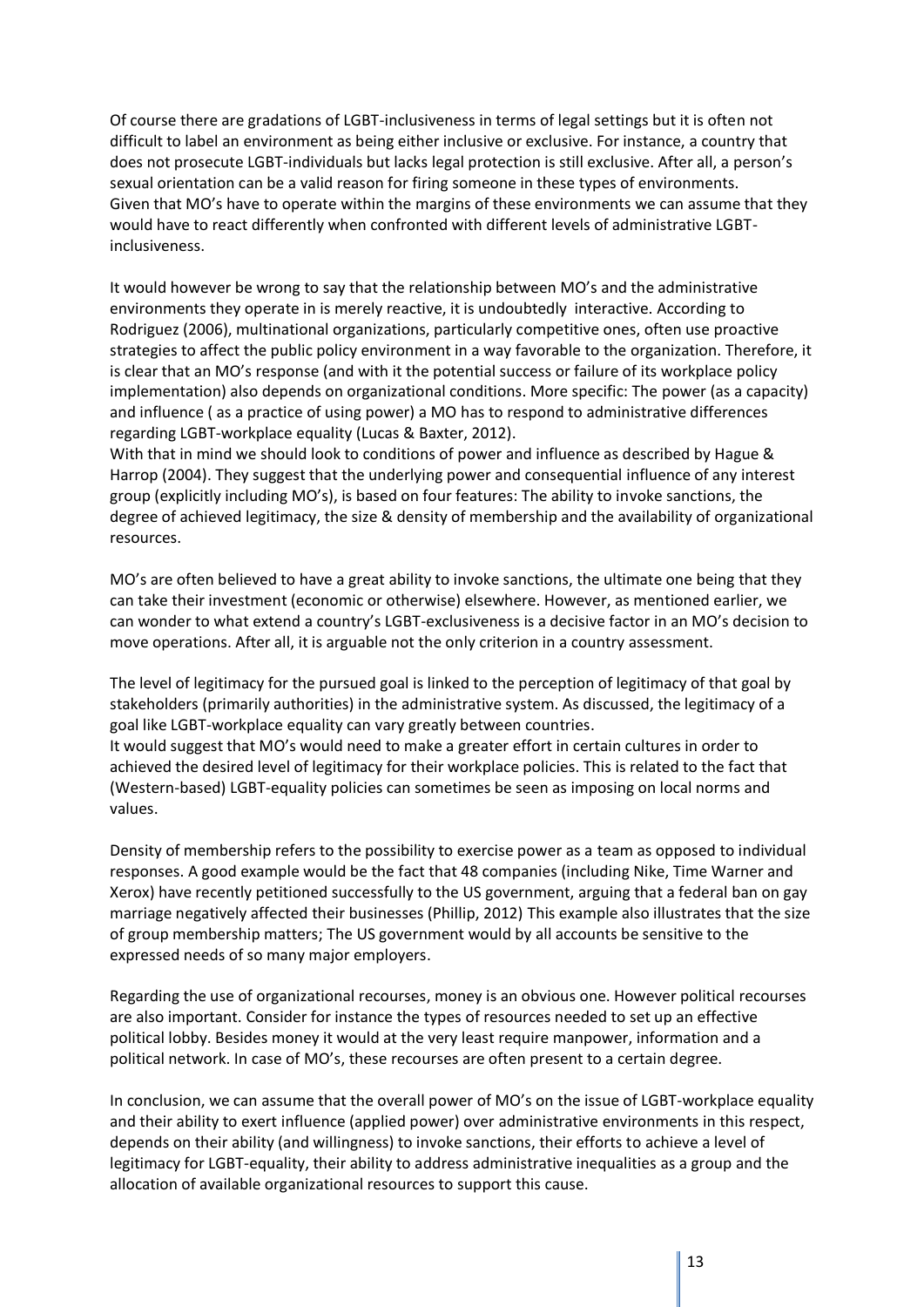Based on the theoretical assumptions we can expect beforehand that an organization's response is shaped largely by two main features: The organization's power position in a given administrative environment and the level of LGBT-inclusiveness of that particular environment.

## **2.4. What are the perceived implications of these responses for local** organizational LGBT-workplace equality policies?

In the final analysis it is probably most interesting to see what these interactions between administrative environments and multinational organizations result in. What exactly are the implications of the chosen organizational responses to varying administrative conditions? What outcomes might we expect for LGBT-employees?

For this we can make another deliberated prediction based on previous academic findings. After analyzing a great deal of relevant literature I have been able to identify four essential attributes needed to implement effective LGBT-workplace equality policies. These attributes are: Role Models, Anti-Discrimination, Voice & Agency and Social Support. Figure 1. illustrates how these policy attributes are placed in the theoretical model we discussed up until now.



**Figure 1: Organizational response model** 

#### *Role\*models\**

The possibility of individual disclosure (In other words; The possibility to hide or be open about the minority stigma) is, as mentioned in my discussion of the concept of equality, a central goal of LGBTworkplace equality policies. According to Ragins, Singh & Cornwell (2007), US studies have shown that the decision whether or not to come out at work is one of the most difficult career challenges for LGB-employees. $<sup>1</sup>$ </sup>

They go on to say that this fear for negative consequences can, regardless of actual negative outcomes, in itself lead to psychological distress and decreased job performance. On the other hand, employees are found to report less fear and more disclosure when working in teams that are perceived as supportive.

 $1$  Transgenders were not included in these studies.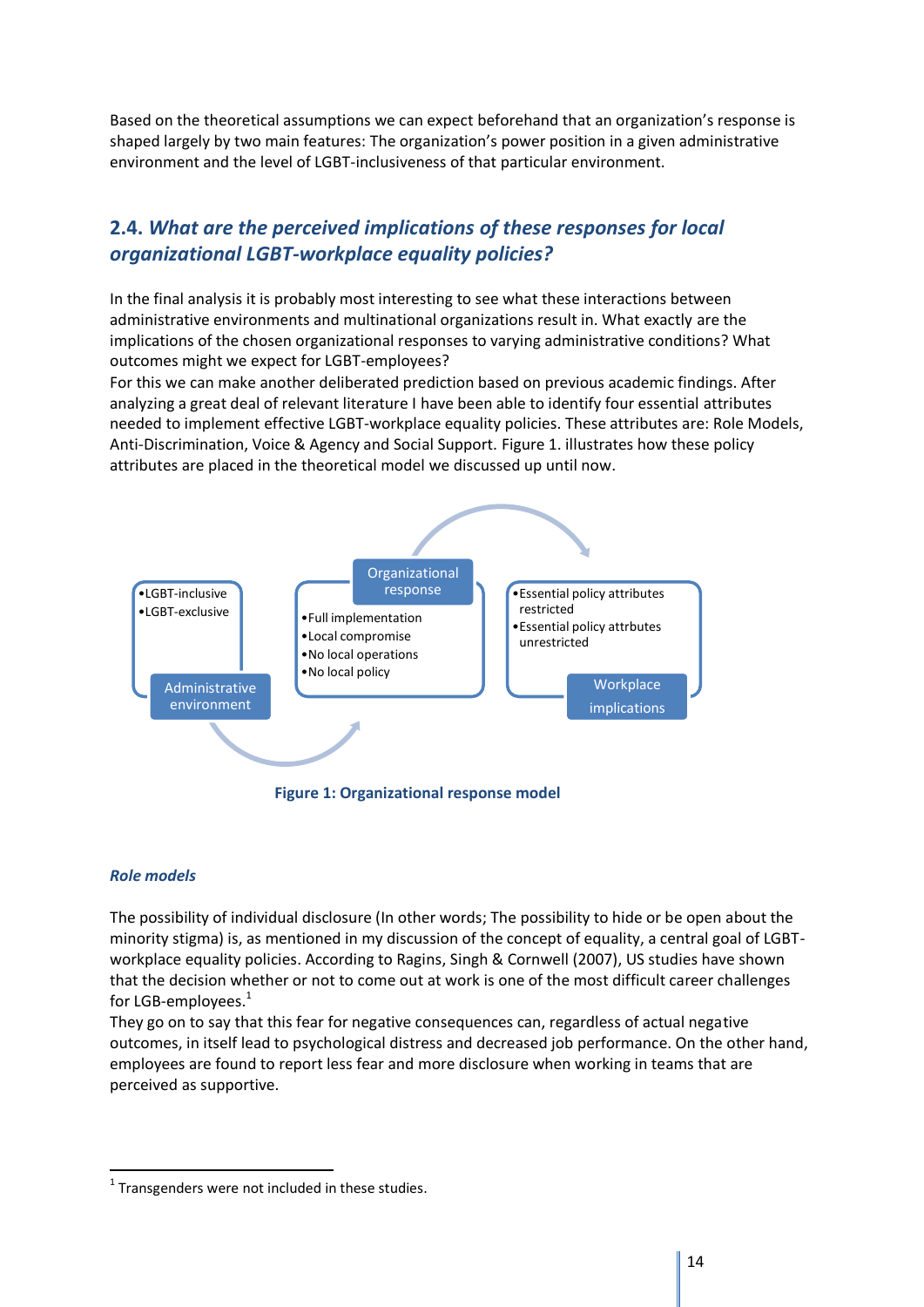Unfortunately, the individual nondisclosure (due to fear of consequences) sometimes leads to a paradox: According to Ragins et al. the invisibility of LGBT-minorities at the workplace is generally mistaken for a purely heterogeneous workplace environment where special attention for LGBTemployees is not required. We can assume that an absence of problem perception is a real obstacle for equality policy effectiveness. This would be especially so in the context of LGBT-exclusive environments as described earlier.

This is the reason why many organizational diversity policies encourage individual disclosure; It is hoped and believed that increased visibility helps to change negative perceptions and will simultaneously lead to more LGBT-disclosure. The conclusions from Ragins et al. support this course of action: For those employees that have not disclosed their sexual identities at work, the very presence of an LGB-supervisor or coworker helps to facilitate the disclosure process. While this might be so, it is interesting to see if MO's with prevalent LGBT-policies are also stressing individual disclosure in the context of LGBT-exclusive administrative environments. And if so, (how) can these MO's guarantee privacy and workplace safety under those circumstances? This aspect will be discussed in my presentation of findings.

#### **Anti-discrimination**

Another essential attribute for LGBT-workplace equality is the level of anti-discrimination and legal protection an organization can offer its LGBT-employees. When discussing the US situation, Ragins et al. argue that one of the reasons why disclosure is complicated centers around the fact that discrimination based on sexual orientation is legal in most workplaces in the United States. Consequentially, this is a great obstacle for organizational LGBT-equality and the possibility of individual disclosure.

The necessity for legal protection as a part of LGBT-workplace equality is further emphasized by Tilscik (2011) who, as mentioned previously, found that the geographic variation in the level of US sexual orientation discrimination reflected regional differences in (sub)cultural attitudes and antidiscrimination laws.

It would therefore seem that without a certain amount of LGBT-legal protection, the possibility to lay out an effective LGBT-workplace equality policy is severely restricted.

As Button (2001) states: When there are no organizational guarantees of nondiscrimination, gay and lesbian employees will always be wary for the possibility that their contracts be terminated or that they will be otherwise discriminated when identified as a sexual minority.

#### *Voice\*&\*Agency*

According to Bell et al. (2011), studies have shown that heterosexist environments can foster organizational climates where it is felt, from an LGBT-perspective, that speaking up as an LGBTemployee is futile or dangerous. The former 'Don't ask, don't tell' policy of the US Army is used as an example for this claim.

Providing the means to overcome this obstacle is what Voice & Agency boils down to. Using the definition of Cornelius (2002), Voice refers to the opportunity for individuals and groups to express their needs and give input on organization policies that apply to them. This is an important aspect due to the fact that minority opinions are less likely to be routinely heard, even when it comes to designing equality policies on their behalf.

For the same reason it is of key importance that an organization can provide means for organizing minority influence to collectively address feelings of inequality and weigh in on equality policies. The freedom to do so is what Cornelius refers to as Agency.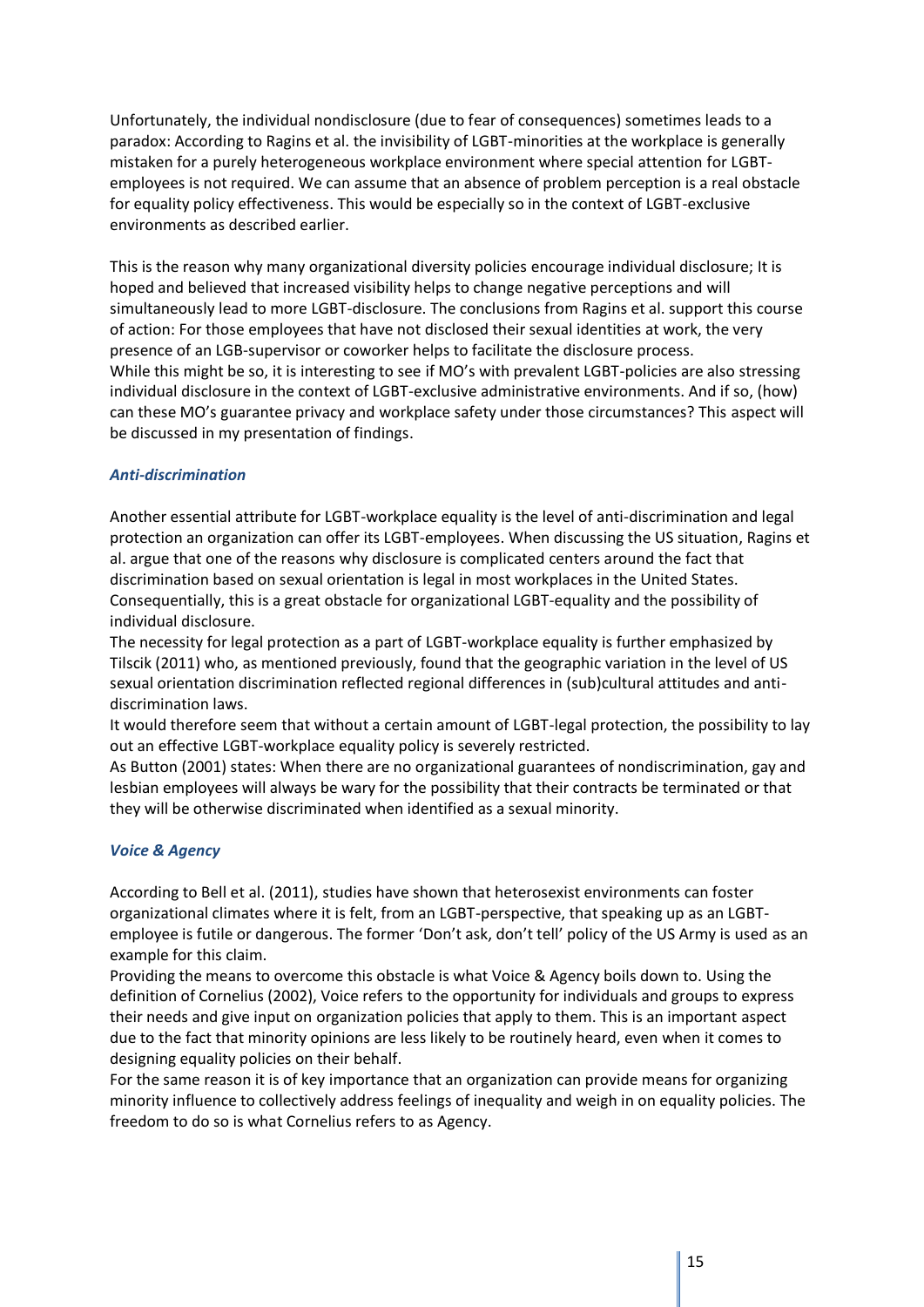#### *Social\*support*

The final attribute is probably also the most challenging: The provision of a climate of LGBT-inclusion' and supportiveness at the workplace. More to the point, it relates to the establishment of inclusive treatment and supportiveness of LGBT-employees by colleagues and management. (Griffith & Hebl, 2002).

The challenge stems from the fact that this touches the heart of (organizational) culture, meaning that it often requires a change of (organizational) mentality: Bottom-up compliance to equality principles by the workforce as opposed to top-down enforcement by management. The importance of this attribute cannot be overemphasized. According to Griffith & Hebl, selfacceptance (in terms of equality feelings) and individual disclosure for gay men relies heavily on employer policies, perceived employer gay-supportiveness and co-worker reactions. These findings are supported by the general conclusions from the Dutch Movisie report (Dankmeijer, 2011) which states that, based on several studies, the most important element of gay-friendly workplace policies is social support from peers and superiors. This is of equal importance to Gay, Lesbian, Bisexual and Transgender employees alike.

The identification of the four attributes mentioned above has theoretical implications for LGBTworkplace policies of MO's across the board. The requirements laid out are not universally present en would seem to be especially difficult to foster in LGBT-exclusive administrative environments. I would expect that organizations need a great deal of organizational power, both as an intrinsic capacity and applied as influence in their environments, to overcome these administrative barriers and implement effective equality policies locally.

### **2.5. Chapter conclusion**

Based on the theoretical model of administrative challenges, organizational responses and workplace policy implications we can expect to find that in country specific situations, MO's without a high level of influence and/or operating in LGBT-exclusive administrative environments, are generally less capable of meeting the requirements for effective LGBT-equality policies than organizations with a high level of influence and/or operating in inclusive environments.

More specifically it would suggest that the implementation of essential LGBT-equality attributes like role models, anti-discrimination, voice & agency and social support is restricted in cases of LGBTexclusive environments where MO's cannot (or are unwilling to) use their power to impact administrative conditions.

Obviously, although these predictions are grounded in theory and previous academic findings, it does not guarantee that they provide an accurate description of MO responses in practice. In the following chapter I will discuss how I have operationalized these predictions and lay out the strategy used to match them against practical observations.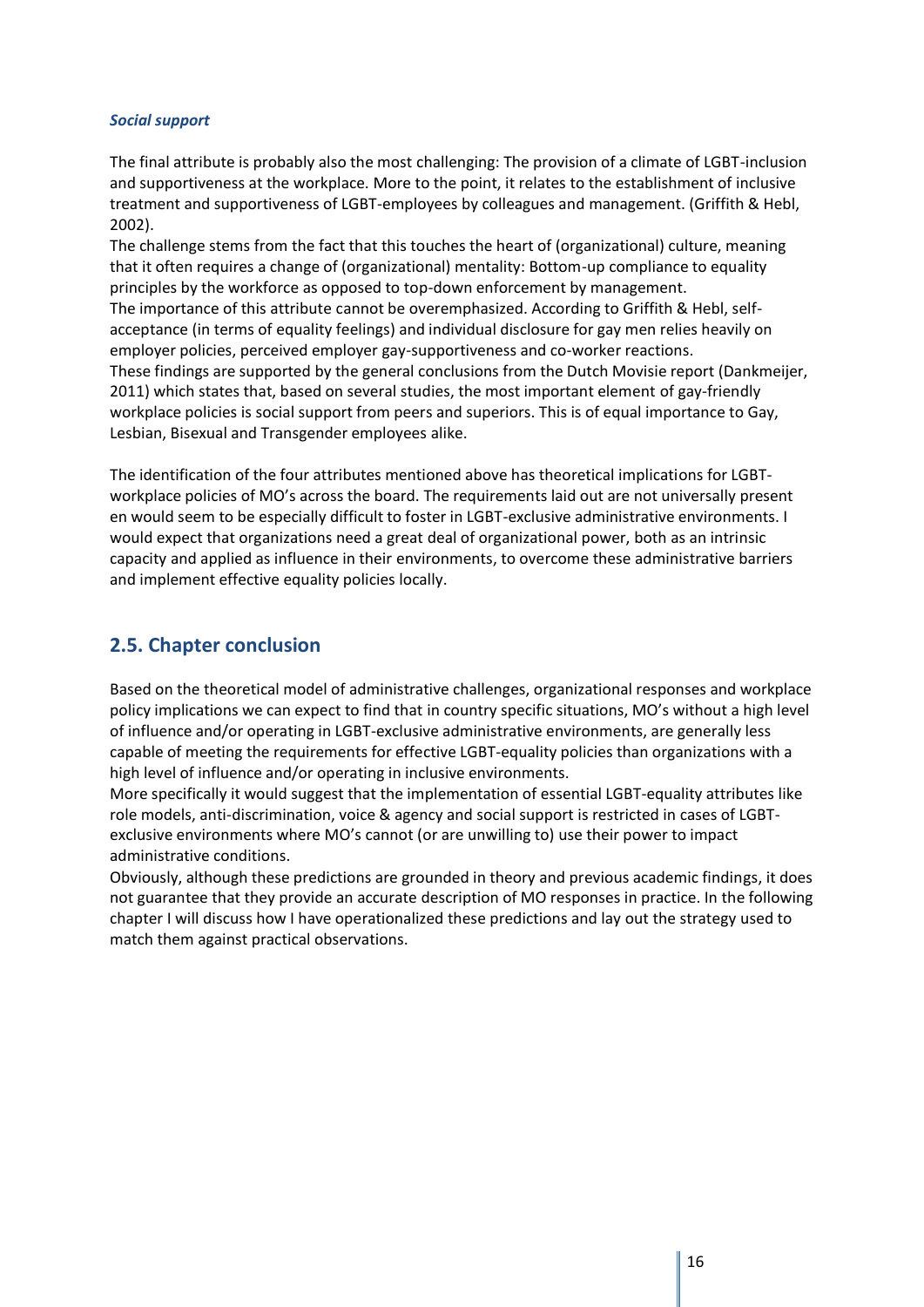## **3. Methodology**

In this chapter I will lay out the steps taken to get from the theoretical predictions laid out in the previous chapter to the measurable data required to answer the main research question. In the first place I will discuss the cases I have chosen and the way the variety in cases strengthen the external validity. As a next step I will discuss how using HR-executives within these organizations as units of observation has led to general conclusions on the organizational level of analysis.

A large part of the chapter is dedicated to the fine-tuning of the instrument for data collection, indepth interviews. I will show how the theoretical elements in the previous chapter have been applied within the interview-format to produce the type of data we were looking for. Finally, I will discuss how the data was organized and linked back to my research question.

## **3.1. Research design**

### **3.1.1.'Case'selection**

Because this study is based on a comparative case study design, six multinational organizations were analyzed and compared based on their responses to administrative environments regarding the implementation of LGBT-equality policies.

This means that my units of analysis are internationally operating organizations with, as a main criterion, specific LGBT-employee equality policies in place. After all, the central question is not *if* but *how* they respond to varying administrative environments in the context of LGBT-equality. For comparison based on this variable, a random selection of MO's would clearly not have sufficed. Other case selection criteria stemmed from the goal to maximize external validity and allow generalization of findings. In order to do so, I have aimed to include organizations with as great a variety in countries of operations as possible. For the same reason I have selected organizations in different sectors and included both public and private sector organizations.

A limitation on my method of case selection was that I was mainly dependent on the contacts of Workplace Pride to get cooperation at the desirable operational level. It meant that, for practical reasons, I have had to limit the scope of selection to Workplace Pride's 22 partner organizations. This was simultaneously a benefit considering the unique position Workplace Pride holds within the global network of LGBT-friendly multinational organizations.

After careful consideration I decided to include, for analysis, no more than six separate cases. My initial intend was to include almost double that number. However, due to the fact that MO's vary greatly in size and structure, I had to take into account that it might require several interviews per organization to draw overall conclusions regarding the policy responses of a particular MO.

This brings us to the cases I have chosen. As mentioned, the main selection criterion was the presence of a specific LGBT-equality policy in these organizations. Secondly, because I aimed to include a large variety of countries of operation, these are all organizations of a certain size with instant name recognition.

Finally, none of these organizations operate primarily on the same market or in the same policy field. This was also a result of external validity requirements and a precaution to prevent case contamination. To be clear, the possibility of sporadic inter-organizational contacts, customer/seller relations or cooperation on joint projects could not be fully excluded due to this research not taking place in an experimental setting.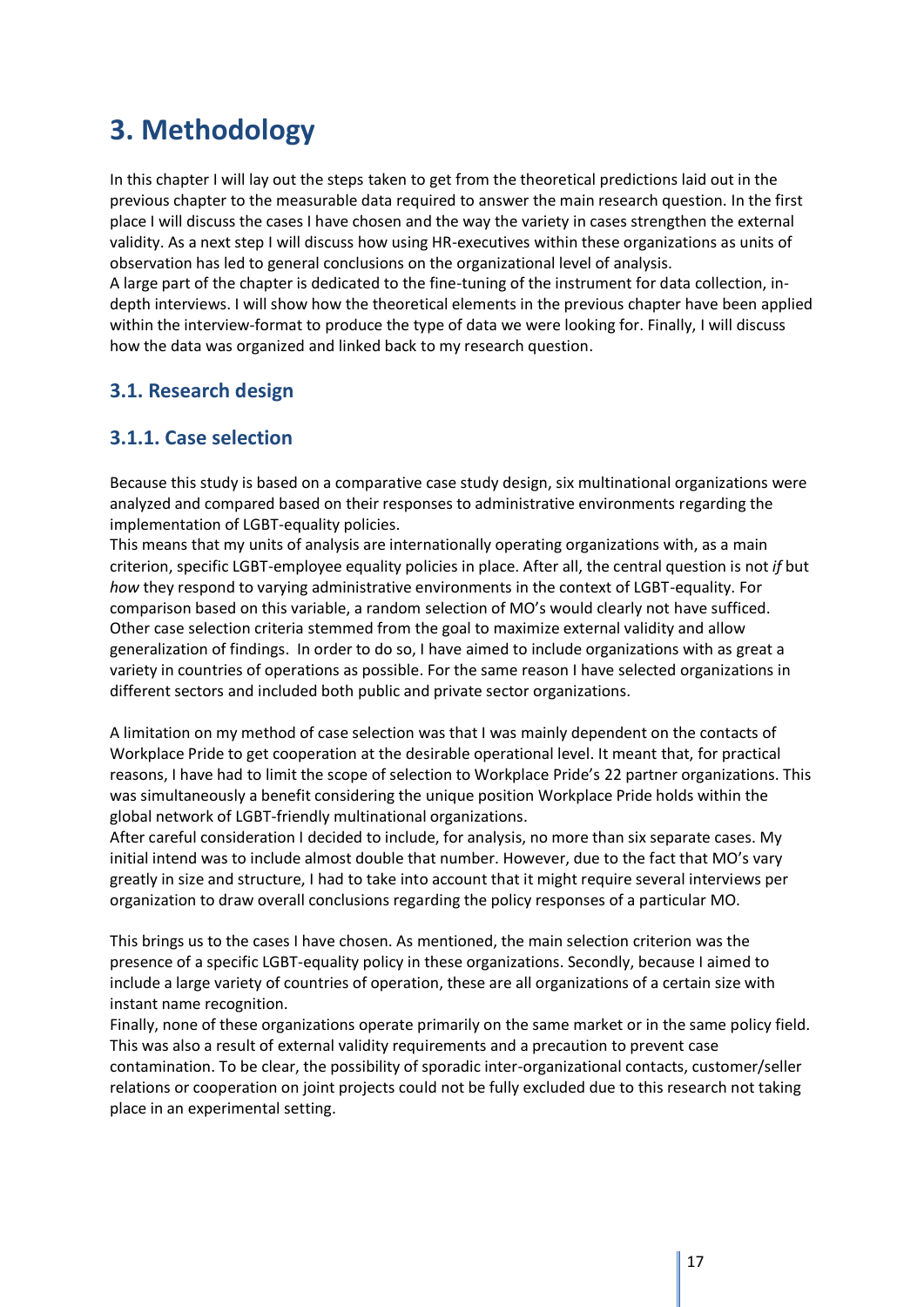#### **Accenture**

With over 244.000 employees operating in more than 120 countries, Accenture [\(www.accenture.com\)](http://www.accenture.com/) really is one of the lead players in the fields of consultancy, technology services and outsourcing. Accenture is a spin-off of the former Arthur Anderson accounting firm. Being independent for little more than 11 years, the firm is now one of the world's largest multinationals and serves most of the other ones. Their HQ is in Dublin, Ireland. The company has specific programs targeting minorities in their workforce and actively pursues LGBT-equality as a part of their corporate values. Accenture is one of the co-signers of the Declaration of Amsterdam and a member of Workplace Pride.

#### **The Dutch Defense Ministry**

As the ministry of Defense states in their own description [\(www.defensie.org\)](http://www.defensie.org/), the organization has many characteristics of a major company. This includes a prominent gay-friendly workplace policy that has been established and expanded since 1986.

The organization has almost 68.000 employees spread over several departments. At the start of 2012, the Dutch military was operational in Afghanistan, Bosnia-Herzegovina, and Somalia. They are currently also involved (all be it on a smaller scale) in joint NATO or UN operations in Kosovo, Burundi, Congo, Kenya, Sudan, Lebanon, Syria, Bahrain and the Palestinian Territories Besides this, the Dutch Defense Ministry employs all Dutch security personnel on Dutch embassies and consulates abroad. Because this diplomatic representation extends to nearly 150 posts, the global reach of this MO is substantial. The Dutch Defense Ministry is also a member of Workplace Pride.

#### **IBM**

IBM [\(www.ibm.com\)](http://www.ibm.com/) is one of the oldest companies in the field of information technology. Founded in 1911, the organization currently has almost 400.000 employees worldwide and operates in 170 countries. It is (still) one of the key players in the IT sector, focusing on hardware, software and a full range of professional customer services. IBM is also one of the frontrunners in the field of LGBTequality, getting consistent top ratings in LGBT-equality indexes. IBM was the first signing party for the Declaration of Amsterdam and is also a member of Workplace Pride.

#### **Royal Dutch Shell**

Shell [\(www.shell.com\)](http://www.shell.com/) is, and has been for many years, one of the largest firms in the oil and gas industry. They operate in over 90 countries and employ more than 93.000 people worldwide. This Anglo-Dutch energy giant aims for LGBT-workplace equality within their elaborate diversity and inclusion program. Shell is one of the co-signers of the Declaration of Amsterdam and a member of Workplace Pride.

#### **Sodexo**

Offering a wide array of 'quality of life services', the originally French company Sodexo [\(www.sodexo.com\)](http://www.sodexo.com/) is difficult to define in terms of their global operations. Twente University is no stranger to Sodexo considering that the campus catering is completely outsourced to them. Few people on campus will realize that Sodexo also specializes in healthcare services, prisoner rehabilitation programs, weapons & ammunition storage and managing corporate fitness centers. Sodexo currently employs 391.000 people in 80 countries. LGBT-inclusion has recently become a key issue in their workplace policy and corporate values. Sodexo is currently considering membership of Workplace Pride.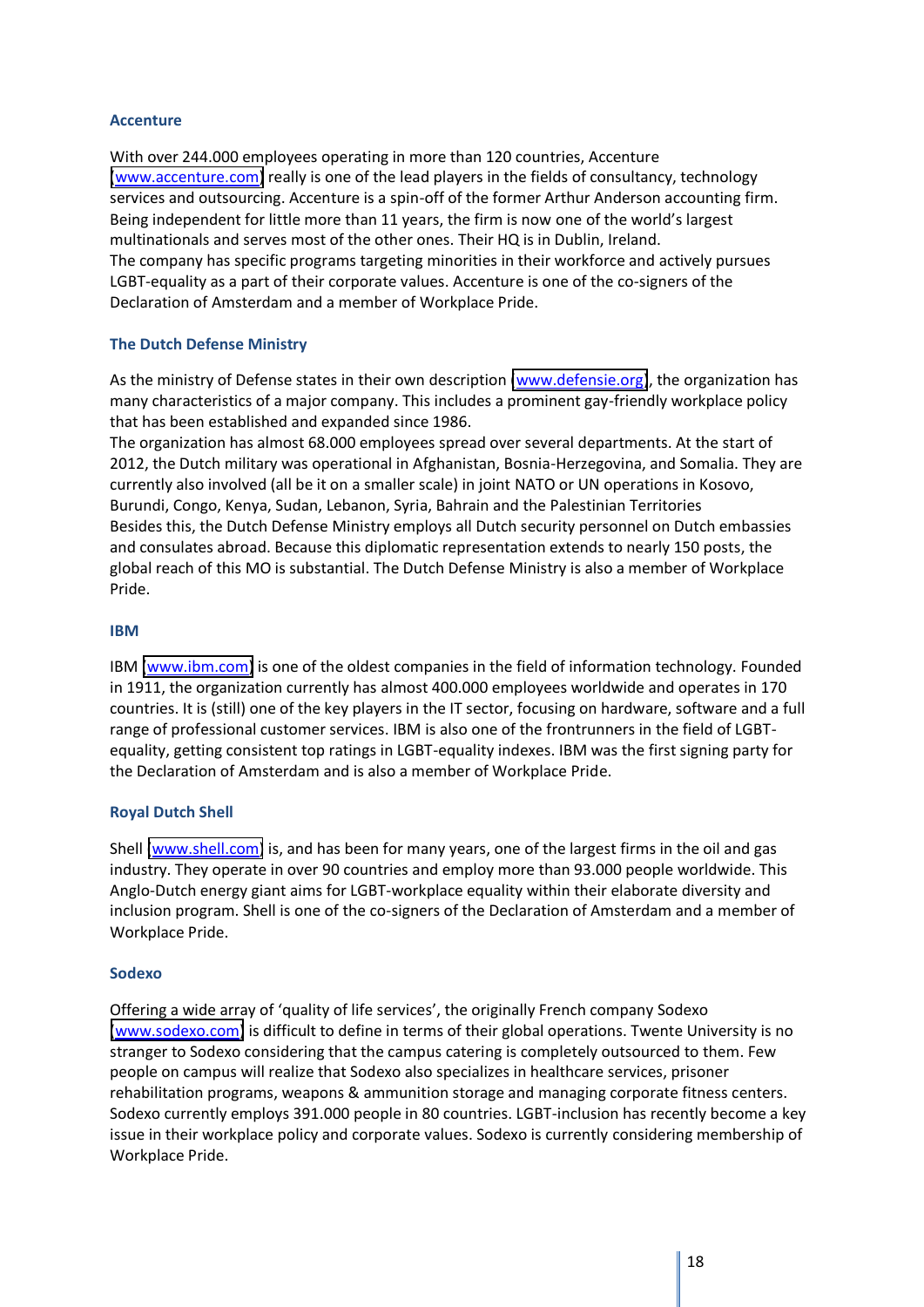#### **British Council**

The final case to be included was British Council [\(www.britishcouncil.org\)](http://www.britishcouncil.org/), a non-governmental organization (NGO) that aims to maintain and expand Britain's cultural relations abroad. Their range of activities is to wide to discuss in full but includes offering English language courses, opening libraries, hosting science competitions and art exhibits in the 110 countries they operate in. Officially a charity, British Council operates under Royal Charter and has Her Majesty, The Queen as its patron. They are funded primarily by the income of their English language courses and through British government subsidies.

The Council employs over 7000 people worldwide. With their focus on promoting cultural understanding, diversity is an obvious issue for the organization. Sexual orientation is one of the seven'specifically defined areas of importance in their workplace policy. While British Council is not a member of Workplace Pride they operate in the same policy networks.

#### **3.1.2. Discussion of cases**

At first glance, an obvious point of critique in selecting these particular organizations would be that they are all founded in Western countries-of-origin. Thereby ignoring the possibility that country-oforigin value systems might play a role in levels of organizational gay-friendliness and their responses to this issue.

In the first place I should emphasize that country-of-origin factors are not the focus of this study. This study only focuses on MO's that are, as a default position, LGBT-friendly in one way or another. Why they hold this position is not my concern, a choice required by the forced limitations on scope and depth that unfortunately comes with conducting a master thesis.

However, I have not disregarded this point for analysis without some initial inquiries due to my own concerns on the matter. Studies have shown that the Western (US) system of HRM is dominant regardless of country-of-origin factors. A study by Hartzing & Pudelko (2007) has shown that Japanese and German multinational subsidiaries generally adopt these US practices. Moreover, the dominance of Western HRM is so strong that reverse application of these subsidiary practices are felt in Japanese and German HQ's.

While obviously interesting in light of ethical imperialism versus moral relativism, these findings reassured me that country-of-origin factors are not of vital importance in the context of case selection. To be clear, if the opportunity to include non-Western MO's had been available to me by contacts of Workplace Pride, I would have surely acted on it to rest any doubt that may still exist. In that light, I should add as a final comment on this issue that Western-based MO's clearly take the lead on LGBT-equality and are therefore in any case more prominent.

Furthermore I would like to comment briefly on the build-up of these cases. As we can see it includes one governmental organization, one NGO and four private sector organizations. At first glance this might seem to lean too heavily on the private sector.

However, considering that internationally operating private sector organizations greatly outnumber the other two types in reality, this is quite representative. In fact, the inclusion of public sector organizations was based in this case mostly on my interest in seeing if the theoretical predictions have universal value for all types of MO's.

Finally, this selection of cases could potentially lead to interesting outcomes in light of the theoretical model. Considering the scale of their operations, all of them are established in both LGBT-inclusive and exclusive environments. Moreover, we could assume that some have high levels of intrinsic power in their countries of operations whereas this power might be very limited for other ones. Although all of them specifically mention LGBT or the concept of sexual orientation as a prominent feature in their workplace policies, I expected to see great differences in the policy outcomes in local operations.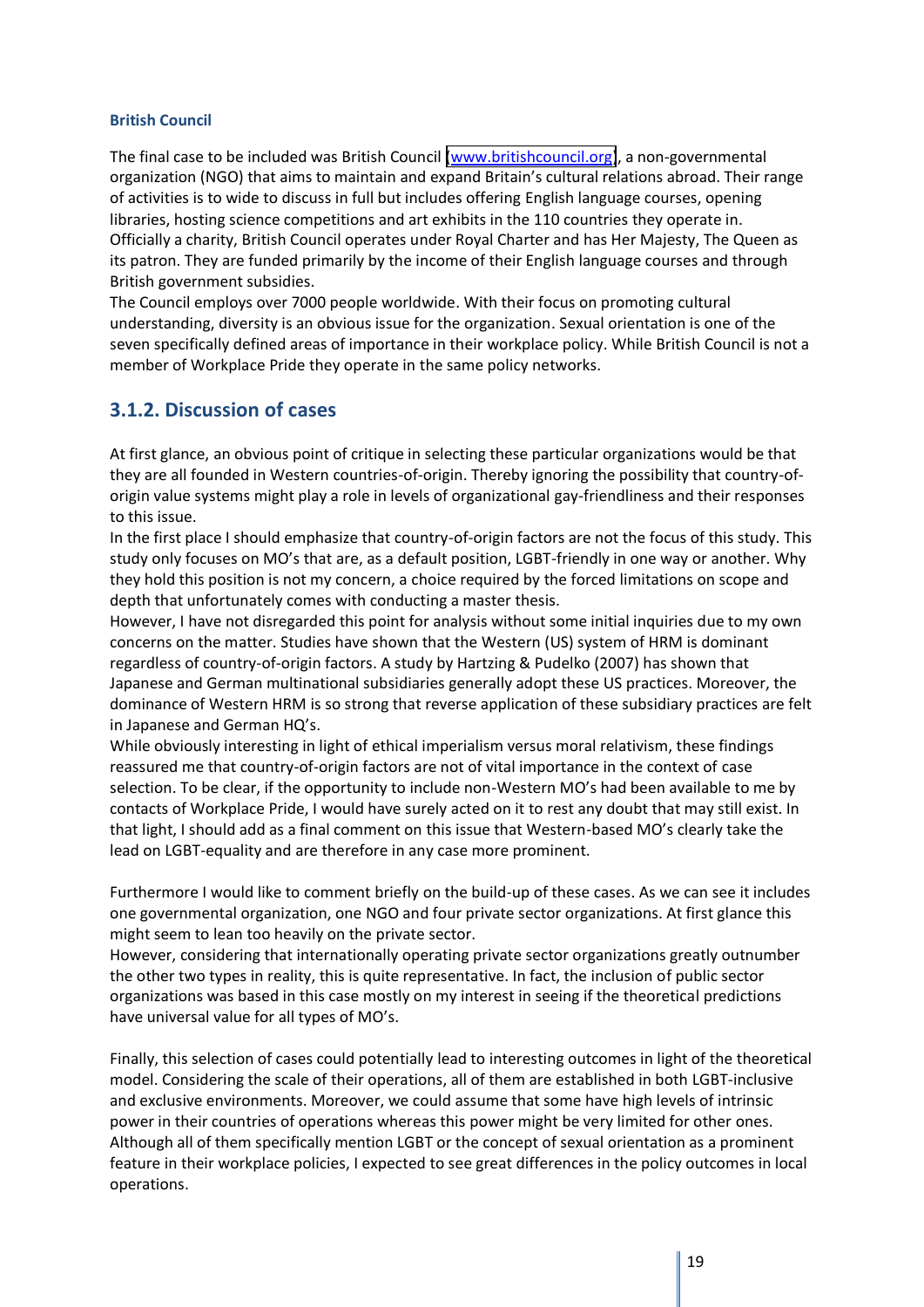### **3.1.3. Units of observation**

With my units of analysis being such an abstract concept as 'multinational organizations', it is important to discuss how we could expect to make generalizations on this level based on the observations in this study. In other words, who or what could we observe within these organizations that would give us a clear idea of their behavior in this matter? As mentioned, my chosen units of observation were the HR-executives and other staff involved in the creation and implementation of specific LGBT-equality policies within these organizations.

In order to achieve comparability, the individuals needed to have a certain level of authority within the organizations and specific knowledge about the implementation of their policies across several countries.

There are several reasons why HR-executives were expected to be the most useful primary source of information. In the first place, while reviewing CSR-reports and other publically available information about workplace equality as a lead-up to this study, I found that these types of sources often appear 'colored' for marketing purposes.

The suspicions were confirmed when I spoke informally with an HR-executive from a Dutch multinational. He told me he was frustrated that, while the company publically emphasized its gayfriendliness as a global policy, there were actually no LGBT-initiatives beyond Dutch borders. Another problem of relying on these CSR-reports as a primary source of information is that they are often superficial. They do not reflect internal guidelines or procedures, especially regarding the way an organization deals with the administrative dimension of LGBT-equality. While this type of information would probably be available internally I deemed it unlikely that organizations would be willing to share it publically for the purpose of this study.

Therefore, the substantive information I was looking for could best be found by shifting our focus from the official documentation to the people who are actually responsible for designing and enacting LGBT-equality policies globally.

With regard to my last sub-question (dealing with the perceived policy implications at the workplace) it might be worth noting that I have considered getting data from LGBT-employees as well as HRexecutives. However, it soon came to mind that this is extremely difficult to do, especially in terms of representation, construct-validity and privacy considerations.

Considering the total number of (LGBT) employees of the selected MO's, quantitative samples would have had to include so many employees that it would reach far beyond the size of a master thesis. In addition, it is fair to assume that any such sample would paint a distorted picture for the fact that it would only include openly LGBT-employees. This is due to the fact that asking random employees of an MO if they are gay in a survey or interview is problematic to say the least. It would even be downright impossible to expect reliable information from employees in countries where homosexuality is illegal and punishable.

As a result of being unable to use first-hand information from LGBT-employees to discuss policy implications, I have deliberately specified the before-mentioned sub-question as *perceived* implications to avoid any misinterpretation. The results related to this sub-question will thus be primarily based on the expert perceptions of my interview subjects.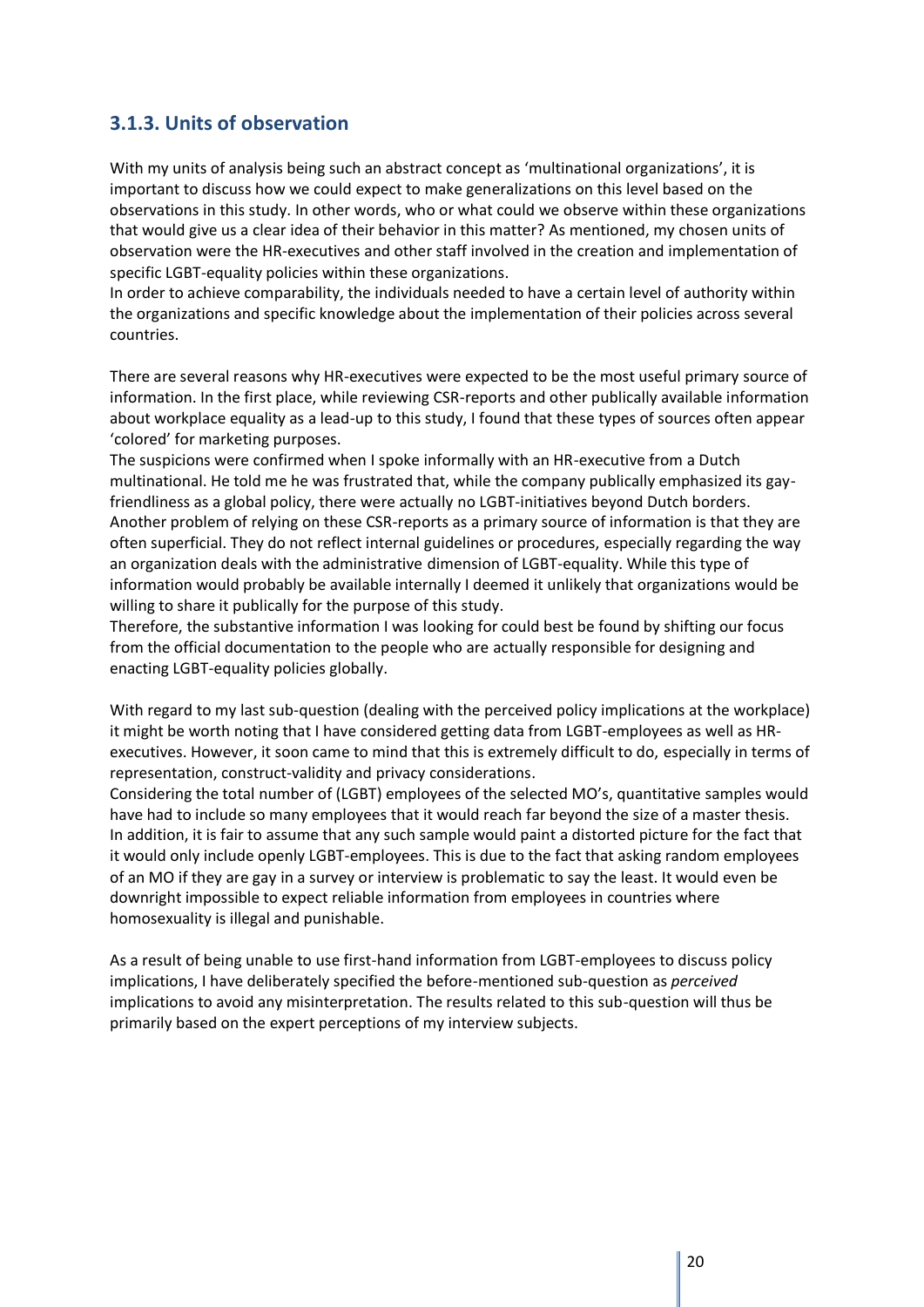#### **3.2. Data collection**

#### **3.2.1. In-depth interviews**

Considering that my units of analysis were top-level HR-executives in a variety of multinational organizations, the next important question was how to obtain information from them that would be relevant in light of my research questions? Given that the legal dimension of LGBT-workplace equality was largely uncharted territory, my means of data collection needed to accommodate the descriptive and explanatory nature of the study. Therefore I decided to base my data collection on semi-structured in-depth interviews.

In (qualitative) studies with small samples, in-depth interviews have great benefits. According to Goldstein (2006), if the research goal is to collect specific factual information, elite interviewing in a variety of organizations can confirm that the output of information is balanced and unbiased. While the use of questionnaires might have been an alternative, survey research was in this case more likely to result in 'politically correct' replies due to uncontrolled self-reporting. As a matter of fact, for a multi-layered topic like this, in-depth interviews were likely to produce more reliable findings than a survey would on a larger sample. In addition, I expected response rates to be significantly higher when using pre-scheduled interviews as opposed to surveys. Finally, Babbie (2004) argues that in-depth interviews allow for more flexibility and can be used in these situations as an advantage. The reason for this is that, as opposed to surveys, this instrument allows for more flexibility in question formulating and choice of follow-up questions based on the context of the organizations and their administrative settings. This is something that a preconstructed list of questions would not have been suitable for.

Interviewing 'elites' is in itself a separate field in data collection. When using the definition of Harvey (2011), it refers to interviewing those who occupy senior management and board level positions within organizations. It is challenging because, according to one of the expert elite interviewers Kenneth Goldstein (2006), some elements are more art than science, requiring the kind of skills that political scientists are not particularly well-known for. In light of this I devised a specific strategy of preparation and conducting the interviews that I will discuss in the next paragraphs.

#### **3.2.2.'Interview'participation**

Getting in the door was the first challenge I needed to address. As Goldstein said, it would be foolish not to use any points of access one might have. In that respect I am positive that my internship in Workplace Pride and the purpose of this study as a lead-up to a universal LGBT-workplace equality benchmark allowed me more access then I would have had in any other case; Workplace Pride is a central actor in this policy field with great connections to all of my selected organizations.

Because of this I have relied on introductions by Workplace Pride's executive director Mr. Pollard in order to get organizational participation at the required level. I expected to conduct one or two interviews per case which would have made for a total of six to twelve interviews. In practice I conducted seven interviews<sup>2</sup>, on location or by telephone, with eight HR-executives in Paris, London, Manchester, Amsterdam and The Hague.

 $2$  The bulk of the data came from six hour-long interviews. A brief telephonic follow-up interview with Sodexo was required in order to get a complete overview of the organization's LGBT-policies and practices.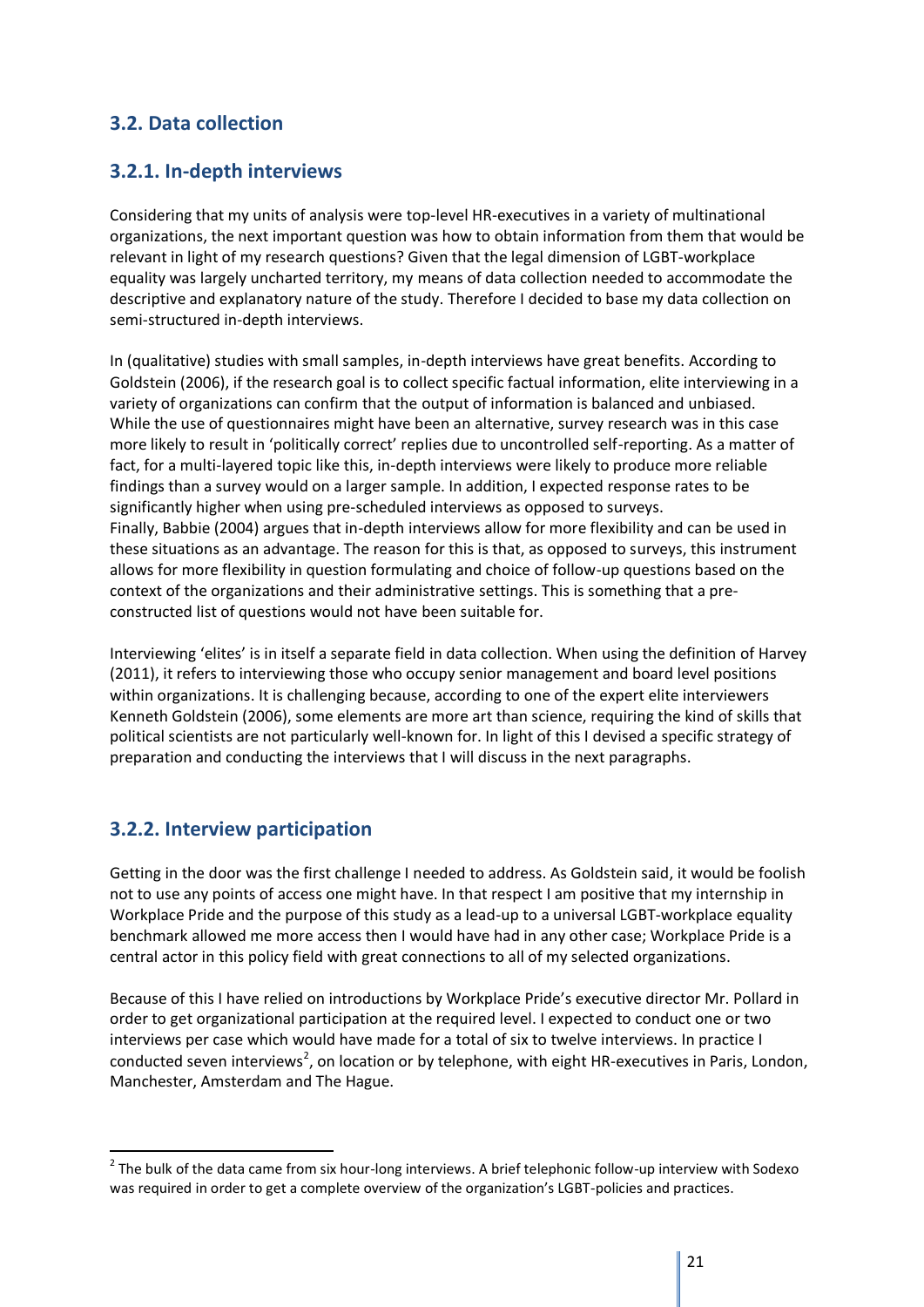| <b>Accenture</b>                | Ms. Cécile Rochet      | Manager Inclusion & Diversity,<br>Global LGBT Program Manager |
|---------------------------------|------------------------|---------------------------------------------------------------|
| <b>Accenture</b>                | Mr. Matthew Coates     | Senior Executive, Global LGBT<br>Program Sponsor              |
| <b>British Council</b>          | Ms. Jane Franklin      | Deputy Head of Equal<br>Opportunity and Diversity             |
| <b>Dutch Defense Department</b> | Lt. Col. Jan Stinissen | Beleidsadviseur Hoofddirectie<br>Personeel                    |
| <b>IBM</b>                      | Mr. Marijn Pijnenburg  | <b>Business Development</b><br>Executive for Diversity & LGBT |
| <b>Shell</b>                    | Mr. Jules Croonen      | Vice-President HR for Benelux<br>& France                     |
| <b>Sodexo</b>                   | Ms. Marion de Jaquelot | <b>Diversity Coordinator (LGBT)</b>                           |
| <b>Sodexo</b>                   | Mr. Jean-Michel Monnot | Vice-President Group Diversity<br>& Inclusion                 |

Participation requests were drafted by me and send by Mr. Pollard. In line with Goldstein's emphasis for clarification about mutual expectations and ground rules for the interviews I included the following basic information in all introductions directed at the selected organizations and potential interview participants.

#### **!!!!!!!!!!!!!Introduction'format**

"As a lead-up to developing the International LGBT Workplace Benchmark, Workplace Pride is currently conducting a study with Twente University to examine how organizational LGBT-policies are implemented across borders.

To support this effort we have selected six of our members and partner-organizations, all of them frontrunners on LGBTequality in different sectors, to participate in this study. [name organization] is one of the organizations we pre-selected based on the strong stand you take on LGBT-equality and the wide range of countries you operate in. Your help in this is most important and highly appreciated.

Our goal is to gain academic insight in the challenges faced by organizations like [name organization] in their commitment to improve workplace conditions for LGBT-employees. With your help, we hope that others might learn from your example.

For this study we need to conduct interviews with the person (or persons) in your organization that is responsible for a) creating and b) implementing your organization's LGBT workplace policy globally. Topics of discussion will range from the organizational default policy on LGBT, global implementation of this policy, administrative barriers and policy outcomes.

Time required for one interview is approximately one hour. If available we would appreciate the inclusion of official LGBT-policy documents as secondary sources for this study to insure an accurate reflection of your policies. With that in mind we would like to add that all interviews will be recorded and transcribed. The transcription will be made available to you after the interview.

The results of this study will be used for publication by Workplace Pride and Twente University. All information provided by the participating organizations will be used freely as an academic requirement for reliability.

If you are OK with this [name person], I will ask our researcher, Jos Boerties from Twente University to contact you directly to set up the interview with you or the person(s) within (name organization] you feel best fits the description above."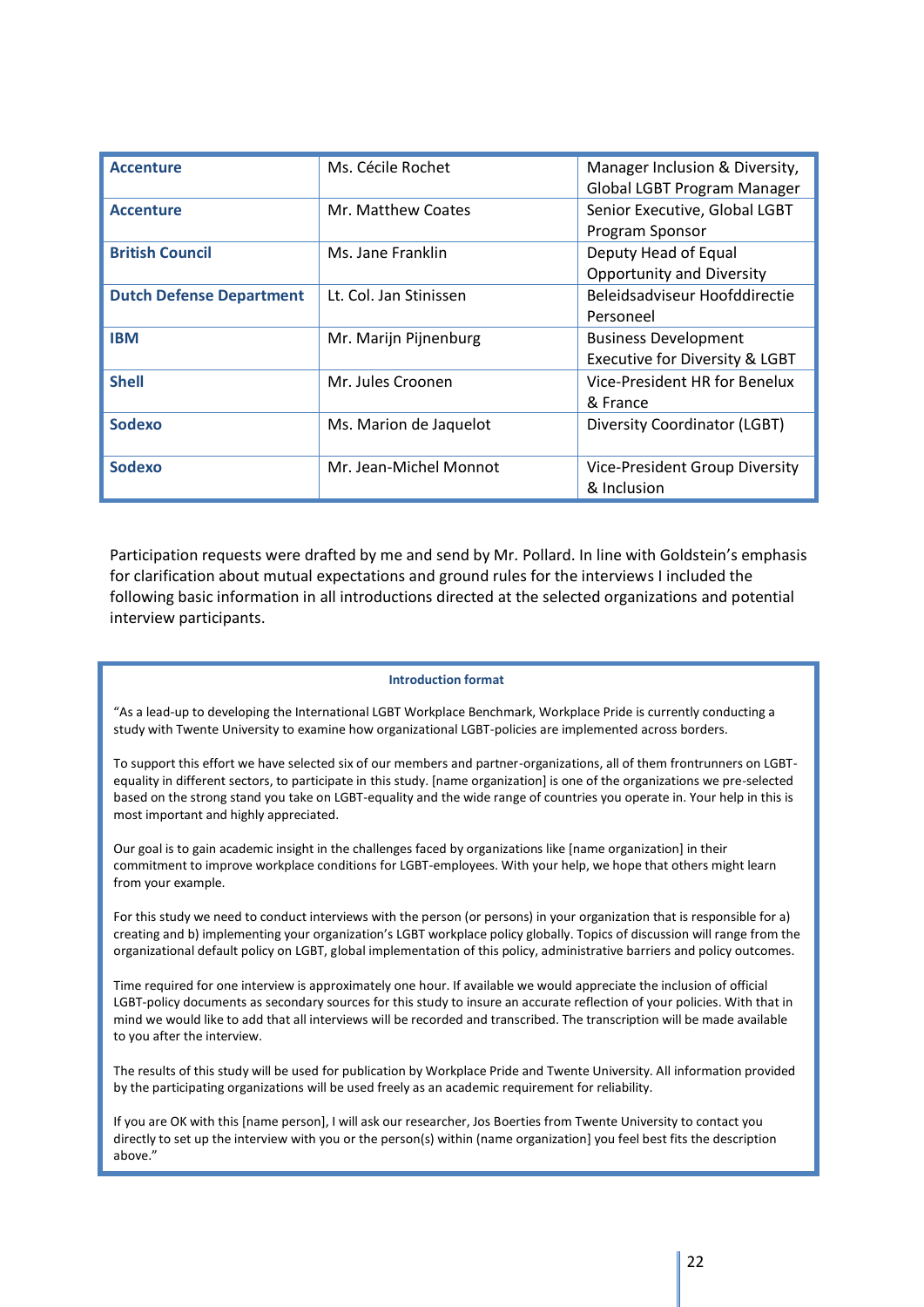### **3.2.3.'Interview'structure**

The second challenge was centered around structuring the interviews. The key problem here was that I needed to combine a high level of structural flexibility while safeguarding reliability and validity requirements. The importance of this is emphasized by Berry (2002), who suggests that the 'error term' in elite interviewing can easily cross an unacceptable threshold.

Flexibility was primarily a practical requirement. While recognizing that face-to face interviews would be preferable, my interview subjects work in multinational organizations and therefore might not live or work in The Netherlands. In these cases the interview would probably have to be conducted by phone instead of on-site.

In addition, while individual interviews are traditionally most common, I believed it might be beneficial to conduct group interviews instead of individual interviews in certain cases. The option of group interviews is a potential way to boost participation and reliability. This is due to the fact that, while responsibility for LGBT-workplace policies in organization A might rest with a single person, the same responsibility might be shared (regions, departments, etc.) in organization B.

If I were to use individual interviews in these cases of shared responsibility, it would be difficult to see exactly what value should be placed on individual responses. As described by Berry, this could potentially lead to a serious error in reliability, namely an undiscovered credibility problem on the part of an interview subject.

Alternatively, by conducting group interviews in these situations I had the possibility to validate individual statements and clarify any contradictory information immediately. The overall reliability of the information would therefore be strengthened.

This essentially meant that I needed to be prepared to conduct individual interviews and group interviews both on-site and by telephone. This preparation relied on the creation of specific guidelines which would allow for flexibility while ensuring overall construct validity.

#### **3.2.4. Interview guidelines**

In reference to Babbie (2004), conducting in-depth interviews is based on a general plan of inquiry but not a specific set of questions. This essentially meant that, while I needed to direct the interviews in'terms' of (sub)topics and line of questioning, the interviews might flow onto a different path then' expected at the outset. An answer to a question could be a reason to 'dig' deeper with follow-up questions or move to a different subject entirely.

A first requirement would therefore be a good preparation. General or specific topics of discussion needed to be decided in advance, also in light of time limitations. These topics would have to be based in the first place on operationalizing the theoretical framework as described in the previous chapter. In addition it was important to be familiar with case-specific information on LGBT-workplace equality policies that was publically available beforehand.

A second requirement, in terms of preparing and conducting the interviews, was the avoidance of socalled double-barreled questions and the use of relevant, clear and neutral formulations. This is especially important while conducting interviews as opposed to survey research due to the lack of a specific set of questions. As Babbie points out, in-depth qualitative interviewing relies almost exclusively on open-ended questions. This meant I needed to be constantly watchful for question bias.'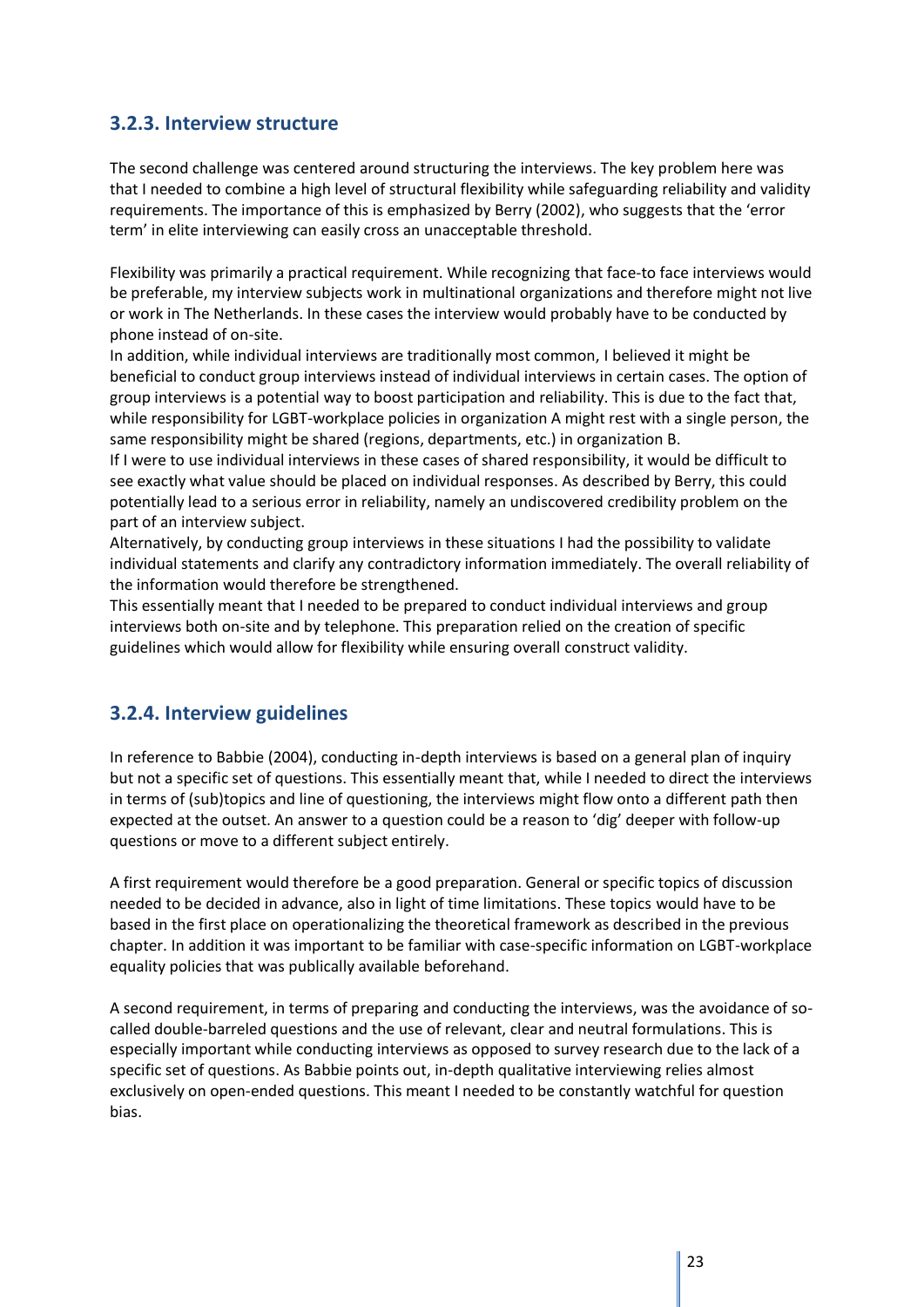Regarding the semi-structured set-up of the interviews it was important to probe and specify after general questions in order to get a complete overview of administrative challenges and organizational responses to them. According to Babbie probing can be useful as a request for elaboration on a topic. To give an example in the practical setting, I was bound to include the following general question:

Looking at your organization's global operations, what would you say are the most difficult countries to implement your LGBT-workplace equality policies in?

Based on the response, a useful probe would be: Why are these the most difficult countries to *implement these policies in?* 

A final requirement for the in-depth aspect of the interview format was the use of specifications. As Babbie states; When a question can potentially be interpreted in several ways, it is important for the researcher to use specifications as clarification. Here a practical example would be asking about the overall scope of an organization's LGBT-workplace policy and specifying it to the scope in terms of departments, subsidiaries, countries of operations and such.

Finally, for both on-site and telephonic group interviews it was important to recognize that I should not just act as interviewer but also as moderator. Especially in telephonic group interviews this is challenging because body language, as a dimension in interviewer/respondent communication, is invisible. The use of this format is therefore subject to several additional requirements:

(1) In order to maintain a sufficient level of control over the interview process the maximum number of participants in group interviews had to be limited to four. I recognize that four people make up a rather small group but I took into account that I had no experience with conducting group interviews in this type of setting.

(2) During the interview I would need to indicate clearly which participant I was addressing a question to. In cases when it would be unclear who to address the question to, I would leave it up to the participants to decide who should answer.

(3) The other participants should be given the opportunity to respond to the original question or the reply of the originally addressed participant. This would not just produce a richer set of data due to group dynamics but also helps validate individual statements.

(4) These rules needed to be established clearly with the participants before the start of a group interview.

#### **3.3.'Operationalization**

The process of operationalizing the central concepts and theoretical expectations was conducted within the format of in-depth interviews and the guidelines laid out in the previous paragraph. As a starting point for this process I listed the main elements discussed in the theoretical framework. Based on this I was able to construct a general outline for the types of questions required to produce the data needed to answer the research questions. This outline is presented in Figure 2 on page 25.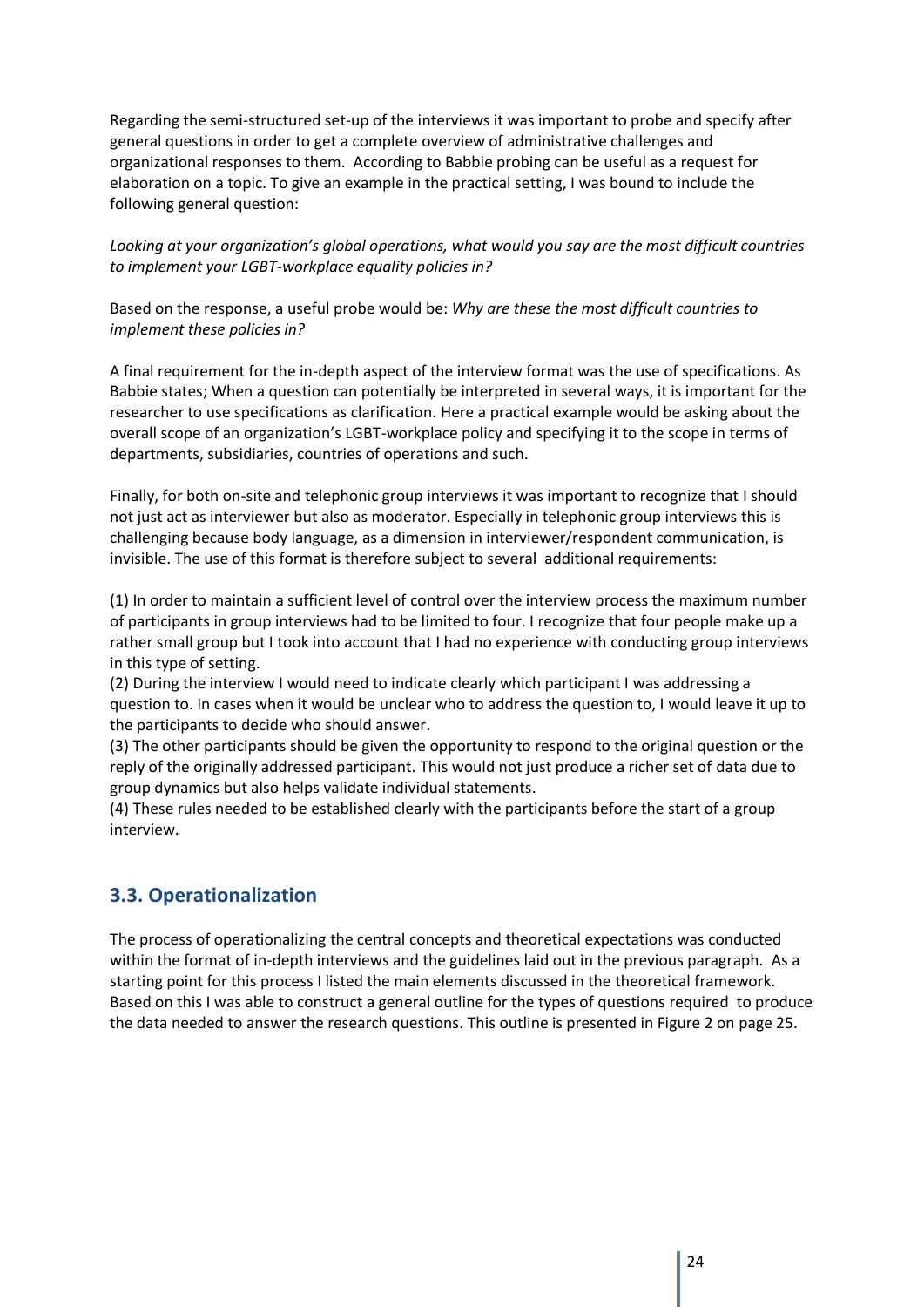| <b>Global Policy</b>                    | • How would you describe your organization's policy on workplace<br>equality?<br>. What would you say this policy means for LGBT-employees in the<br>organization?                                                                                                   |
|-----------------------------------------|----------------------------------------------------------------------------------------------------------------------------------------------------------------------------------------------------------------------------------------------------------------------|
| Administrative<br><b>Environments</b>   | • What kind of challenges do you encounter when implementing this<br>policy in the various countries you operate in?<br>• How big a challenge would you say differences in legal systems are in<br>implementing this policy in the various countries you operate in? |
| Organizational<br><b>Influence</b>      | .What kind of influence do you have as an organization to address<br>these types of legal challenges?                                                                                                                                                                |
| Organizational<br>Response              | • What is generally your approach in responding to legal challenges in<br>LGBT-inclusive countries like The Netherlands?<br>• What is generally your approach in responding to legal challenges in<br>LGBT-exclusive countries like Nigeria?                         |
| <b>Percieved</b><br><b>Implications</b> | •How succesful would you say this approach is in general?                                                                                                                                                                                                            |

Figure 2: Main topics for MO's LGBT-workplace policy interviews

This outline could then be structured further based on the various dimensions and indicators of the central concepts in this model. To give an example, the concept 'administrative environment' has two dimensions: LGBT-inclusiveness and LGBT-exclusiveness.

By specifying all these subtopics this way, I ended up with a checklist of the essential points in the interview format. This checklist was my reference point for two things: Directing probes and/or specifications of questions and making sure that all relevant (sub)topics were discussed in the limited timeframe of a one-hour interview. The checklist is shown in Figure 3 on page 26.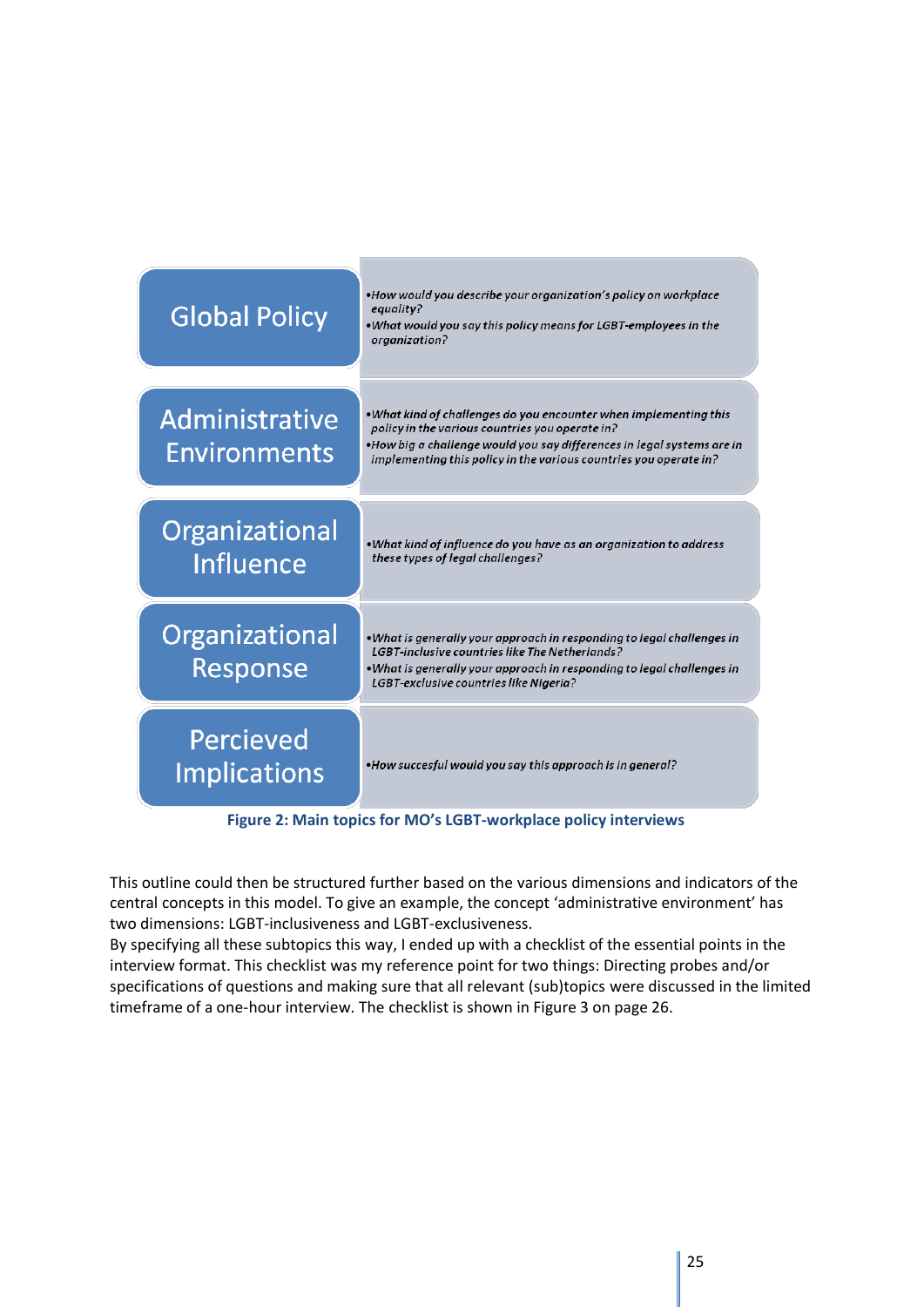

**Figure 3: Interview topic checklist**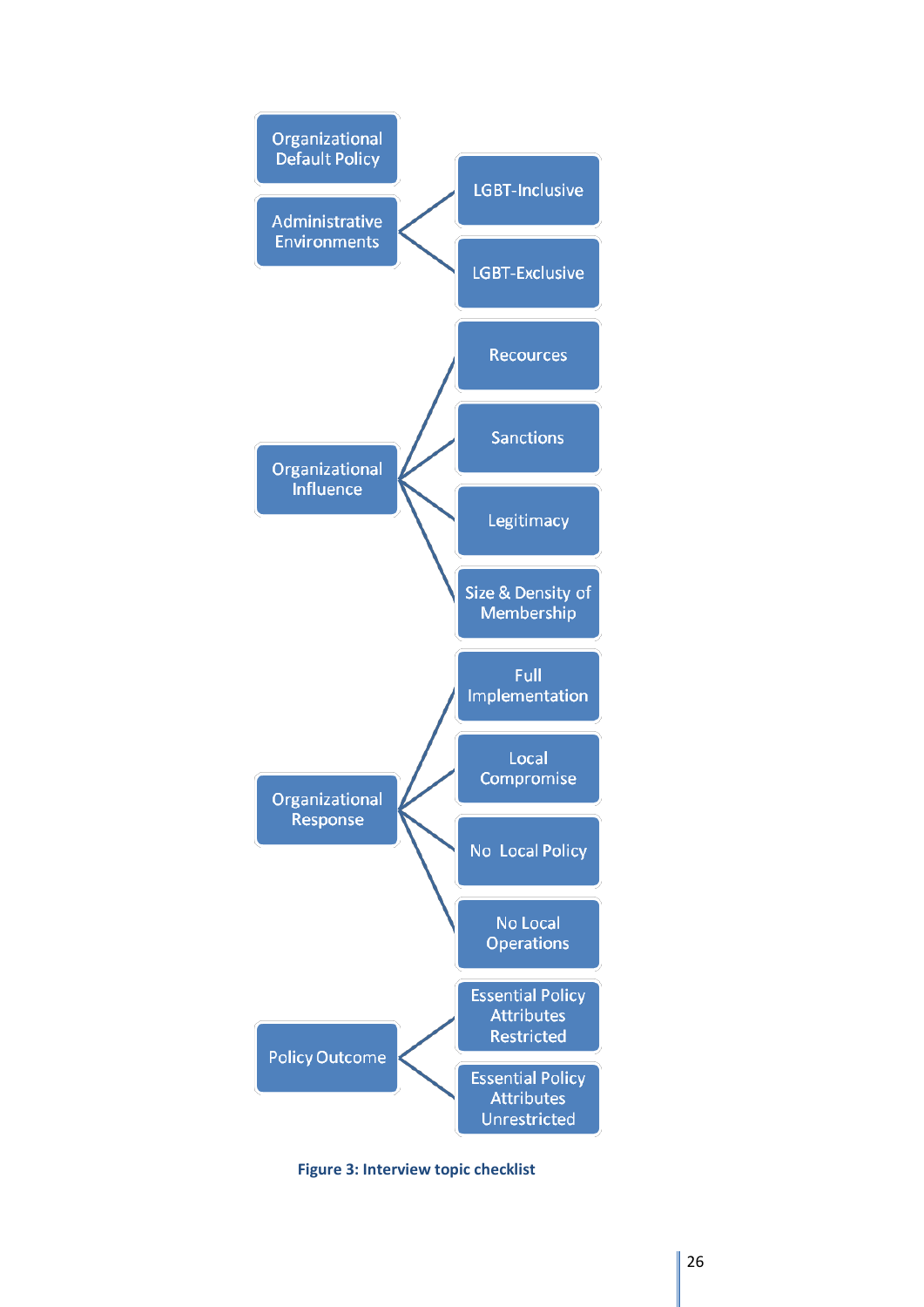In order to get from abstract concepts to specific questions it was also important to apply the information acquired during preparation. As mentioned I used publically available information about the organizations LGBT-workplace policies to direct my line of questioning. For example, IBM is referring to their diversity policies in terms of stages, leading from (what they call) Diversity 1.0 up to Diversity 3.0. I believed It would be interesting to ask if this up scaling is conducted in a similar trend of increased legal protection for LGBT-employees. In other words, is IBM's policy ahead of the law or is it a matter of legal compliance?

I recognized however that the preliminary documentation regarding workplace policies provided little or no information on administrative environments. I ultimately solved this by matching the MO's countries of operations with the International Lesbian, Gay, Bisexual, Trans and Intersex Association (ILGA, 2012) world map of global Lesbian & Gay rights. This map is part of an annual report by the association on the legal status of LGBT-people per country.



**Figure 4: ILGA map 2012** 

By doing so I could establish beforehand if LGBT-individuals could face legal prosecution or count on legal protection in certain countries where the organizations operate in. The expected benefit of having this information is that it could help move the line of questioning from abstracts to specific administrative settings: Nigeria for instance is an LGBT-exclusive country because homosexuality is legally outlawed. Russia is a semi-exclusive country because (employment) rights protection does not cover sexual orientation. The Netherlands is an inclusive country because LGBT-individuals have full equal rights and legal protection.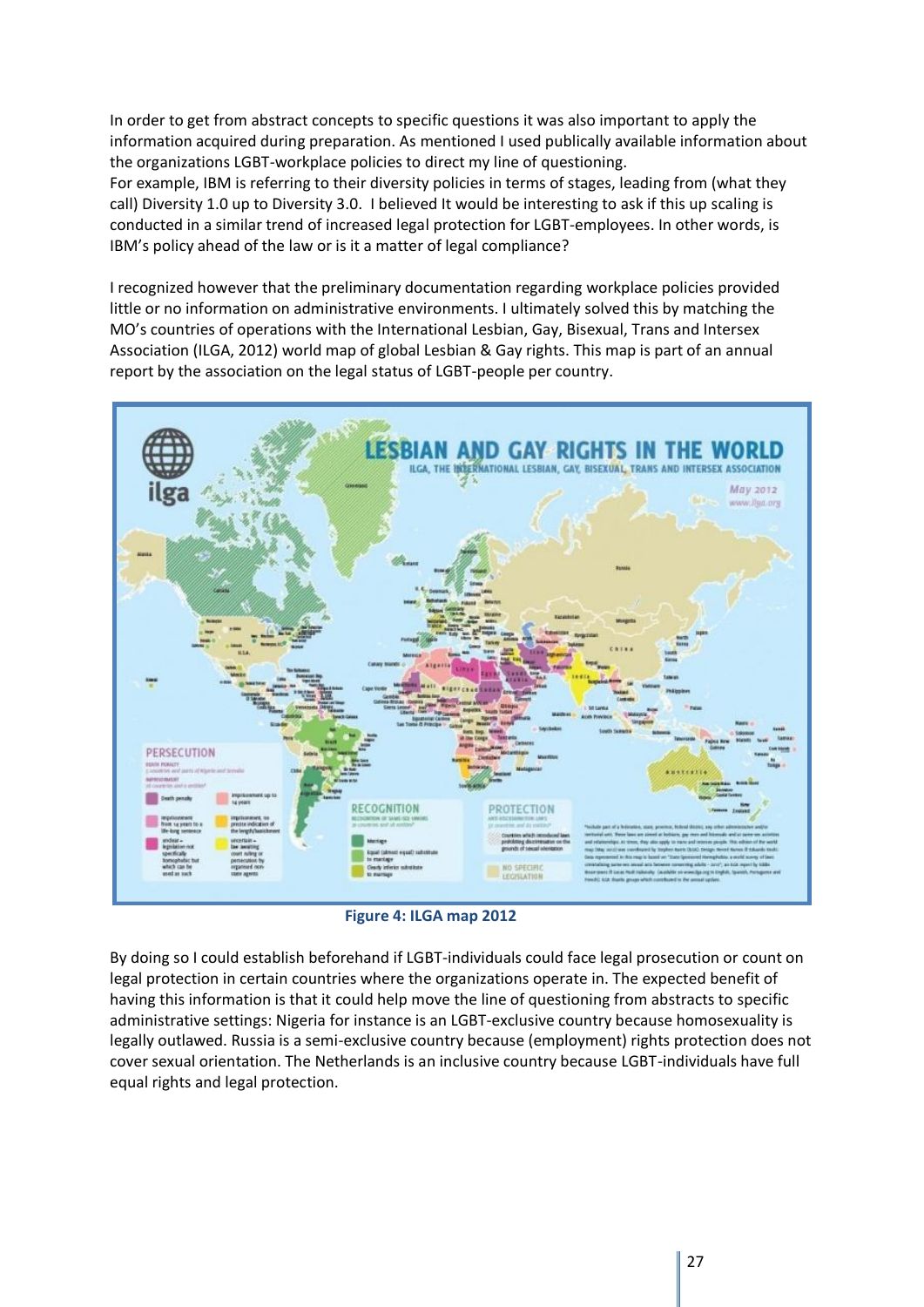As a final point on operationalizing theoretical elements it was important to stay as close to daily practices and experiences as possible. By drawing the discussion into their professional comfort zone, my participants would in all likelihood be more cooperative and informative. This meant I would have to rely to some degree on (hypothetical) examples of individual employees in specific countries. For instance, a gay employee in Nigeria who might be looking for some sort of support from his employer because of fears for his safety.

Taking such an extremely LGBT-exclusive setting could potentially help determine the edges of the playing field any organization might have in responding to an individual request for support. This in turn could say something about the level of organizational power and perhaps about any other factors that might shape the organizational response when faced by legal inequalities.

## **3.4.'Data'analysis**

To avoid any perception of bias I recorded and transcribed the interviews (literal transcripts when' possible) and included these transcripts as attachments to this thesis. Furthermore, to improve the analysis of the data, I have relied on the process of coding as described by Boeije (2005). Coding essentially means that the researcher labels all meaningful pieces of data in the interview transcriptions with individual code words. In this case these codes were mostly based on key elements in my theoretical framework such as 'Organizational Response' or 'Policy Outcome'. The process of coding was essentially a funnel that allowed the range in codes to start out broad and end up narrow. For instance if a participant said that the organization had certain recourses to respond to legal inequalities this would initially be classified as 'resources'. At the final stage this code was generalized to 'power position'.

After working my way through these transcriptions several times, specifying codes at each turn, the result was a set of code-comparisons on all key issues that could be linked back to the original research questions for causal analysis.

Coding and transcribing were expected to increase the overall validity and reliability of the data. Fact-checking was also important in that respect. I did so in the first place by reviewing the publically available organizational reports after concluding the interviews.

Unfortunately the before mentioned scarceness and superficiality of this documentation matched up poorly against the in-depth information acquired during the interviews on specific issues. Apart from confirming the broad outlines of organizational policies this documentation did not contribute substantially in terms of supporting specific findings or pointing out discrepancies between individual responses and organizational policies.

A more effective fact-checking instrument was the inclusion of a round of feedback on the interview transcripts by the participants themselves. This option was presented to them under the agreed condition that all information provided during the interview and during the feedback rounds were to be used freely. This meant that, while participants were given ample possibility to clarify their individual responses it did not affect my ability to use the original data.

The necessity of allowing feedback was based on the recognition that the flexibility of the interviewformat would not just bring challenges for the interviewer but also for the participants. Even though they are at the top-levels of their organizations, it would be foolish to assume that their individual responses would always be representative for the organization in general. Clearing up these discrepancies was of great importance considering that my overall goal was not to analyze individual opinions or behaviors but organizational responses in general.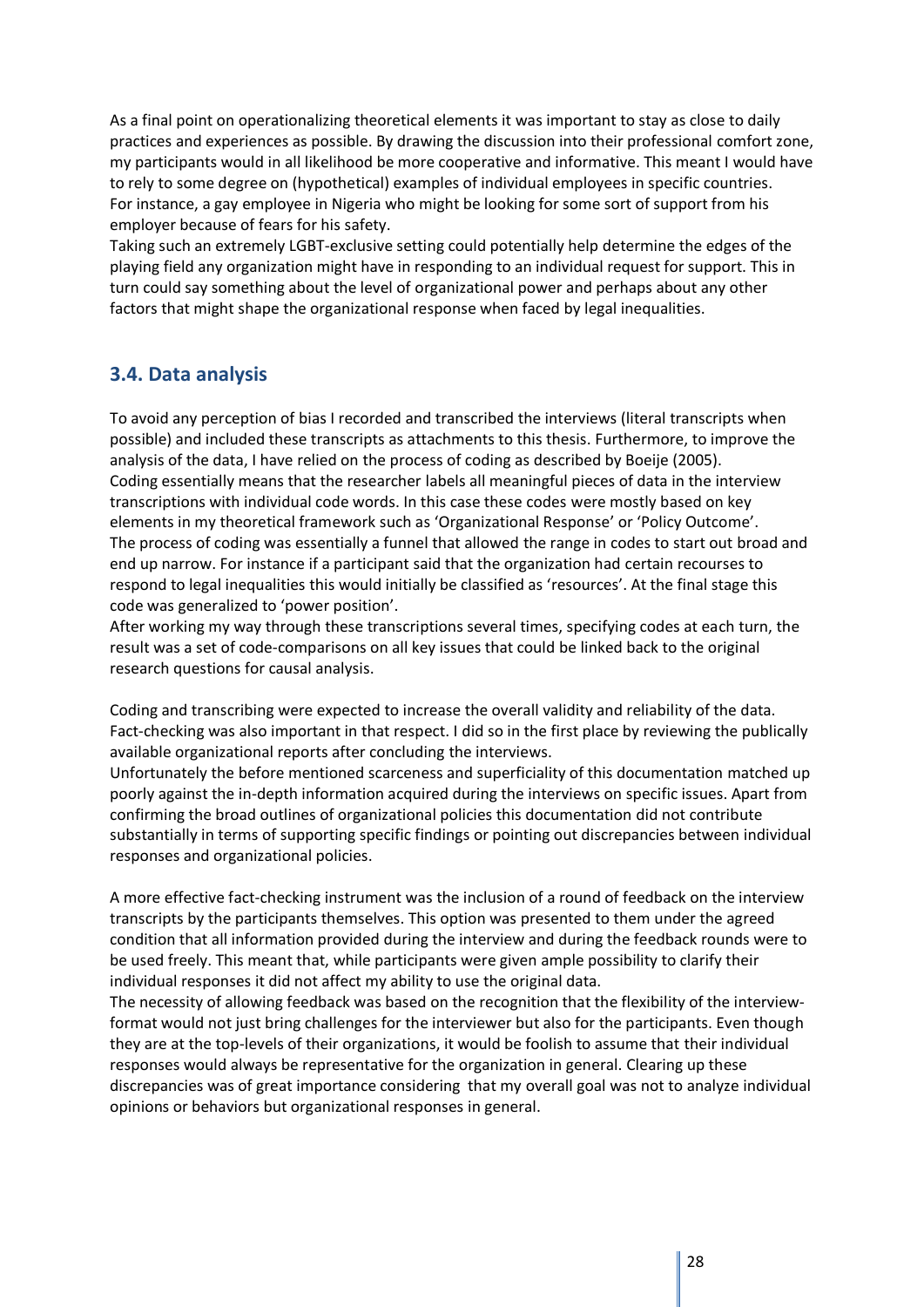## **3.5. Chapter conclusion**

In order to get from theory to observations and ultimately to answering the research question there were several steps that needed to be discussed. This chapter has served the purpose of laying out these steps and the measures taken to accommodate them.

In the first place I made sure that my case selection was based on clear criteria that fitted the overall indicators of my units of analysis. Case contamination and other factors that could interfere with causes and effects were avoided as much as possible.

Furthermore, by transforming the theoretical elements of my framework into instruments for collecting measurable data, as shown in figure 2 and 3, I was able to safeguard construct validity. While I recognized at the outset the potential challenges of conducting interviews that are both flexible and offer reliable data, I believe that my preliminary guidelines for these interviews were indeed very helpful to steer clear of potential pitfalls and maximize the interview data output. Finally, my use of coding, transcribing and participant feedback has boosted the overall reliability of the research process and its findings. In my next chapter I will show how the process of data collection and analysis has led to these findings and ultimately to the answers on my research questions.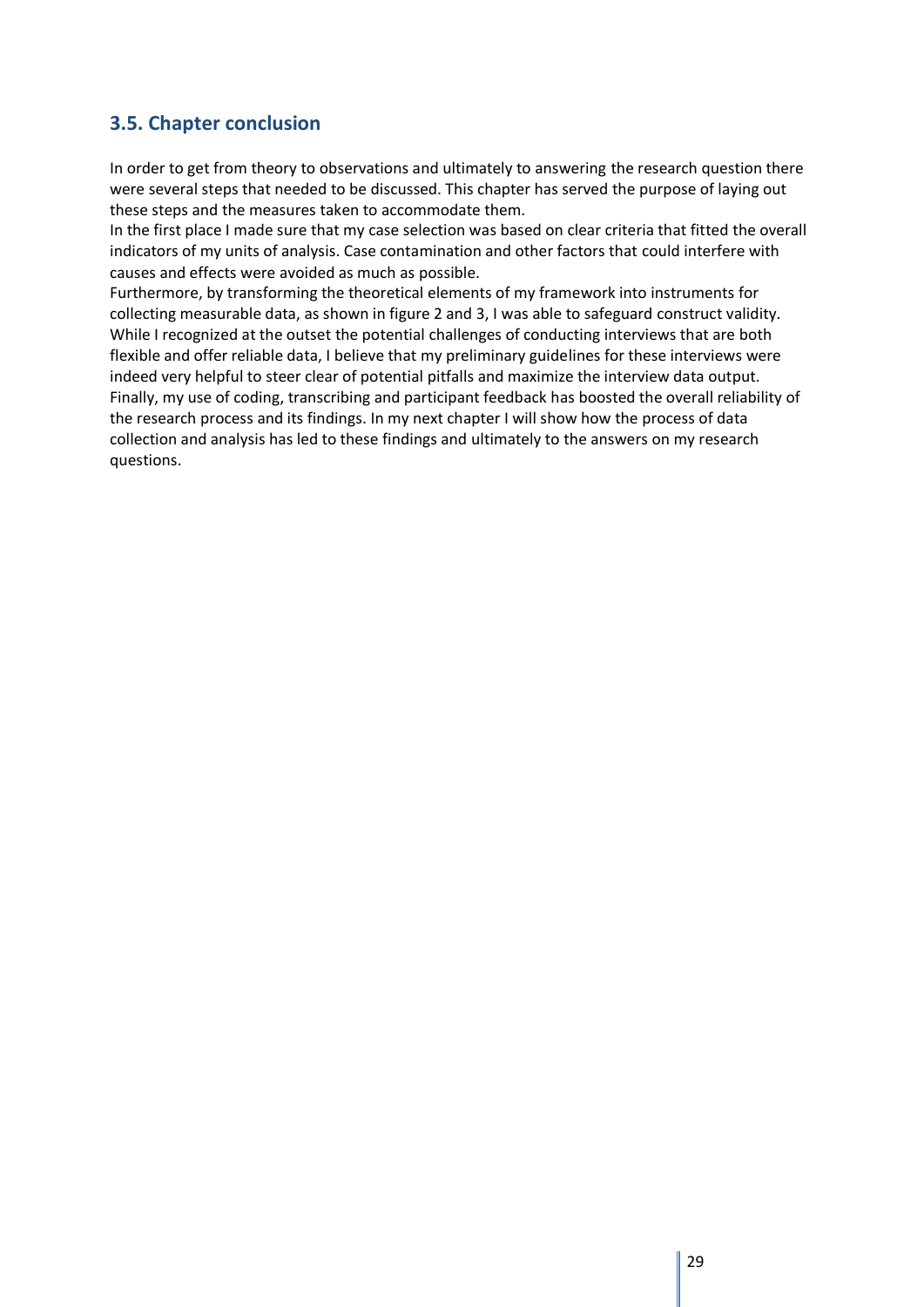## **4.'Findings**

One of the great pleasures of social studies is that, in spite of theoretical assumptions, reality often proves to be so much richer and varied than expected. This study is no exception; Even when we focus on just one dimension (the administrative environment) of LGBT-workplace equality policies, we see that it is indeed a multi-layered topic with considerable variations cross nationally.

In the first place I have found that the administrative challenges encountered by organizations often' have a great impact on the policy effectiveness. This is due to the fact that, contrary to my expectations, MO's responses are usually not based on a direct application of influence over administrative authorities. Instead, when MO's choose to respond to administrative LGBTinequalities it is mostly done by dealing with the 'de facto' situation as best they can. Second, I have found that, besides the levels of administrative LGBT-inclusiveness and organizational power, an organization's responsibility perception is another primary factor that explains why MO's respond to administrative differences in the way they do. This essentially means that the decision whether or not (and how) an LGBT-friendly MO is going to help LGBT-employees overcome specific administrative inequalities that might affect them, does not just depend on the size of these inequalities or the organization's power to address them, but is also based on the organization's perception of its responsibility as an employer towards employees.

The implications of these interactions will be discussed as a final part of my presentation of findings.

### **4.1. Administrative challenges**

Differences in LGBT-inclusiveness of administrative environments result in differences in the kind of challenges MO's face in light of LGBT-workplace equality. When applying their equality policies in (more-or-less) LGBT-inclusive countries like Canada, The Netherlands, France and the UK,<sup>3</sup> the administrative challenges most common to the organizations are related to the HR areas 'compensation & benefits' and 'global mobility.'

For instance, due to the fact that same-sex marriage recognition is not universal, tax benefits can vary for straight and same-sex couples depending on the country they live in. As a result, when samesex couples live in a country where same-sex marriages are not recognized, their net income might be lower than the income of straight couples.

The question if LGBT-friendly MO's should take on the responsibility to compensate for such administrative (in this case fiscal) inequalities is already relevant here. A question that also comes up in light of issues such as health insurance for transgender employees and partner migration restrictions: Should they be expected to provide additional coverage for transgender employees if sex-change operations and related care is not covered by state or private insurance? And should they compensate expatriates (in terms of alternative job postings, reimbursing travel expenses, additional vacation time or otherwise) when a host-country refuses residence permits to his/her same-sex partner?

However, even when a MO decides that this is indeed their responsibility it is not always legally permitted to offer financial compensation. The administrative attitude towards these types of bottom-up affirmative action initiatives varies greatly between countries. This essentially means that, while LGBT-inclusive countries might reflect the MO's views on LGBT-workplace equality in principle, on implementation these desired global policies still need to be tailor-fitted in order to comply with local rules and regulations.

 $3$  These countries are listed as LGBT-inclusive because, although certain legal provisions might still be disadvantageous for LGBT-individuals, overall legal protection specifically includes them.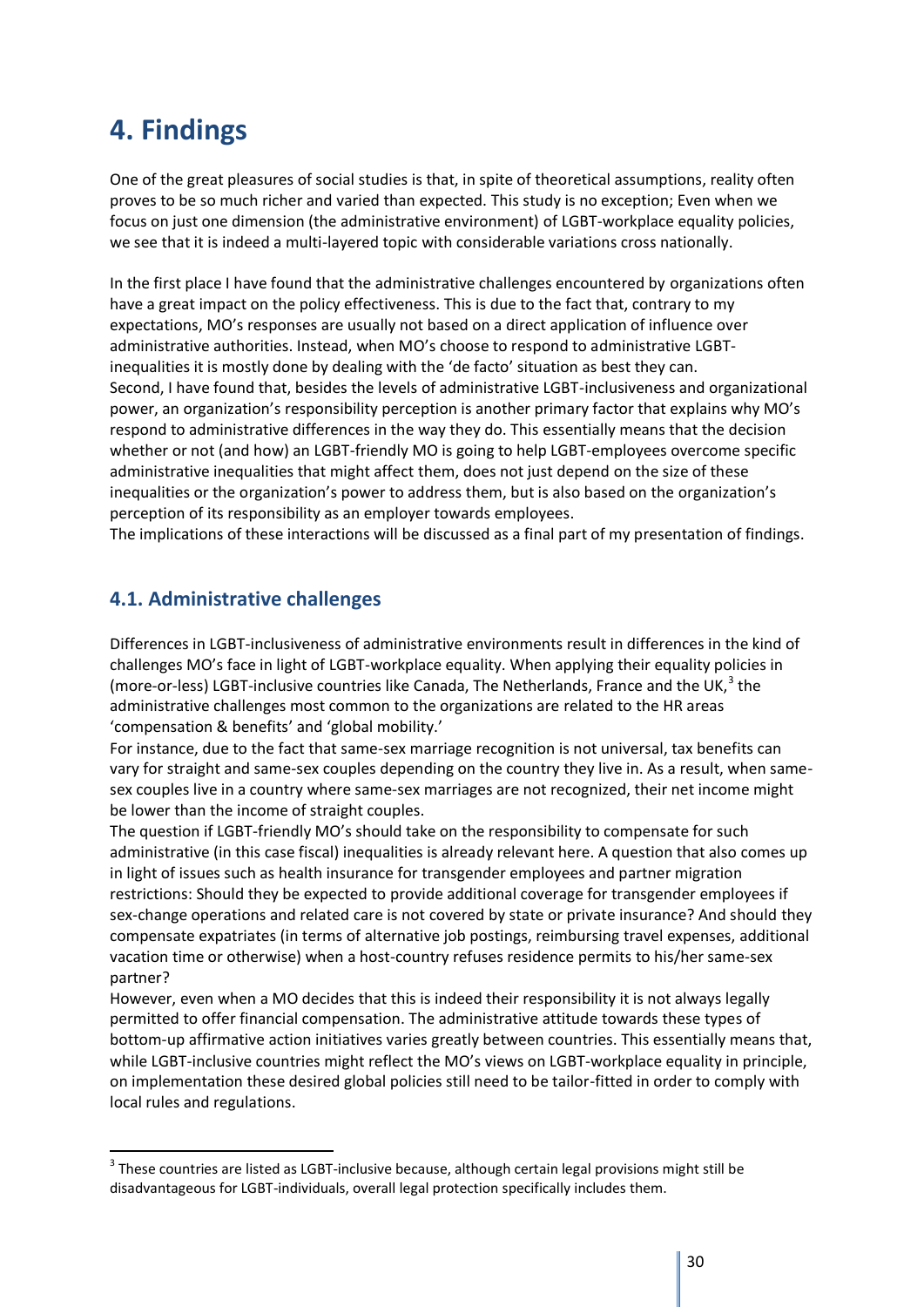*"I know that if you look at the US and France it amazes me how different the countries are in how they approach the* topic. In the US, from a business perspective, it is so much more advanced. So much more qualitative and companies are really active. There are networks and all kinds of initiatives being launched. Whereas in France, it is not a topic that's *being\*worked\*upon\*yet.\**

*But the legal context is kind of reversed. In the US there are still a lot of laws that aren't in place. There are states where people can still be fired for being gay etc. But in France we have the laws in place to protect people. It's really key to* assessing what we can do and how we should do it in each country." - Marion de Jaquelot, Sodexo

This clearly shows that legal compliance can be a challenge it itself. MO's need to consider constantly how administrative conditions might affect their desired equality policies locally. It is not surprising to see that legal compliance is such a challenge for organizations if we turn back to our earlier discussion of Steiner & Steiner (2003). There we found that multinational organizations have continuously expanding duties to protect the rights of their employees, which forces them to comply to a whole range of laws on a variety of work-related issues. Moreover, a failure to comply could potentially expose the organizations to liability.

In the context of LGBT-exclusive countries, the challenge of legal compliance can be even more dramatic. LGBT-friendly MO's might find themselves caught on the wrong side of the issue when, operating in certain highly LGBT-exclusive countries, they are legally obligated to report (suspected) same-sex activities to local authorities. It is therefore not surprising that these frictions between administrative expectations and organizational equality principles can actually grind to a point where the organization is forced to consider if it should commit to operating in such an environment in the first place.

In those countries where homosexuality is outlawed, but also in countries where legal LGBT-equality provisions are simply non-existent, the enforcement of LGBT-equality policies locally can also be a challenge. Consider the difficulties of enforcing non-discrimination principles in hiring, firing and promoting employees when the administrative environment does not provide a legal basis to power these principles. Or when the organization wants to sanction discriminatory behavior or bullying of LGBT co-workers at the workplace in these types of countries.

However, arguably the greatest challenge and the greatest concern in this respect is related to employee safety. This is not surprising considering that the criminalization and prosecution of LGBTindividuals' (same-sex activities) in certain countries has fundamental implications for the ability of an organization to provide safe working conditions for LGBT-employees. When operating in LGBTexclusive environments, the MO's constantly need to consider if local administrative conditions are sufficient to provide at the very least a minimum of required safety conditions. In those cases where this is not possible they are faced with tough decisions on whether or not to expose openly LGBTemployees to those administrative environments and on how to balance safety with equality.

#### **4.2.'Organizational'responses**

Our expectations were based on the idea that organizations would generally have four options to respond to these types of challenges: full implementation of their policies, a local compromise, not operating or not implementing their policies in a certain environment. Overall it is clear that the most common response to administrative challenges is based on compromise, both in inclusive and exclusive administrative environments.

As expected, LGBT-friendly organizations are able to respond more forcefully to legal inequalities in LGBT-inclusive then LGBT-exclusive administrative environments. This is due to the before mentioned fact that the legal setting in inclusive countries provides a more suitable foundation for implementing and enforcing workplace equality.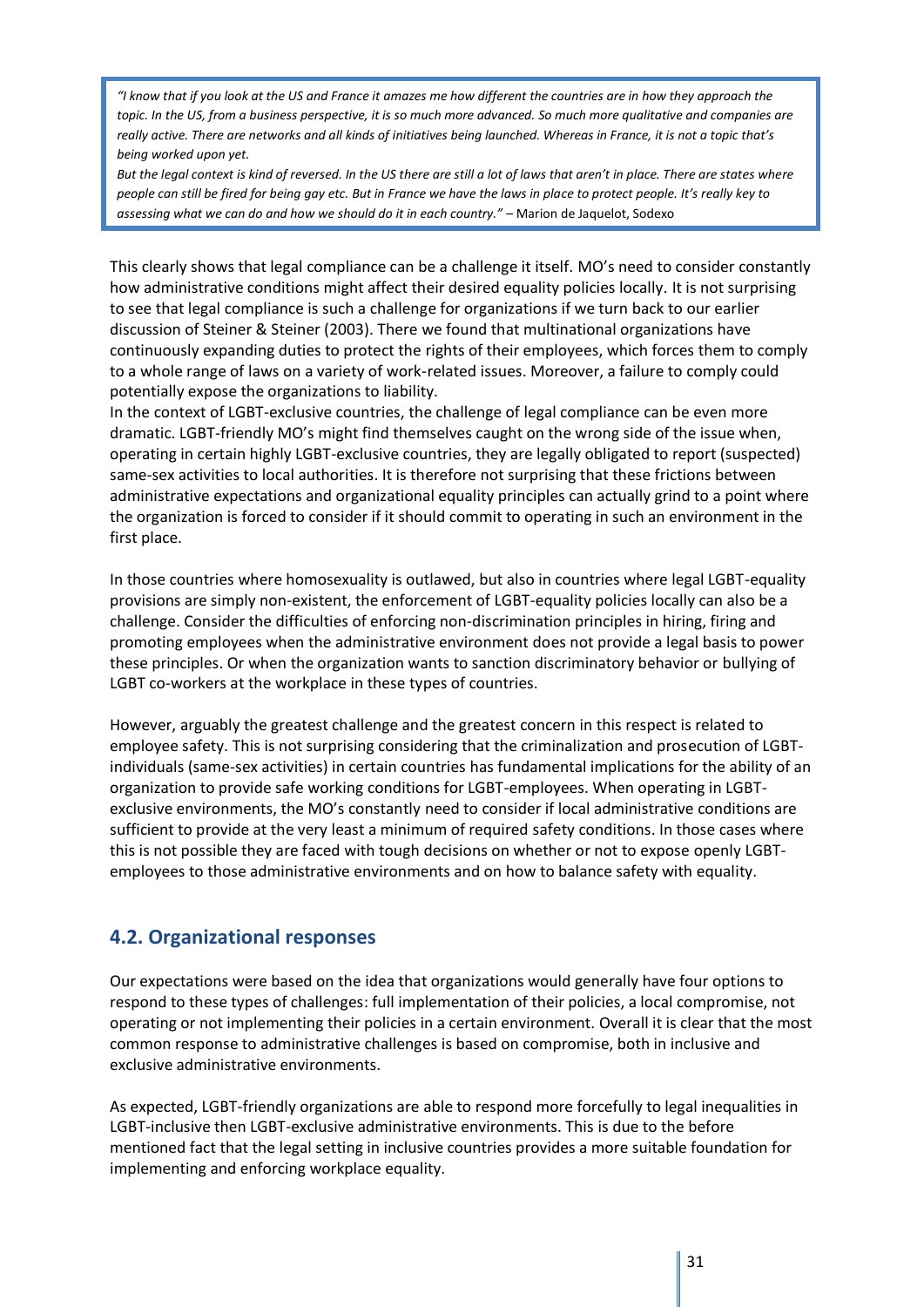However, while we expected that organizations could implement workplace policies virtually without restrictions (full implementation) in LGBT-inclusive environments, this is clearly not the case in practice. Even among LGBT-inclusive countries there exists a variety of normative attitudes that determines to some extent the exact implementation of the local LGBT-workplace policies. Privacy issues, liability and the use of affirmative action are at the heart of these considerations. As a consequence of these administrative variations, LGBT-friendly MO's often have to compromise

in one way or another on their desired workplace policies.

Responding in compromise is further due to the fact that, for all organizations, legal compliance is the standard in both LGBT-inclusive and exclusive environments. However, as opposed to the other five organizations, The Defense Department is in the unique position to offer its employees working abroad a special legal status as Dutch government representatives.

While Defense employees often have to respect local laws and customs, they are primarily bound to Dutch and international laws. This means that when LGBT-employees are deployed or stationed abroad, their equality position is legally ensured as long as the host-country agrees to these conditions through treaties or bilateral negotiations. When engaged in fighting or peacekeeping missions, LGBT-equality is never a legal issue in the bubble of LGBT-inclusive Dutch laws, international laws and a UN or NATO mandate.

*͞ŝůĂƚĞƌĂĂů͕ǁĂŶƚĚĂĂƌŐĂĂƚŚĞƚĚĂŶǀĂĂŬŽŵ͕kun\*je\*met\*een\*heleboel\*landen\*heel\*veel\*regelen\*en\*afspraken\*maken.\*Dus\** in die zin is het ook niet zo dat wij daar immense problemen in tegenkomen, met uitzondering van zaken waar we het *eerder\*over\*hadden.\*Maar\*gewoon\*als\*het\*gaat\*om\*bilateraal\*afspraken maken\*voor\*het\*sturen\*van\*mensen\*naar\*landen\* m.b.t.\*aanspraken\*e.d.\*valt\*dat\*reuze\*mee,\*dat\*is\*vaak\*wel\*te\*doen.\*Maar\*het\*zou\*natuurlijk\*nog\*mooier\*zijn\*als\*je\*dat\* structureel\*kunt\*regelen.\**

*Maar\*als\*je\*kijkt\*hoe\*groot\*de\*NAVO\*inmiddels\*is\*en\*hoe\*divers\*de\*samenstelling\*ook\*is\*op\*dit\*punt,\*op\*dit\*beleid,\*is\*dat\* natuurlijk\*niet\*gemakkelijk\*om\*dat\*maar\*even\*in\*de\*NAVO5verdragen\*aan\*te\*passen.\*Dus\*kies\*je\*heel\*vaak\*voor\*de\** pragmatische oplossing waarbij je het gewoon per geval regelt, of niet indien het niet mogelijk is."

- Lt. Col. Jan Stinissen, The Dutch Defense Department

Surprisingly, responding with 'hard' measures (that aim to impact the legal setting directly) like lobbying or negotiating with administrative authorities is limited. Besides The Defense Department the only other MO to use such measures is Shell; They have lobbied in several countries on the issue of work and residence permits for same-sex partners.

In both cases the organizations only resort to lobbying or negotiating directly when a positive outcome is all but assured. This means that, on the issue of LGBT-workplace equality, the legal imprint of LGBT-friendly MO's on their administrative environments is often incremental at best. If we place this particular finding in Mayer & Cava's (1993) academic perspective of 'ethical imperialism' versus 'moral relativism' it is clear that, in spite of the fact that the organizations are LGBT-friendly in principle, they try to avoid being seen as imposing their values in an imperialistic way. In LGBT-exclusive countries like Saudi-Arabia or Nigeria, none of the reviewed MO's actually lobby or negotiate for (more) favorable LGBT-workplace conditions because the gap between their progressive equality principles and the conservative local administrative conditions is simply to wide to be bridged.

Interestingly enough we see that, while the exclusive LGBT-conditions in countries like Saudi-Arabia or Nigeria are often part of MO's country assessments, they are usually not a decisive criterion in the final decision. The result is that, even when administrative conditions are fundamentally opposite to their LGBT-friendly workplace principles (and they apparently have few possibilities to impact administrative conditions directly) they still have to operate within these constraints when the overall assessment is favorable.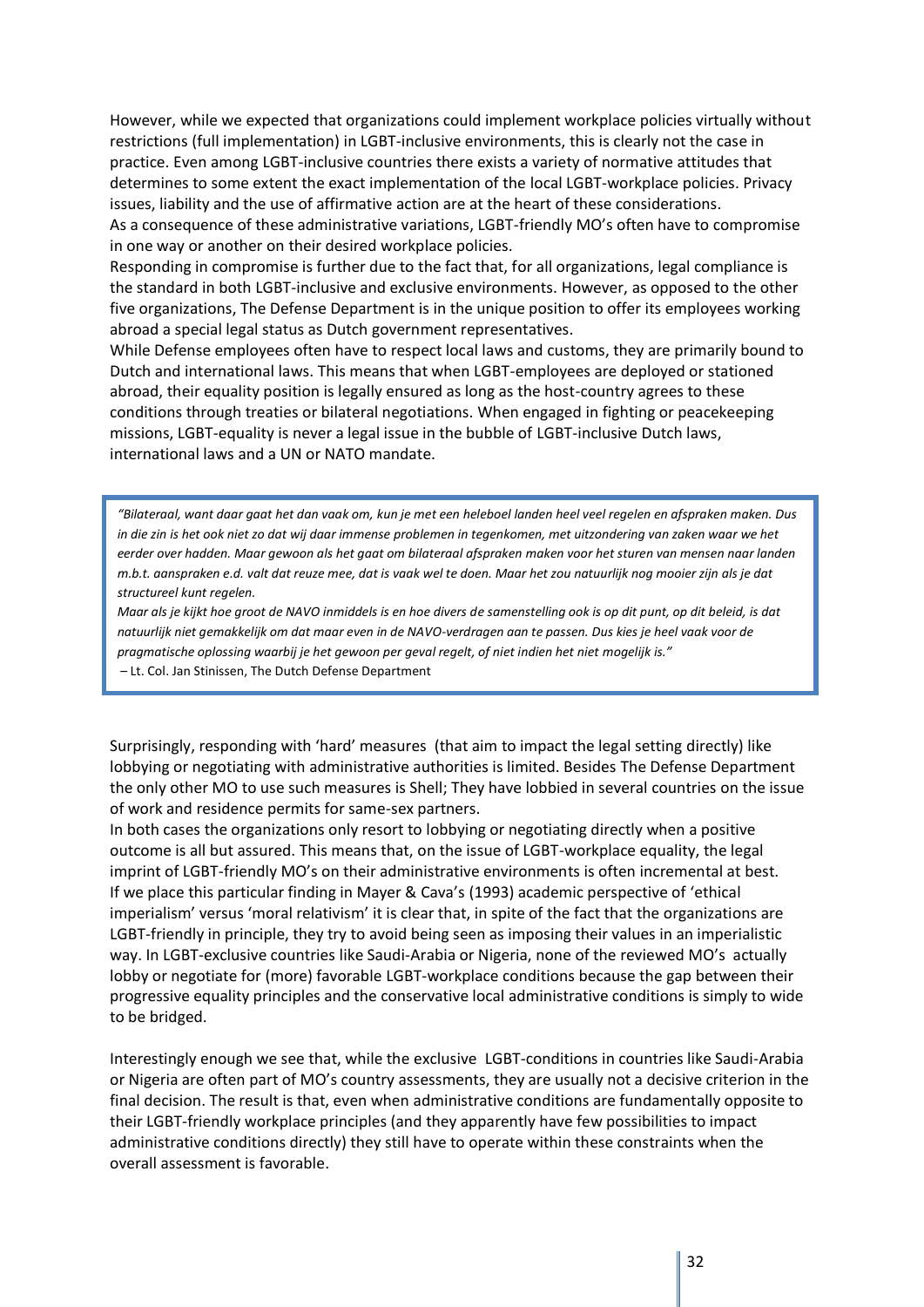"There's a whole lot of criteria, but there's not one of those criteria that's binary. So let's say we go through a major assessment and one of those things is, we'll look at the laws and cultural difference to inclusion of homosexuality. What *would\*that\*mean?\**

*It may be that they don't score very well there. But maybe on the whole of the assessment it actually makes sense to do* business there. Then we have to work within those constraints in that part of the system.

*It's not a yes or no, it's not "Homosexuality is illegal, we won't do business in this country". It would be one of the factors that we look at, homosexuality is one of many factors that we look at. And it's quite contextual. (...)The way we* reconcile that is like we said before: We don't actually agree at all with the country's laws, we don't have a legal *impact, but what we can do is protect our employees."* – Matthew Coates, Accenture

Under those circumstances, what we find is that the organizations generally choose to take a 'soft' approach in their responses. This refers to the use of measures that do not actually have a legal impact on the local administrative conditions, but do strengthen the organizations ability to provide safe and equal working conditions for their LGBT-employees locally. These measures are often proactive, protective and/or compensational in nature.

Examples of 'soft' measures are clearly visible in MO's responses to the before mentioned policy enforcement challenges. On that point, the lack of legal backing of equality principles is often addressed by investing heavily in LGBT-inclusion and awareness programs, mentoring, training, recruitment diversity standards and other measures that attempt to embed LGBT-equality in daily operations and ultimately in the minds of the local workforce.

Other examples can be found in the way some organizations respond to employee safety challenges. For instance, specific security risks around LGBT in certain host-countries can be a reason for some MO's to offer alternative country assignments or extensive preparation (do's and don'ts) for expatriates.<sup>4</sup>

A particularly resourceful example is the use of virtual country assignments by organizations like IBM and Accenture. The use of global IT-solutions that allow (among others) LGBT-employees to work internationally while residing in their own country of choice, is one way of limiting exposure to LGBTexclusive legal conditions. By doing so, the organizations are able to comply with local laws without fundamentally compromising their LGBT-equality principles.

However, these solutions are not always available or applicable. In many other cases the organizations are forced to make more invasive decisions, often expecting a certain level of flexibility from their employees as well. In LGBT-exclusive countries this can result in some organizations implicitly or explicitly expecting their LGBT-employees not to disclose their sexual orientation for fear of legal/safety consequences.

*ƌnjŝũŶŽŽŬůĂŶĚĞŶǁĂĂƌũĞnjĞůĨƐǀĞƌƉůŝĐŚƚďĞŶƚŽŵŵĞŶƐĞŶĂĂŶƚĞŐĞǀĞŶĂůƐnjĞŚŽŵŽƐĞŬƐƵĞĞůnjŽƵĚĞŶnjŝũŶ͘;͙Ϳ^ĂŽĞĚŝ5Arabië\* niet, wat landen in Afrika wel. En dan zeggen we tegen die mensen; "We willen het niet weten." Maar ook daar gelden binnen\*ons\*kantoor\*onze\*IBM\*waarden\*voor\*gelijkheid\*en\*respect\*en\*zullen\*LGBT\*mensen\*zich\*veiliger\*voelen\*dan\*bij\*de\* meeste andere organisaties.*" – Marijn Pijnenburg, IBM

Considering that the option of individual disclosure without having to fear for negative consequences is a central element of LGBT-equality, this illustrates how fundamental a barrier administrative LGBTexclusiveness can be to the effectiveness of workplace policies. As a result, some LGBT-friendly MO's choose not to implement any LGBT-equality policies in countries where local administrative conditions are deemed insufficient to uphold them. This decision not to implement the policy locally or, as others do, to keep emphasizing the principle in local codes of conduct and diversity training as a (mostly symbolic) reminder of the organization's values, again points to variations in responsibility perception of organizations.

 $4$  Sometimes these don'ts include the warning not to disclose/come out.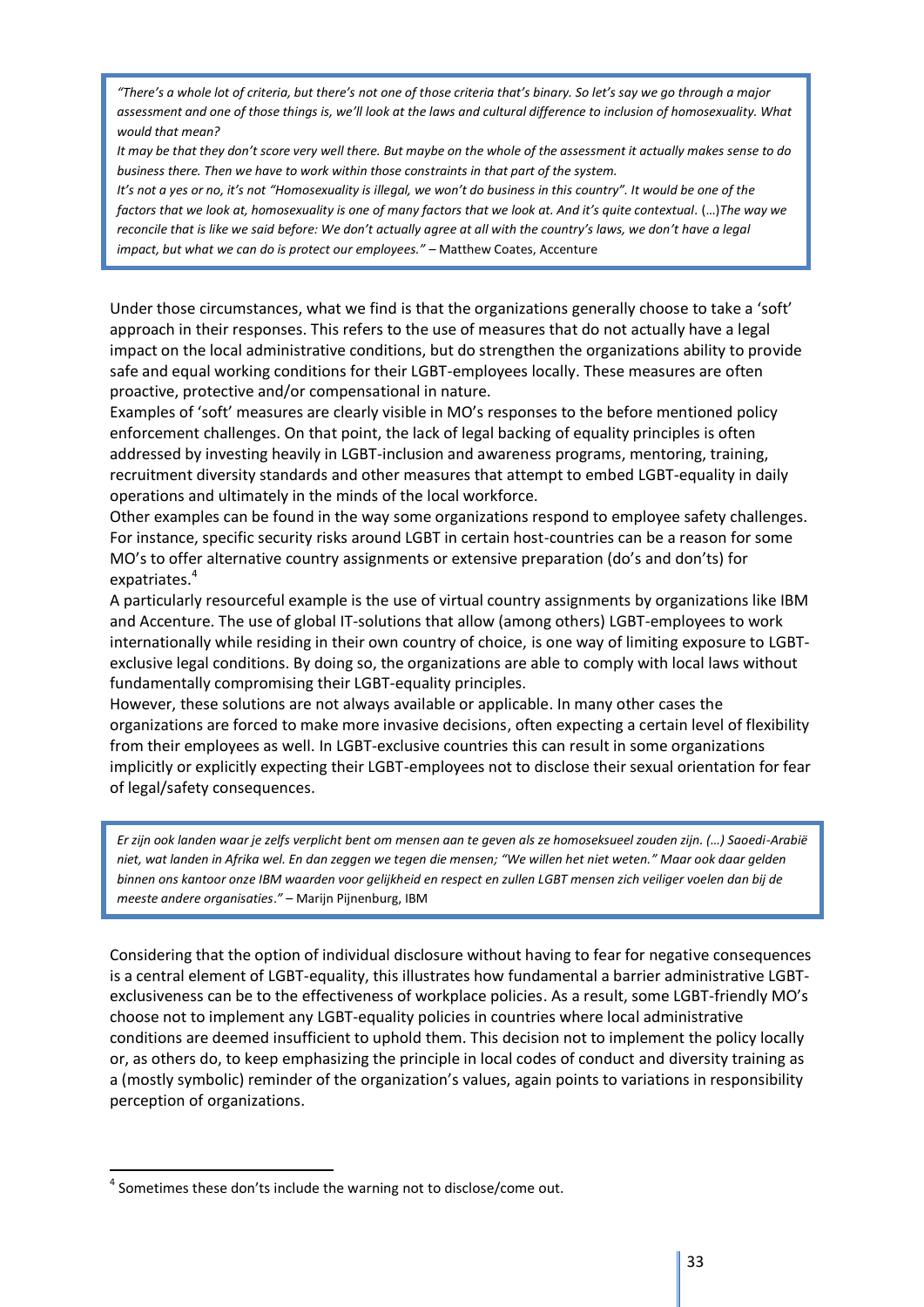In light of this it was especially interesting to see how MO's respond to safety incidents involving their LGBT-employees. As a part of the interview series, all participants were asked to elaborate on a hypothetical or real-life example of an LGBT-employee potentially facing legal repercussions (due to same-sex relations or disclosure/exposure as an LGBT-individual) in a country where homosexuality is outlawed.'

What I found is that all organizations are quick in offering some kind of support to protect the employee's safety. Depending on the exact nature of the situation this can vary between extraction, legal assistance, confidential advice or other measures that are deemed appropriate and necessary at such a time. An interesting finding in this light is that none of the organizations seem to have an actual protocol or specific guidelines to handle these types of situations, instead it is often dealt with on a case by case basis and an assessment of individual needs.

*͞tŚĂƚƐƚƵĐŬǁŝƚŚŵĞŝƐĂƐƚŽƌLJƚŚĂƚĂĐŽůůĞĂŐƵĞĨƌŽŵŽŶĞŽĨƚŚĞĐŽƵŶƚƌŝĞƐŝŶThe\*Middle\*East\*told\*me.\*This\*took\*place\* several\*years\*ago.\*There\*was\*some\*quiet\*hostility\*within\*the\*office\*about\*a\*British\*Council\*member\*of\*staff\*who\*had\*come\*to\** work in that particular country because the staff knew that this member of staff was gay. There had been some problems about it in the office as some of the local staff were unhappy about it because of the religious/cultural context. The member *of\*staff\*did\*get\*into\*difficulty\*and\*was\*actually\*being\*chased\*by\*police\*in\*that\*particular\*country,\*because\*his\*sexual\* orientation had been found out. I don't know exactly what happened but there were quite serious problems and the police* were actually after him. The same members of staff at the British Council who had been hostile actually rallied around to get him safely out of the country." - Jane Franklin, British Council

Based on the above findings we can now answer our first sub-question: How do multinational organizations' respond to variations in their administrative environments with regard to the implementation of organizational LGBT-workplace equality policies? Overall we find that the option of full policy implementation is often unavailable in light of specific variations in administrative environments. In addition, MO's are often reluctant (or unable) to take their principle stand on LGBT-workplace equality so far as to make it a decisive criterion in their country assessments. The most common type of response is a culturally sensitive compromise on the desired organizational equality policies in order to comply with local administrative conditions. Finally, some MO's decide not to implement LGBT-equality policies when local administrative conditions are perceived to be too great a risk for individual employees and the organization as a whole.

#### **4.3.'Underlying'factors'**

My theoretical framework also offered some preliminary structure that helped identify factors shaping the organizational responses to administrative differences on LGBT-workplace equality. If we turn back to these predictions for a moment we see that, besides the level of LGBT-inclusiveness of an administrative environment, the other major factor shaping the organizational response was argued to be the level of organizational power an MO has to respond to these administrative differences. In practice we find that both factors are indeed explanatory to some extent but not exclusively so; The responsibility perception of organizations I touched on in the previous pages is also of primary importance.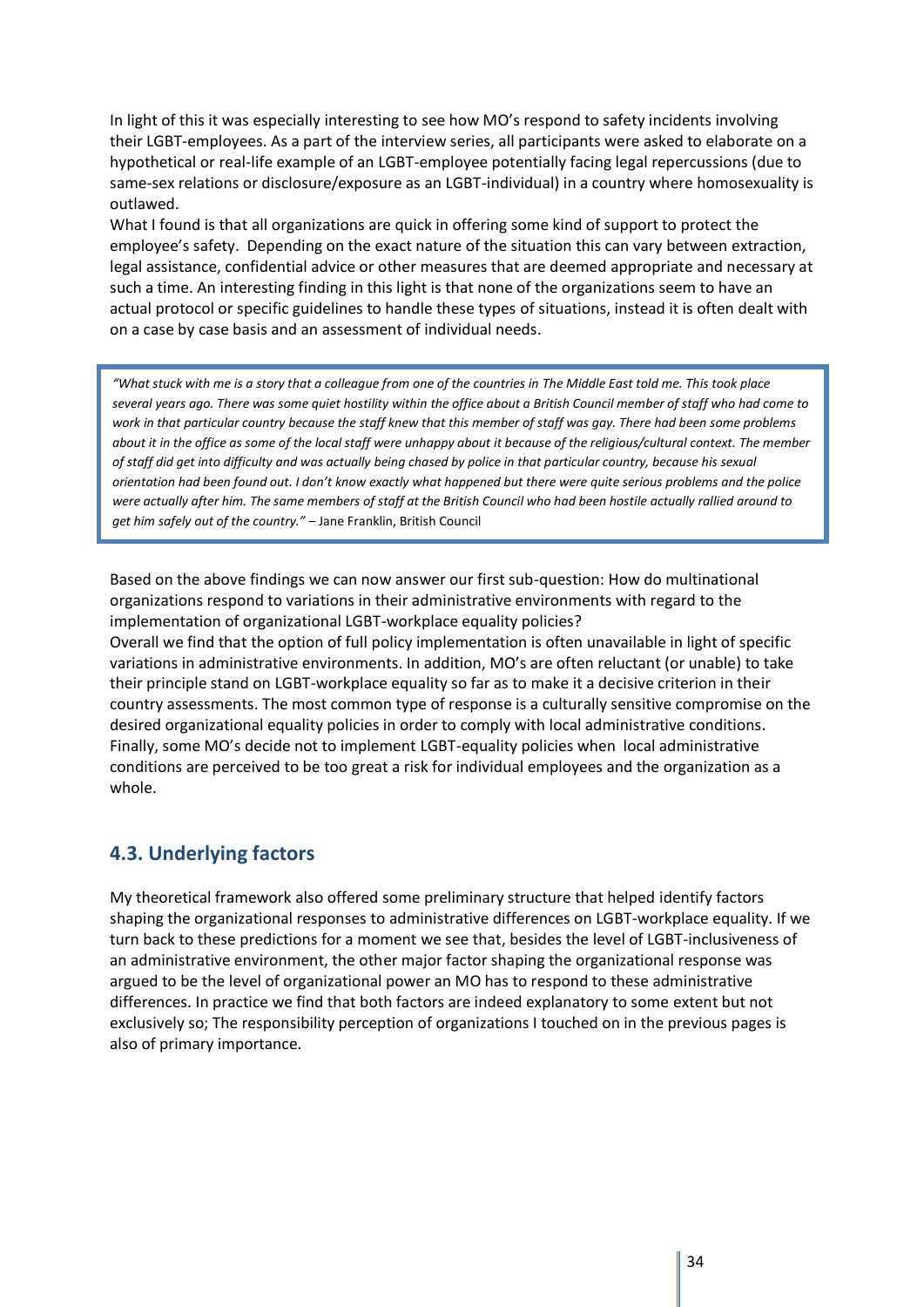#### **4.3.1. Administrative LGBT-inclusiveness**

If we focus on administrative LGBT-inclusiveness as an explanatory variable of the organizational response, we see a conformation in the fact that the six reviewed MO's experience very similar difficulties when operating in certain types of countries; The levels of acceptance and the interpretations of LGBT-equality vary greatly from one administrative environment to another. This in effect forces MO's to respond in order to guarantee effective policies (when possible) and simultaneously determines at least partly the kind of responses they can choose from.

*͞KďǀŝŽƵƐůLJƚŚĞƌĞĂƌĞǀĞƌLJĚifferent\*ways\*of\*dealing\*with\*the\*issue\*of\*sexual\*orientation\*depending\*on\*particular\** countries, different religions and cultural understanding. (...) So it depends where it is, what the issues are, what can be *done and what can't be done."* - Jane Franklin, British Council

## **4.3.2.'Organizational'power**

Besides the level of administrative LGBT-inclusiveness, the organizational power to respond also plays an important part in practice. This is visible not just in the apparently limited power to directly influence local administrative conditions but also in the power to use 'soft' measures within these administrative environments to accommodate LGBT-employees, even when administrative conditions are challenging.

Our theoretical assumptions on this point were based on the conditions of influence (in terms of applied power) as described by Hague & Harrop (2004). Essentially we predicted to find that the organizational power position was based on the ability to invoke sanctions locally, the ability to legitimize LGBT-workplace equality claims, the ability to make LGBT-equality demands as a power block and the allocation of available organizational resources to support their cause.

If we look at these conditions individually we first find that the ability to invoke sanctions does not hold much value in the context of LGBT-workplace equality. I refer to our earlier finding that local LGBT-conditions are not a 'make or break' criterion in itself for LGBT-friendly MO's when it comes to starting or ending operations in a particular country.

It appears that even those organizations that are generally perceived to be influential are actually very reluctant to go as far as to invoke sanctions that are aimed to impact administrative equality constraints. This reluctance is quite logical if we consider that doing so could seriously affect their long-term relations with local authorities and could potentially put their local (LGBT) employees at risk.

Secondly, if we turn to legitimacy as a condition of influence we find that it is expressed in the organizational power to (successfully) lobby and/or negotiate more favorable LGBT-workplace equality conditions with administrative actors. While Shell and the Dutch Defense Department are the only organizations out of the six cases that use lobbying or negotiation on equality issues, they also illustrate exactly how varying levels of legitimacy can shape the organizational response in different ways.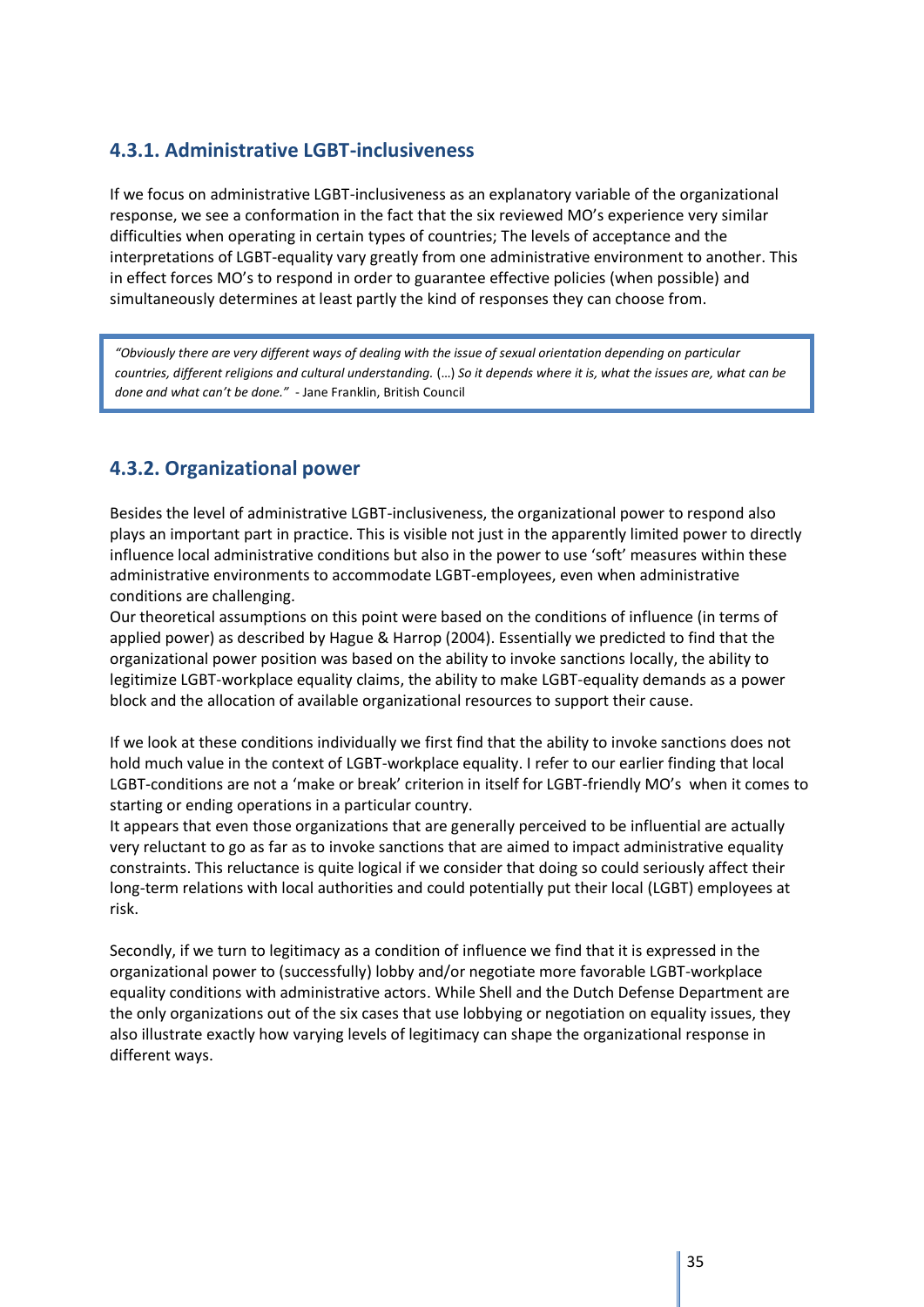As mentioned, the Dutch Defense department is often able to negotiate workplace equality conditions for their employees abroad bilaterally or through international treaties. Their bargaining power in this respect stems from their official status as a Dutch government body, which allows them to negotiate with most administrative authorities on an equal basis. The result is that these authorities are often willing to recognize the legitimacy of the department's requests for arranging suitable workplace conditions for Dutch military employees stationed within their borders, if only for the fact that diplomacy is a practical necessity in international relations.

Shell on the other hand occupies a far less comfortable position when it comes to power through legitimacy. As a natural recourses multinational, the organization often has to work through joint ventures with local authorities or state-owned companies due to ownership rights. Although the organization's business is tied to local government actors and their normative frameworks, the company is never in a position to make legitimate claims on workplace equality in countries where LGBT-equality is legally constrained.

Whereas the Defense Department's posting arrangements can be solved in a diplomatic 'agree to disagree' manner, this is not the case for an MO like Shell that is so much more dependent on working in mutual agreement with its local government partners. It is because of this administrative dependency that Shell can wield more influence to lobby for work permits and partner immigration in LGBT-inclusive countries like The Netherlands then to address even greater legal inequalities in LGBT-exclusive places like Russia.

*"In many countries like China, those of the Gulf and Middle East, where LGBT rights are few if nonexistent, the commercial* reality is that many operations require some form of joint venture or partnership with a local company / organization which often is a subsidiary of the government. Thus the dilemma faced by a MO is how to advocate for LGBT rights or civil *liberties (as we would like them to) and at the same time not place a key partner in a position where they are forced to* withdraw support or revoke a license to operate." - Mark Emdin, Shell

Thirdly, considering that most of the reviewed organizations do not have a legal impact on administrative inequalities in terms of sanctions or legitimacy, it is clear that they need other sources of power in order to facilitate their workplace equality policies globally. Organizational recourses like money, facilities, manpower and experience are of major importance in that respect.

To illustrate, companies like IBM and Accenture have the option to financially compensate LGBTemployees for legal inequalities regarding benefits and immigration laws for same-sex partners because they have the financial means necessary to do so. These means are not always available to other organizations, especially NGO's like British Council.

In terms of facilities high-tech organizations like IBM can also bring a lot to the table. This is illustrated best if we consider their use of virtual assignments as opposed to the usual country assignments. While Shell and Accenture are also able to lean on virtual roles for certain skill pools, other MO's like Sodexo and British Council often do not have the option because they are more reliant on the physically presence of employees at local worksites.

Accenture is probably the best example of an MO using its global manpower as a means of influence to respond to administrative LGBT-inequalities. Like IBM and some of the other organizations, Accenture has a large and active LGBT-employee network that plays an active part in addressing local (administrative) issues from an employee perspective.

*͞zŽƵŬŶŽǁ͕ƉĂƌƚŽĨƚŚĞƐĞĐƌĞƚŚĞƌĞŝƐĂďŽƵƚƵƐŝŶŐƚŚĞ>'d5network\*itself\*to\*actually\*bring\*about\*change.\*LGBT\*employees\* are\*across\*all parts\*of\*our\*organization. ;͙ͿWe\*have\*a\*responsibility\*to ĐŚĂůůĞŶŐĞƉŽůŝĐLJĂŶĚĂůƐŽŚĞůƉƐŚĂƉĞŝƚ͘͟*ʹ Matthew' Coates, Accenture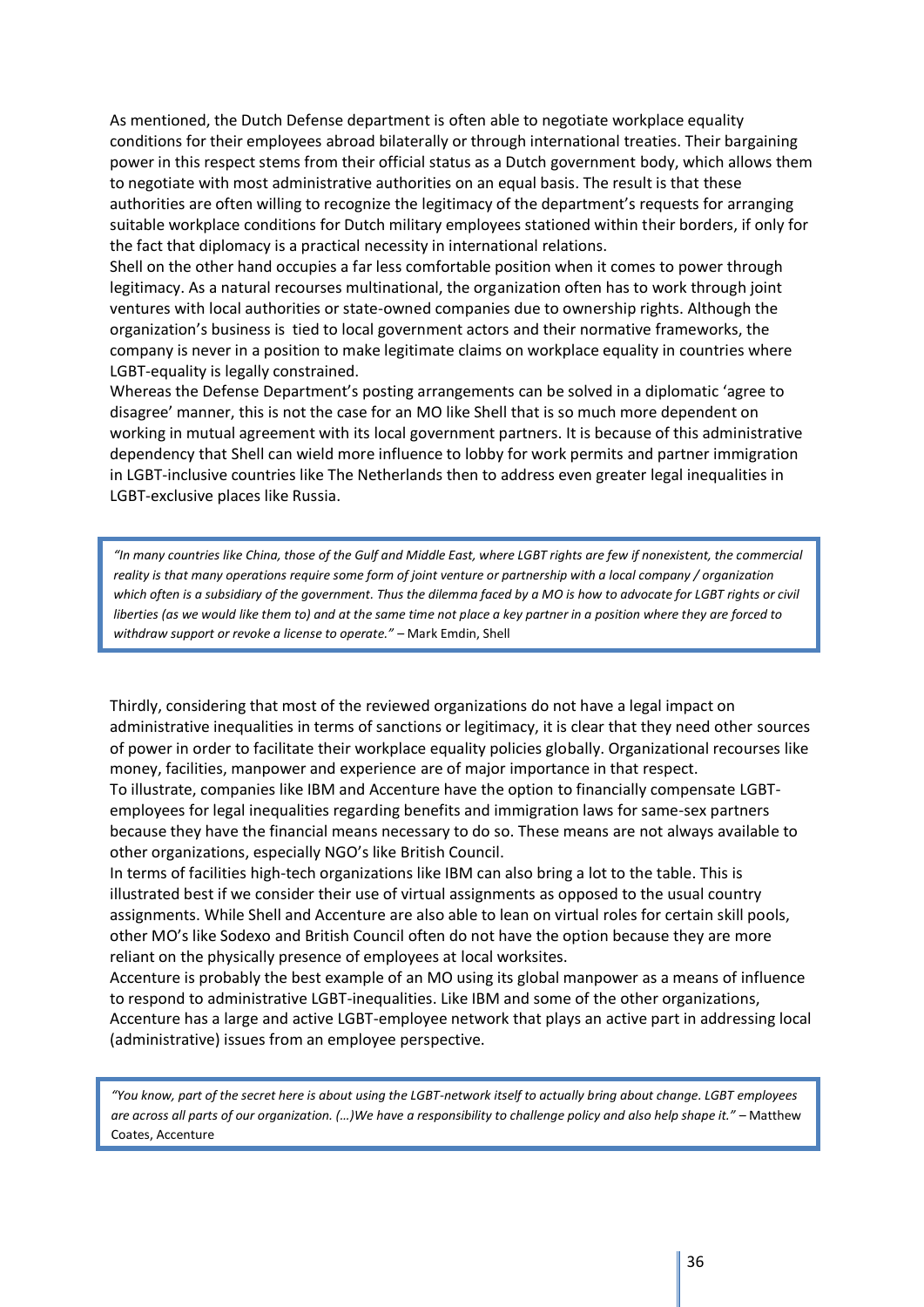If we compare IBM with Sodexo we see just how important experience is as a recourse: Whereas IBM has several decades of experience on dealing with administrative LGBT-equality issues globally, Sodexo has only recently started implementing LGBT as a specific area in their D&I program. This is why, even though their commitment to the LGBT-cause might be the similar, Sodexo cannot yet lay out a program as extensive as IBM's.

*͞tĞ͛ƌĞŶŽƚŶĞĂƌůLJĂƐĨĂƌĂƐ/D͘;͙ͿtĞ͛ƌĞĂƚƚŚĞƐƚĂƌƚŽĨŽƵƌũŽƵƌŶĞLJ͕ǁĞ͛ƌĞůŽŽŬŝŶŐĂƚǁŚĂƚƚŚĞLJ͛ǀĞĂĐĐŽŵƉůŝƐŚĞĚĂŶĚ* we're hoping to progressively accomplish our own objectives. (...) This topic is very new but we do have the opportunity to build upon what we already put in place around it. We are at the beginning of the journey but we have already done a lot of work around the other diversity dimensions." - Marion de Jaquelot, Sodexo

Finally, the prediction that MO's are better able to channel their powers collectively and/or as a part of a network is confirmed by the fact that many of the MO's are indeed facilitating their LGBTequality policies by relying on the support of partner organizations. However, contrary to my expectations these partnerships are predominantly used to better address local circumstances instead of applying collective influence to overturn policy barriers.

Just as the Dutch Defense Ministry has a stronger diplomatic bargaining position because many other Western armies have similar LGBT-equality policies, so does IBM sometimes have better means of sheltering their employees from LGBT-exclusive conditions by outsourcing operations to local business partners. Moreover, IBM can actually use its economical power to demand from vendors or suppliers that they apply the same inclusion and diversity principles within their organizations as IBM does.

The one example of applied influence through collective action is illustrated by the public lobbying Accenture has undertaken as one of many co-signers of a petition to endorse the US Employment Non-Discrimination Act (ENDA) prohibiting LGBT-employment discrimination. So far without result. While these collective sizes and densities differ for each of these examples, they do illustrate that the MO's use group membership to increase their power position in order to address administrative workplace equality issues more forcefully.

## **4.3.3.'Organizational'responsibility'perception**

From what we've seen so far it is clear that the level of administrative LGBT-inclusiveness and the level of organizational power are factors that determine to some extent how the MO's address administrative inequalities that affect their desired policies. For instance, if a country is LGBTexclusive and the organization has a low level of applicable power it is likely that the organizational response will be a combination of legal compliance and additional 'soft' measures to facilitate some sort of protection for LGBT-employees.

However, these two factors alone are not enough to explain exactly why some organizations decide to compensate for legal inequalities and others do not. Or why, in the context of LGBT-workplace equality and safety, some MO's place more responsibility on individual employees while others take responsibility as an organization. This is because a third factor is also clearly shaping their responses; The organizational responsibility perception towards LGBT-workplace equality.

While this factor was not part of my theoretical model there were indications along the way that this was indeed a factor of importance; As mentioned in the first pages of this thesis, the concept of LGBT-workplace equality is both hard to define and normative. Besides this, I already distinguished in my theoretical deliberations that the use of power depended not just on ability but also on willingness. In practice this means that there are different ways of approaching the task of facilitating LGBT-workplace equality as an employer.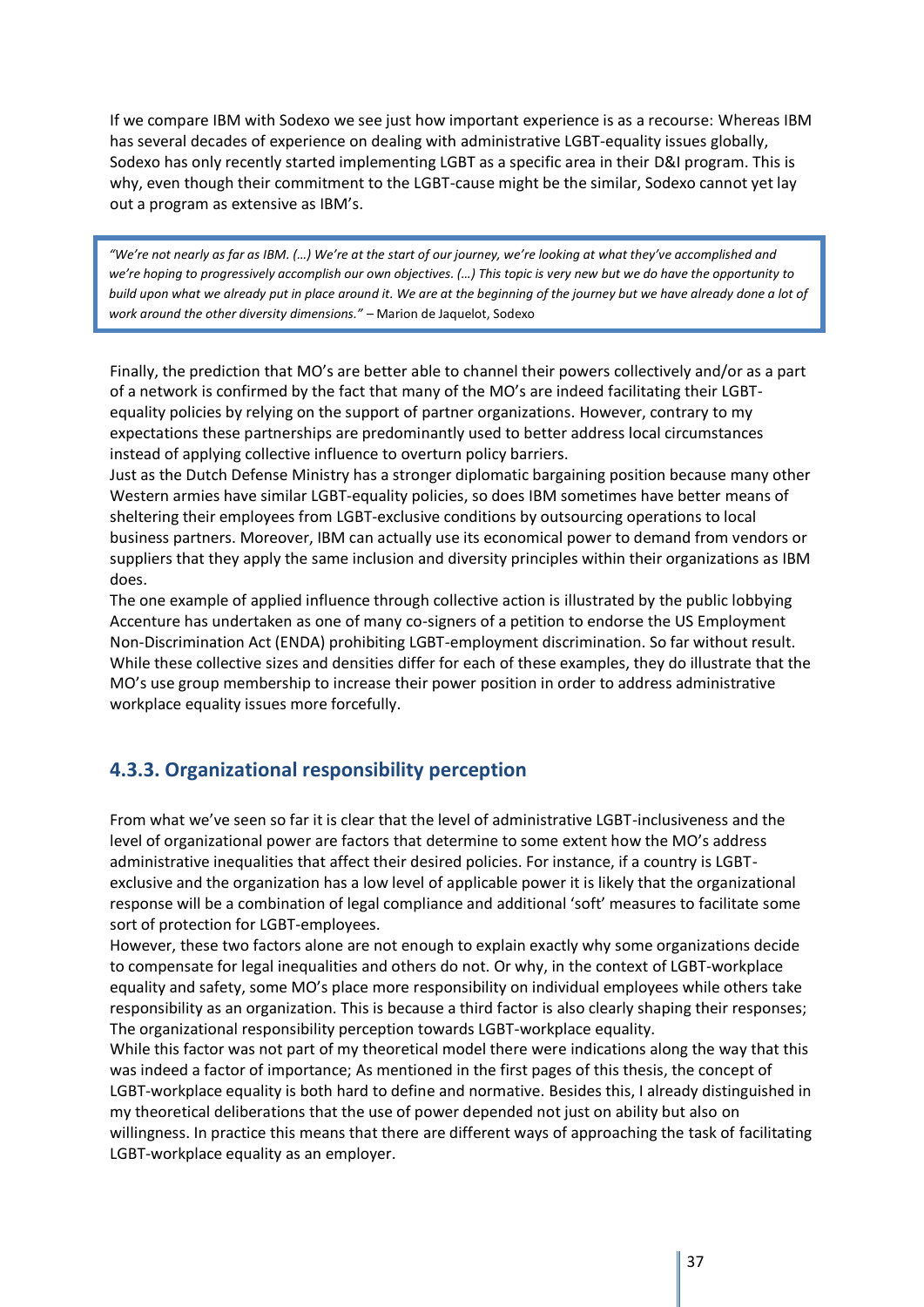#### *͞ŽŵƉĂŶŝĞƐĚŽŶ͛ƚŚĂǀĞƚŚĞƐĂŵĞƉĞƌƐƉĞĐƚŝǀĞŽŶǁŚĂƚƚŚĞŝƌƌĞƐƉŽŶƐŝďŝůŝƚLJŝƐ͘͟*ʹ Marion'de'Jaquelot, Sodexo

These differences in responsibility perception seem to center around libertarian versus egalitarian equality. Essentially, the egalitarian approach is more substantive then the libertarian approach. It is best illustrated by the parallel example of a man stranded on an island. From a libertarian perspective the man's freedom is in no way compromised; If he wants to get off the island no one will stop him to swim to mainland. From an egalitarian perspective the man's freedom is compromised; As long a no one is willing to send a lifeboat he does not have an equal opportunity to enjoy the same freedoms as the rest of society.

Just as seas can be environmental blockades to equality, so can administrative environments. As a response, some organizations see it as their responsibility to send a lifeboat while others see it as an individual responsibility to either swim across or stay on the island.

When it comes to global mobility for example, British Council is clear in stating that (while sexual orientation is in no way a disqualifying factor for international job postings and advice and informal support can be sought) LGBT-employees have a mostly individual responsibility to make a risk assessment when applying for job postings in LGBT-exclusive countries. Alternatively, the Defense Department takes on a much greater role in these types of assessments and the decision process of international postings. They do so not only for the sake of the individual LGBT- employee but also in light of potential security risks for the organization as a whole.

This essentially means that the decision whether or not an organization is going to help an individual employee overcome certain LGBT legal inequalities that might affect them is also a matter of an MO's perception of its own responsibility as an employer.

Based on the findings we can now answer our second sub-question; How can the organizational responses be explained? The answer appears to be that the organizational responses to variations in administrative environments on the issue of LGBT-workplace equality are shaped by three combination factors; The actual level of administrative LGBT-inclusiveness, the organizational power to respond and the responsibility perception of organizations toward their LGBT-employees.

#### **4.4. Implications and outcomes**

Now that we know that these three factors are dominant in shaping the organizational responses, we can turn to describing how these responses are perceived to affect equality conditions locally. I will do so by discussing the implications of responses in LGBT-inclusive and exclusive administrative settings. What are the perceived outcomes of these measures when it comes to providing role models, anti-discrimination measures, voice & agency and social support? Do MO's believe their responses to be effective in meeting these essential requirements of LGBT-workplace equality policies in their workplaces around the world?

To start with, in LGBT-inclusive environments we see that all the MO's believe they are able to meet the requirements of effective LGBT-workplace policies. The combination of an inclusive administrative environment and inclusive workplace policies allow for visible role models, antidiscrimination enforcement, voice & agency (often LGBT-networks) and supportive workplace climates.'

I emphasize that it does not mean that MO's are always able to implement their policies exactly as they see fit (for instance in light of affirmative action regulations or legal restrictions to offer compensation). However, they are able to implement policies that are perceived to meet the necessary requirements.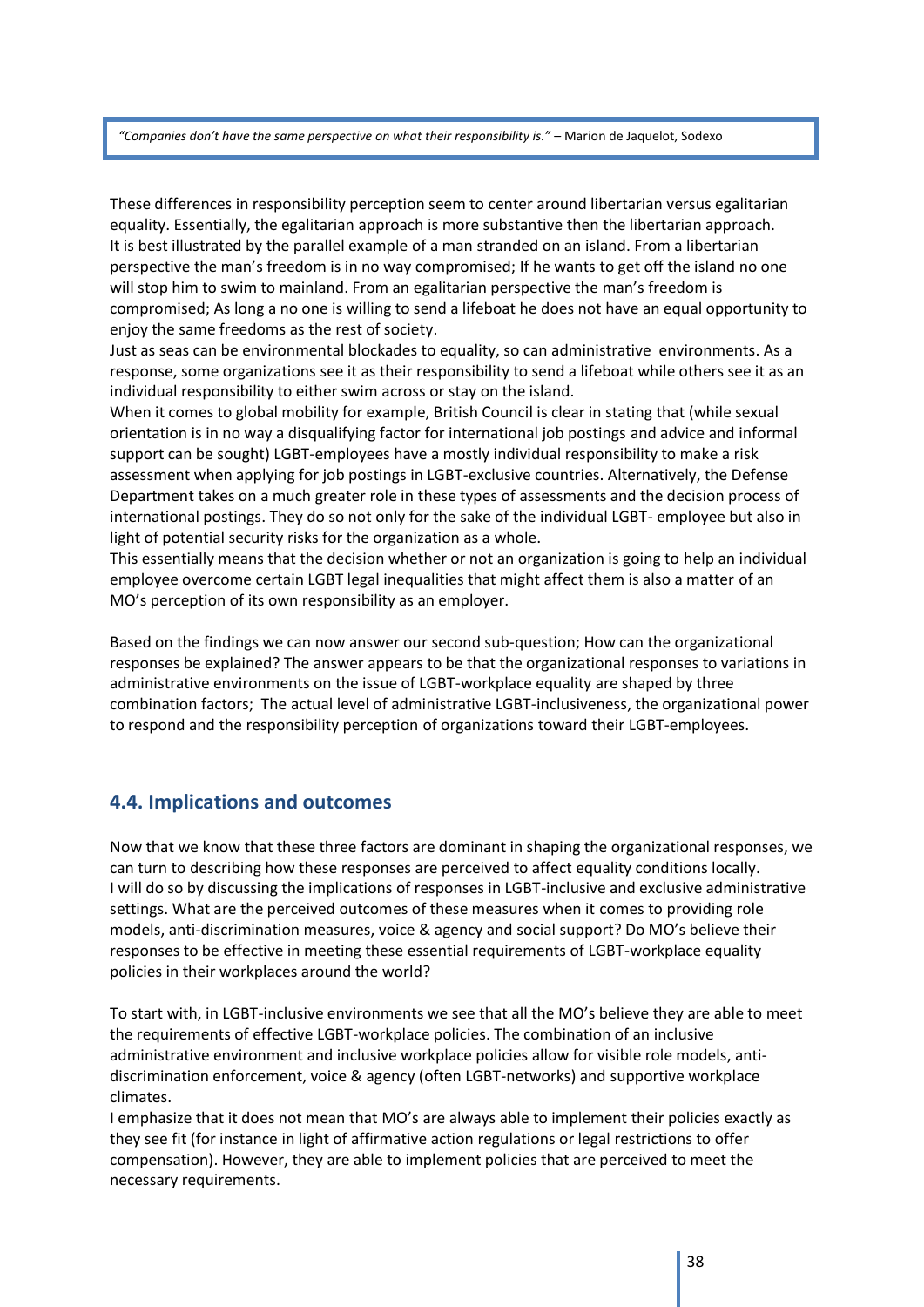The organizations are also quite positive about their ability to meet essential requirements of LGBTworkplace equality policies in most semi-exclusive environments.<sup>5</sup> By using measures like mixed panels in hiring, LGBT-networks for voice and agency and globalizing best practices they often try to fill the void of legal protection by implementing their own equality codes and standards.

*"Actually in the US they [LGBT-friendly organizations] can be a little bit more advanced because they don't have in many* cases the law backing up people. The companies are compensating and effectively take their own policies regarding advantages in taxes and also on policies that they don't fire someone if they're gay." - Marion de Jaquelot, Sodexo

However, it should be noted that while all MO's believe their global organizational culture and policies are enough to sustain equal treatment even in places where laws are unequal, we also see that they can never guarantee that their principles are always reflected in practice. This is not only due to a lack of legal enforcement but also a result of the frequent inability of MO's to monitor their LGBT-policy effectiveness in these types of environments.

This finding is confirmed by the simultaneously conducted Workplace Pride study "Talent to Change for" (Zahi, Kaur & Holzhacker, 2012) which stated among other things that, in those cases when organizations do actually try to monitor, LGBT is often not a consistent element in employee surveys and diversity audits. Considering that their study was based on a selection of Dutch organizations, we can argue that it would be an even greater challenge for MO's operating in countries like Russia and China. Effectively this means that the ability to meet essential requirements probably differs for each MO and for each workplace in these types of semi-exclusive environments.

The perceived implications of organizational responses in highly LGBT-exclusive environments are generally negative. Taken aside the unique legal position of the Defense Department, we see that all the other MO's are struggling to create some minimum conditions that allow for both a safe and equal workplace. However, while the organizations do make efforts and their responses undeniably have positive effects, in most cases the minimal policy requirements cannot realistically be met.

*Addressing\*LGBT\*workplace\*equality\*in\*countries\*where\*it\*is\*illegal\*to\*be\*gay\*is\*a\*secondary\*problem\*for\*the\*employee as\* they are not going to "out" themselves in the workplace, or society in general, because of the resulting consequences. In* the majority of cases, the employee will simply not self-identify as LGBT." - Matthew Coates, Accenture

Effectively this means that a high level of administrative LGBT-exclusiveness often puts such restraints on both the organization and the individual employee that the former is unable to guarantee a safe workplace and the latter is unwilling to risk disclosure for fear of legal consequences. Exceptions aside, in these cases the result will most likely be a symbolic and secondbest compromise of working in an LGBT-inclusive organization without the ability of actual disclosure.

Under these conditions it is clear that policy features like role models, anti-discrimination and voice & agency are ultimately restricted. While several MO's are able and willing to offer some type of social support in highly exclusive environments it is often limited in both scope and impact.

<sup>&</sup>lt;sup>5</sup> Administrative settings where employment protection laws do not include sexual orientation. Russia and certain parts of the US are a good example of such environments.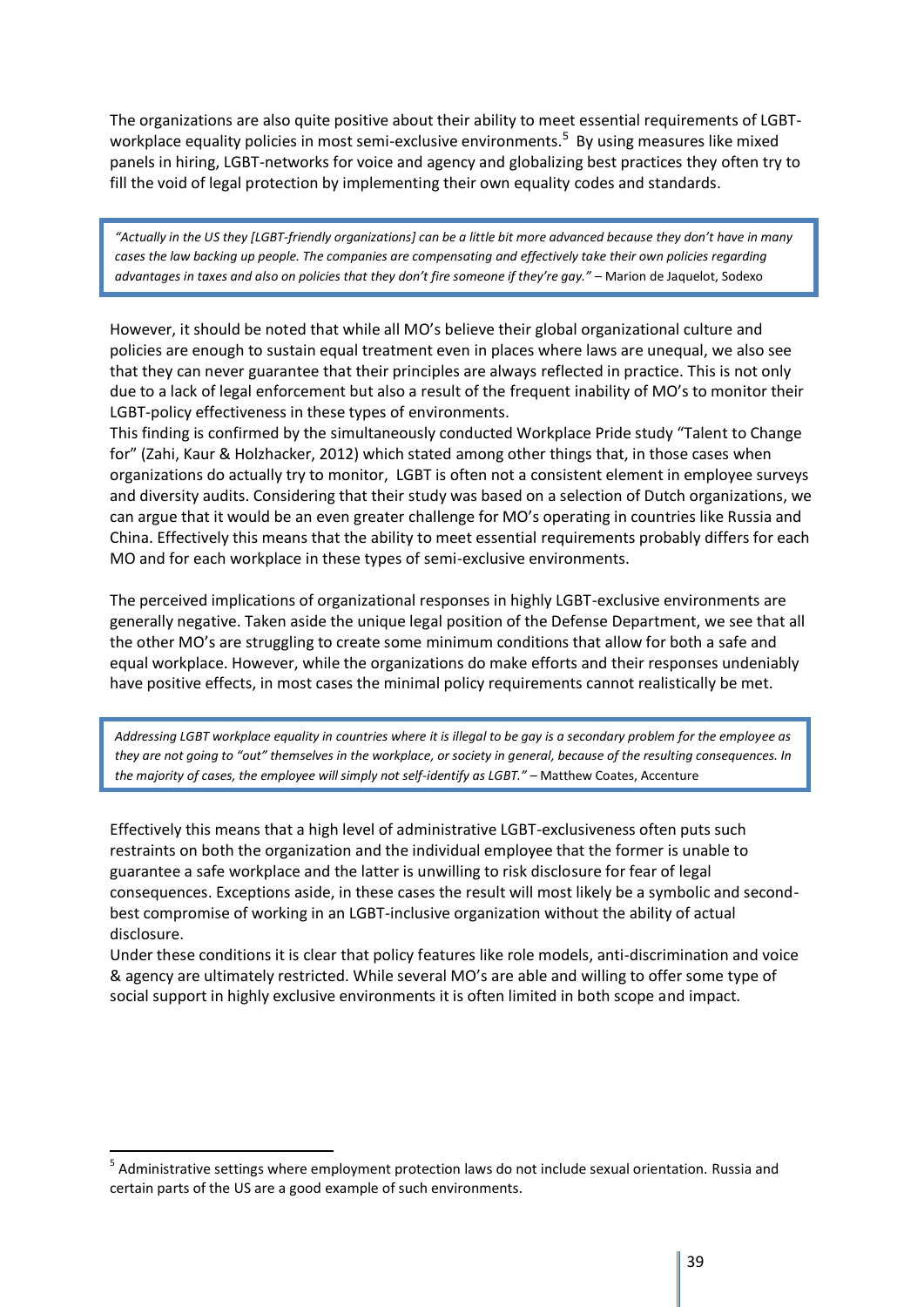We should also consider that compensation for legal inequalities in these exclusive settings is usually not a viable solution due to the fact that the MO themselves are mostly unaware of their employees sexual orientation to begin with. This means that the toolbox of responses in terms of 'soft' measures is not sufficient to really make a difference in equality conditions for individual employees in these types of administrative settings.

This brings us to the answer to our third sub-question: What are the perceived implications of these responses for local organizational LGBT-workplace equality policies?

Overall what we find when we look at the implications is that organizations are generally perceived to meet their policy requirements in LGBT-inclusive administrative environments. In semi-exclusive environments it is perceived to be possible to implement effective policies, however this often cannot be effectively guaranteed nor monitored.

When operating in truly LGBT-exclusive administrative environments most organizations are generally unable to meet all the necessary requirements for effective LGBT-equality policies because disclosure is often perceived to be too dangerous by both the organization and the individual employee. While MO's can take measures to protect their employees it is ultimately impossible to offer full equal treatment in these types of environments.

The exception is The Dutch Defense Department due to their unique position of legal protection rooted in Dutch laws. However, even they encounter limits that sometimes make it necessary to compromise on full equality in favor of respecting local laws and customs.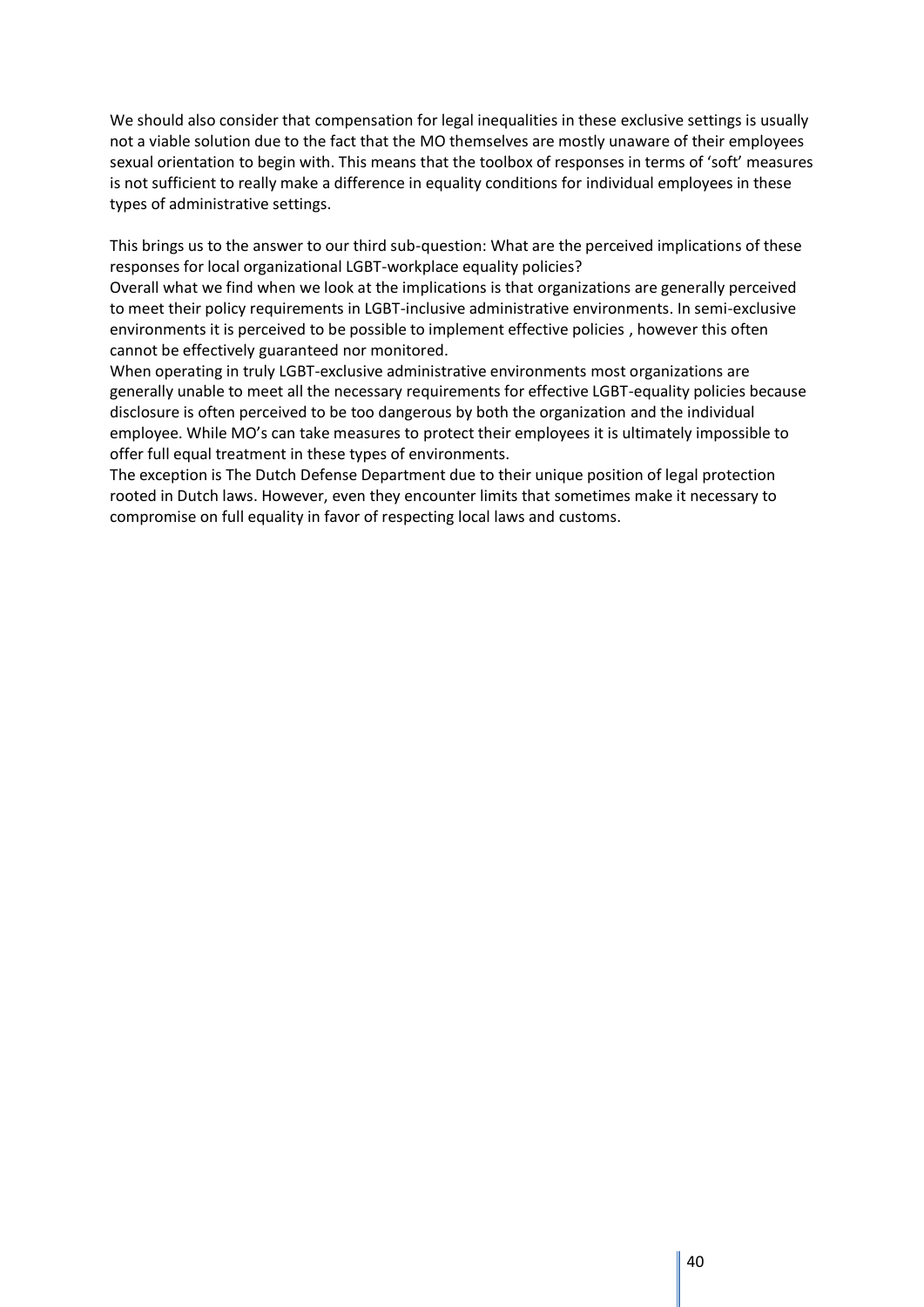## **5. Conclusions**

From the start it was our goal to get some additional insights regarding the way multinational organizations with LGBT-specific workplace policies implement these policies globally, specifically in light of varying administrative conditions. Because of this I had adopted the following research question:'

*How do Multinational Organizations (MO's) respond to variations in their administrative environments\*with\*regard\*to\*the\*implementation\*of\*organizational\*LGBT8 workplace\*equality\* policies,\*how\*can\*these\*responses\*be\*explained\*and\*what\*are\*the\*perceived\*implications\*of\*these\* responses?*

Essentially a combination of the levels of administrative LGBT-inclusiveness, organizational power application and organizational responsibility perception explains the way MO's respond to administrative LGBT-workplace equality variations. Exactly how the three factors affect each other and ultimately shape the organizational response is very much context dependant.

What we can say is that, with the exception of the uniquely positioned Dutch Defense Department, LGBT-friendly MO's generally do not aim to respond to administrative LGBT-challenges by directly impacting legal constraints. Essentially it is clear that they are only willing and/or able to resort to such 'hard' measures (responding with the purpose of having a legal impact) when there is a high likelihood of a positive outcome. Consequentially, in those environments where LGBT-workplace equality is most constrained by the administrative conditions, the organizations often see the least possibilities to respond forcefully.

While this could have meant that MO's would avoid starting operations in these types of environments, it turns out that for none of them LGBT-equality conditions are a 'make or break' criterion in their country assessments. While it is often a part of the assessment all organizations are clear that they would have to operate within the constraints if the overall assessment is favorable.

As a result of having to mediate their desired workplace policies with country-based laws and regulations, MO's often have to resort to 'soft' measures; Responses that do not have a legal impact but do strengthen the organization's ability to provide safe and equal working conditions for their LGBT-employees. These measures are often proactive, protective and/or compensational in nature. The effectiveness of this type of approach depends in the first place on the organizational power' position; Especially organizational resources and group membership seem to matter in that respect.

However, besides the ability there also needs to be the willingness to use 'soft' measures; Whereas some MO's see it as their responsibility towards their employees to compensate LGBT-employees (financially or otherwise) who are directly affected by administrative inequalities, others do not. While this varies per organization depending on the issue (benefits, partner migration, etc.), is the clearest indicator that the responsibility perception of MO's is an important factor in the organizational response.

Overall we find that the most common type of response is a compromise on the desired organizational equality policies in order to comply with local administrative conditions. This is not only the case in countries where the LGBT-inclusiveness has no legal foundation but also in countries where LGBT-equality is legally incorporated. The reason for this is that even countries that have progressive and protective laws on LGBT-equality have different normative perspectives on the exact implementation of workplace equality policies. We see this most clearly on issues like liability, privacy and affirmative action.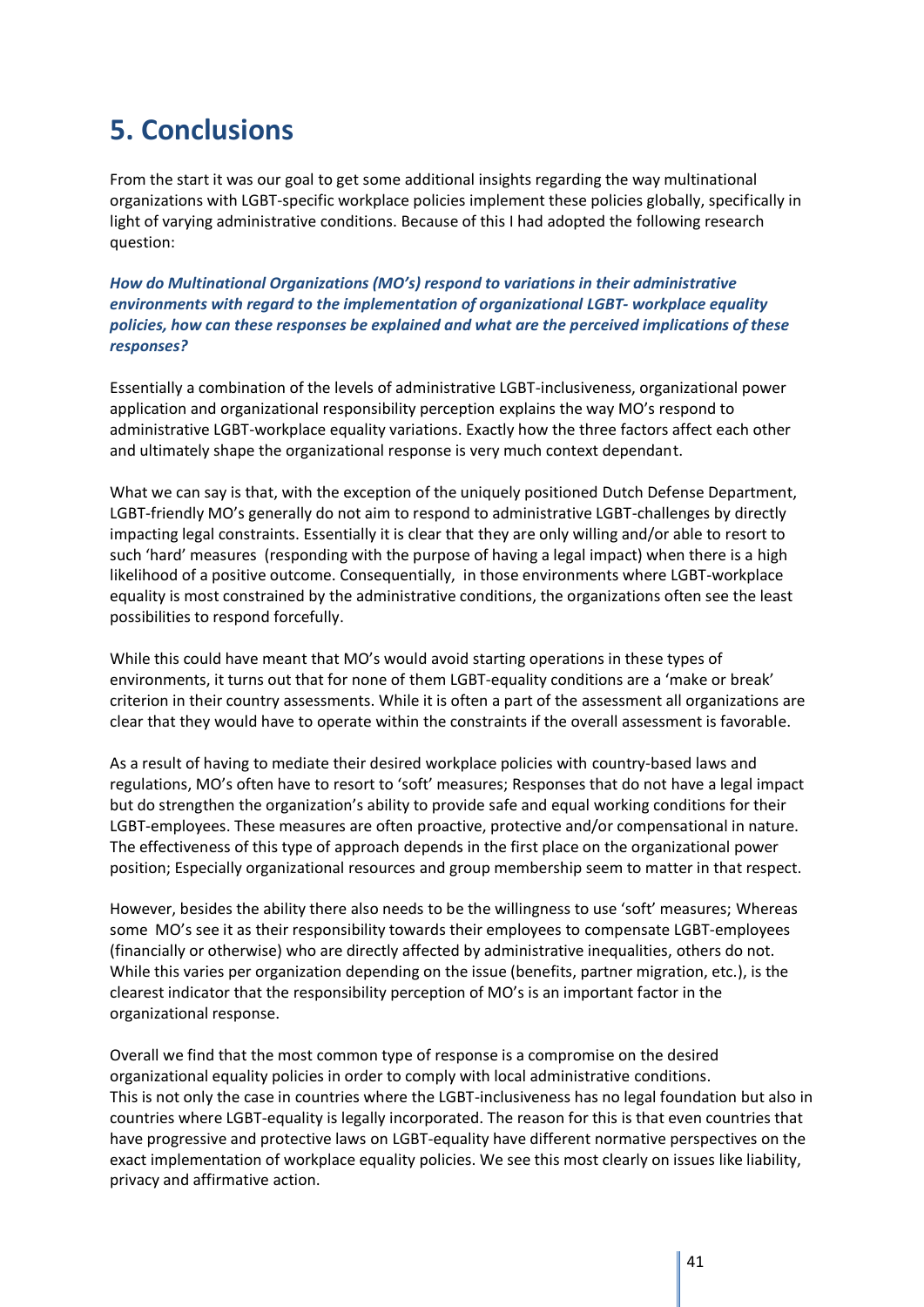The fact that MO's tend to compromise on their principles and generally avoid using 'hard' measures, even in LGBT-friendly environments, leads us to the overall conclusion that they do not approach the issue of LGBT-workplace equality as ethical imperialists but more along the lines of moral relativism. This indicates that, while MO's seem increasingly willing to take on social responsibilities in their daily operations, they try to avoid administrative confrontations and moral activism on controversial social issues like LGBT-equality.

While this finding is in line with the general trend of MO's developing greater cultural sensitivity we also see that this 'soft' approach to translating policy principles to practices does have an adverse effect on the policy outcomes: While most organizations perceive their policies to be genuinely global it turns out that in countries where LGBT-exclusivity is greatest, the organizational policies are fundamentally constrained. As mentioned, LGBT-employees are often not expected to (be able to) disclose their sexual orientation.

In the hypothetical situation that individual employees do wish to disclose or seek some sort of support from their employer it is interesting to find that most organizations do not have a protocol or guidelines in place to address this. Instead, these types of situations would be handled case by case. From an outsides perspective it can be argued that uncertainty about the procedure or the outcome does not embody trust for employees seeking assistance. We could ask the question if the fact that these types of support requests are rare if non-existent might be linked to this lack of clear procedures or guidelines.

In more inclusive administrative environments most organizations are perceived to meet the essential requirements of effective LGBT-workplace equality policies. This is especially so for progressive environments where sexual orientation is a part of legal protection for employees. In places where this protection is lacking, most organizations do make a serious effort to overcome this omission. Their general perception is that these efforts are effective in sustaining LGBT-workplace equality locally. It should be noted that this perception often cannot be supported by evidence because monitoring of policy effectiveness is usually restricted in these types of environments.

In conclusion this study finds that LGBT-friendly organizations face serious challenges to their workplace principles and practices on a daily basis. It shows how great the barriers of laws and regulations can be in a globalizing world. However, the organizational responses also show that resourceful solutions can indeed be found. While legal inequalities often cannot be overturned there are many ways in which the MO's can manage to level the playing field or lessen the burden for their LGBT-employees.

Overall it is important to consider that Accenture, British Council, The Defense Department, IBM, Shell and Sodexo are global leaders in a growing field of organizations that recognize the need for specific LGBT-workplace equality policies. For many of these organizations the path to LGBT-equality is an individual journey through rough terrain. Given what I found it is clear that for some it is perhaps more difficult to move forward then for others. In that respect the importance of Workplace Pride's unique vantage point and the commitment of its members cannot be overstated. By paving the way for others, the road less traveled might soon become a highway.

*͞zŽƵŬŶŽǁ͕/ŐŽƚĂŶŽƚĞĨƌŽŵƐŽŵĞďŽĚLJŽŶĐĞƐŽŵĞǁŚĞƌĞŝŶĂ small\*country\*in\*South5ĂƐƚƐŝĂĂŶĚƚŚĂƚŶŽƚĞƐĂŝĚ͖͞/͛ǀĞ been here for four years at Accenture and I've only just realized that we have all of this in place. It's absolutely* wonderful. *I just feel so proud to be part of this company."* And that makes your year worthwhile with regard to what we do." - Matthew Coates, Accenture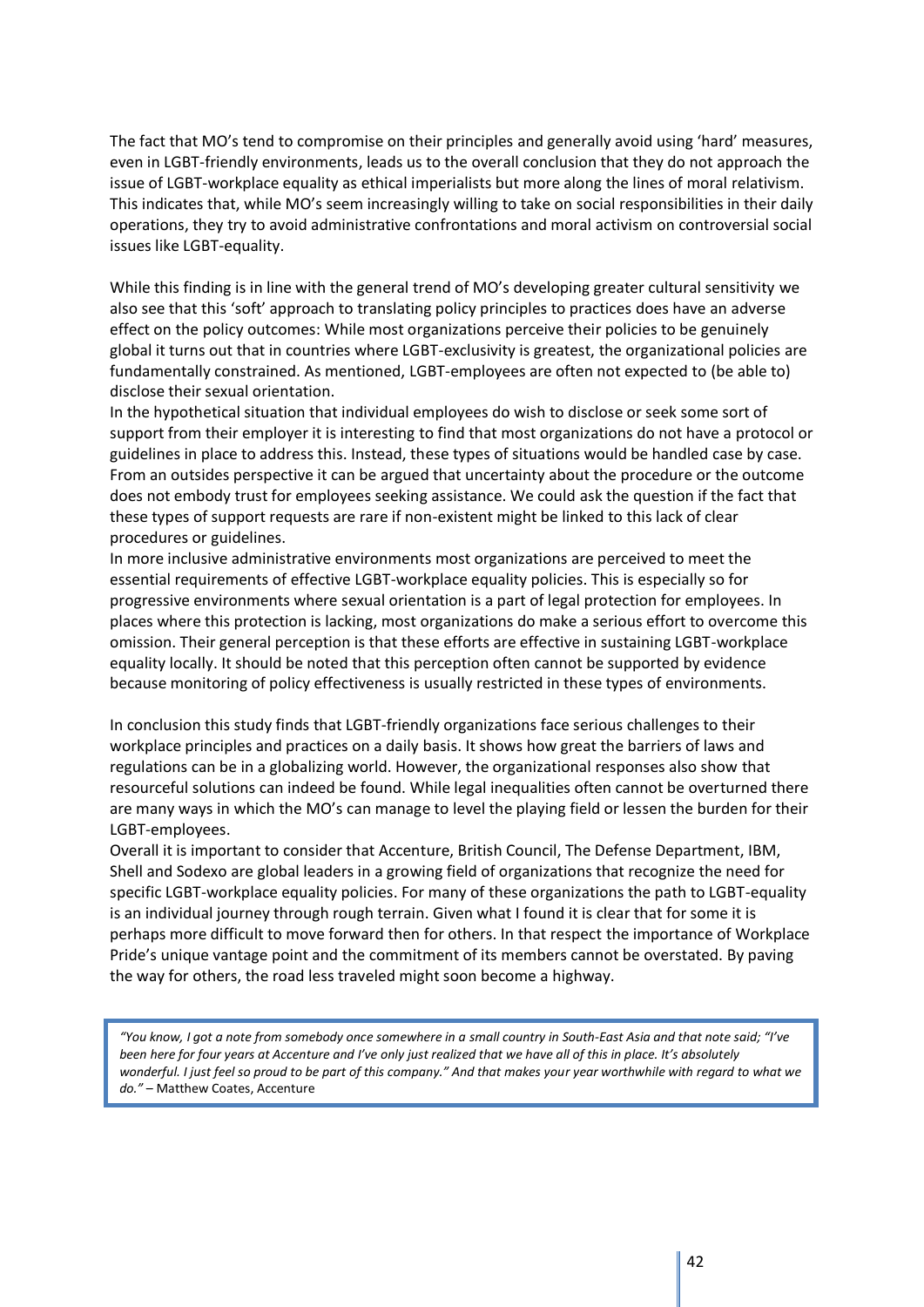## **6.'Recommendations**

As mentioned in the introduction to this study, its dual purpose was not only to generate new academic insights but also to serve as a lead-up to the possible creation of a universal benchmark for LGBT-workplace equality. Several of the findings in this study underline the importance of the creation of such a benchmark based on the action points laid out previously in the Declaration of Amsterdam.

In the first place I found that multinational organizations encounter very similar administrative challenges when operating in certain types of countries. In addition, I found that these administrative challenges often have a great impact on the policy effectiveness. Because organizational responses to these challenges are most often not political but instead proactive, protective and compensational, it can be beneficial to set an international standard based on academic study, best practices and workplace experience in order for MO's to address these issues the best way possible.

In order to translate the Declaration of Amsterdam's principles into practical measures, I strongly recommend that any such initiatives by Workplace Pride do take into account that MO's often perceive their own options to be limited in places where a legal basis for the LGBT-equality principle is lacking; While their commitment to LGBT-equality might be strong, a practical consequence of being 'multinational' implies that their primary commitment must be to the laws of the countries they (need to) operate in.

In addition we should consider that the variation in organizational power means that, while their intentions might be similar in principle, in practice some MO's are better equipped to address legal inequalities (both in terms of 'soft' measures and 'hard' measures) then others. I would again emphasize that a benchmark based on global best practices can be very helpful in this respect.

Having found that the organizational responsibility perception can also vary significantly, I would further suggest that Workplace Pride needs to be watchful not to alienate potential supporters when defining benchmark specifics. In order for it to be effective there needs to be enough bandwidth to allow organizations their own approaches towards policy implementation while simultaneously ensuring that commitments are indeed lived up to.

Finally I believe that in light of my findings, more emphasis should be placed on creating structural support for employees in LGBT-exclusive countries. The variations in organizational power and responsibility perception already creates high uncertainty risks in terms of expected outcomes for employees in need, this uncertainty only increases if the procedures for seeking support and the willingness of the organization to offer it are not clearly presented to them.

As a result of this, LGBT-employees working closeted in the most pressing situations are often left with few 'real' possibilities to seek support from their employers. The creation of a international benchmark can arguably do a lot to help organizations implement global procedures for supporting such employees.

In light of the above we can conclude that the lack of an international dimension in current LGBTworkplace equality indexes and measuring tools is a great omission considering that global administrative obstacles are found to have a great impact on the overall policy effectiveness. Workplace Pride's proposed benchmark can surely achieve a great deal by providing means to better address these issues. By signing the Declaration of Amsterdam, 13 leading organizations have already set a dot on the horizon and more will follow. Now is the time to guide them there.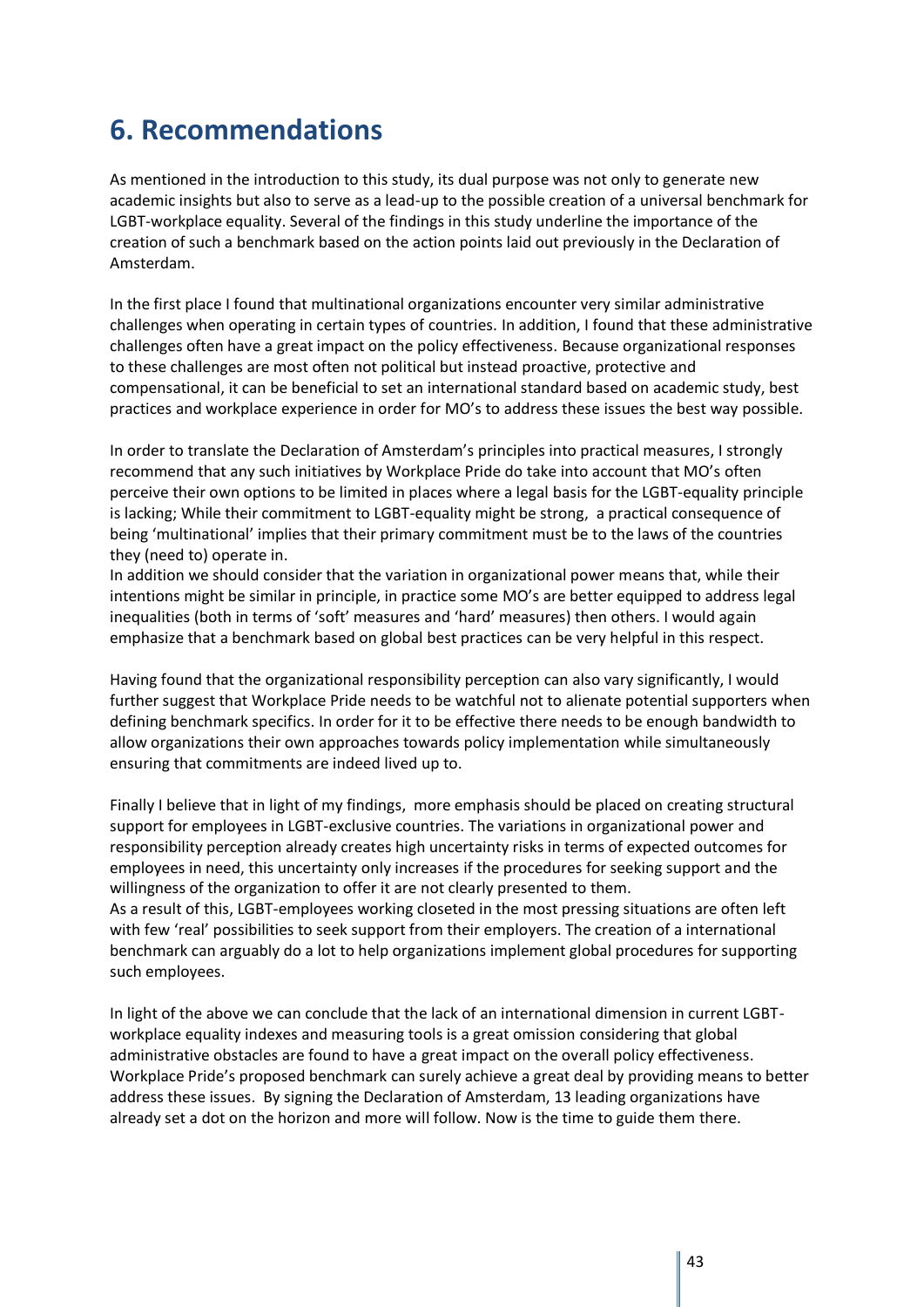## **Acknowledgements**

While the process of conducting research and writing this thesis has been an individual challenge, I would like to leave a note of thanks for the many people who have so generously contributed their experiences, insights and time to help me complete this project successfully.

Although I was interested in the subject of LGBT-workplace equality from the moment I saw the call for research proposals on Workplace Pride's website, it wasn't until my introductory meeting with the organization's executive director, Mr. David Pollard, that I became truly inspired. His great experience, extensive network and continuing support has proven to be invaluable to my research efforts. For that I am deeply grateful.

On the academic side I consider myself very lucky to have been able to rely on the council of Dr. Ringo Ossewaarde, my primary research coordinator, for both my bachelor -and master thesis. Once again his constructive feedback and valuable sociological insights have really made the difference. As my secondary coordinator, Dr. Herman Oosterwijk has contributed a lot in his own right. Besides allowing me to draw from his extensive academic and practical experience whenever I needed, he has also boosted my confidence as a writer by helping me find the style of writing I was looking for. As a final acknowledgement to both Ringo and Herman I would like to mention that I have always enjoyed their lectures on sociology, organization management and policymaking during my years as a student at this university.

For their council and expert viewpoints I would further like to thank Prof. Dr. Bas Denters' who analyzed my research proposal with valuable feedback and Dr. Ronald Holzhacker (University of Groningen) who was kind enough to share his rich collection of relevant literature while conducting his own study for Workplace Pride.

I am also grateful for the valuable advice and support of my good friends Jobbe Kempers, Jorge Matos, Ronald van den Hoek, Rob Heining and Job Kantelberg, all of whom are currently working on research projects of their own.

One of the greatest uncertainties looming over this study was the question if the HR-executives at Accenture, British Council, The Defense Department, IBM, Shell, and Sodexo would ultimately be willing to grant me a tour behind the scenes of their daily operations. The fact that all of them were indeed eager to participate, generous with their time and forthcoming with information is deeply appreciated. Ms. Cecile Rochet (Accenture), Ms. Jane Franklin (British Council), Ms. Marion de Jaquelot (Sodexo), Mr. Jean-Michel Monnot (Sodexo), Mr. Marijn Pijnenburg (IBM), Mr. Matthew Coates (Accenture), Lt. Col. Jan Stinissen (The Dutch Defense Department), Mr. Jules Croonen (Shell), Mr. Mark Emdin (Shell) I thank you all for your valuable individual contributions on behalf of your organizations.

This thesis also marks the end of my years as a student at Twente University. For their continuing support throughout this period I am deeply indebted to my parents, Gerrit Boerties & Ineke Boerties-Lamberts, who put me on this path to begin with and have backed me up whenever I needed them.

Finally, all through the process of writing this thesis and throughout my studies, my longtime boyfriend Diogo Caldeira Pires has probably helped me more then he will ever know.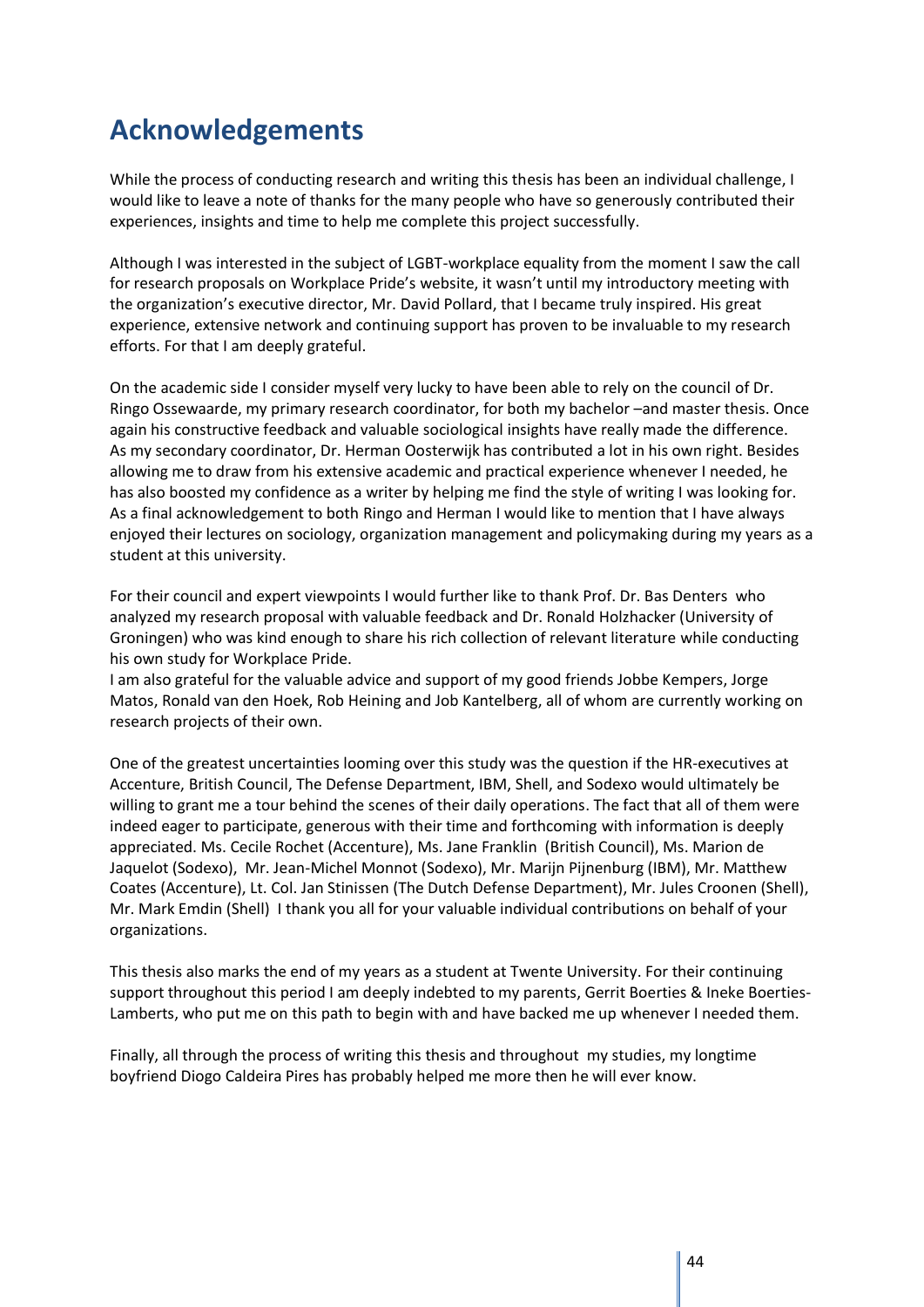# **Bibliography**

### **Books**

- Babbie E., 2004. "The Practice of Social Research", 10th Edition, Belmont (USA), Wadsworth/Thomson Learning
- Boeije, H. (2005). Analyseren in kwalitatief onderzoek, 2e editie, Amsterdam, Boom Onderwijs
- **•** Briscoe D.R. & Schuler R.S. 2004. "International Human Resource Management: Second *Edition"*, Routledge, New York
- Cornelius N. 2002. "Building Workplace Equality: Ethics, diversity and inclusion", Thomson, London
- Hague R. & Harrop M. 2004. "Comparative Government and Politics: An Introduction", Palgrave MacMillan, New York
- Steiner G.A. & Steiner J.F. 2003. "Business, Government, and Society: A Managerial Perspective, Text and Cases", Tenth Edition, McGraw-Hill Irwin

## **Academic'articles**

- Bell M.P. et al. "Voice, Silence and Diversity in 21th Century Organizations", Human Resource Management, January-February 2011, Vol. 50, No. 1, pp. 131 - 146
- Berry J.M. "Validity and Reliability Issues in Elite Interviewing" PS: Political Science and Politics, Vol. 35, No. 4. (Dec., 2002), pp. 679-682.
- Boehmer U. "Twenty Years of Public Health Research: Inclusion of Lesbian, Gay, Bisexual, and *Transgender Populations"*, American Journal of Public Health, July 2002, Vol 92, No. 7, pp. 1125/1126
- Button S.B. "Organizational Efforts to Affirm Sexual Diversity: A Cross-Level Examination", Journal of Applied Psychology, 2001, Vol. 86, No. 1, pp. 17-28
- Colgan F. Creegan C. Wright T. & McKearney A. "Equality and diversity in the public services: *Moving forward on lesbian, gay and bisexual equality?"* Human Resource Management Journal, Vol 19, no 3, 2009, pp. 280-301
- Cooke F.L. & Saini D.S. "Diversity Management in India: A Study of Organizations in Different *Ownership"*, Forms and Industrial Sectors, Human Resource Management, Vol. 49, No. 3 2010, pp. 477–500
- Ferner, A., Almond, P., Clark, I., Colling, T., Edwards, T., Holden, L. and Muller-Carmen, M. *The Dynamics of Central Control and Subsidiary Autonomy in the Management of Human Resources: Case Study Evidence from US MNCs in the UK"*, Organisation Studies, 2004, vol. 25, no. 3, pp. 363-91
- Goldstein K. "Getting in the Door: Sampling and Completing Elite Interviews", PS: Political Science and Politics, Vol. 35, No. 4 (Dec., 2002), pp. 669-672
- Griffith K.H. & Hebl M.R. "The Disclosure Dilemma for Gay Men and Lesbians: Coming Out at *Work"*, Journal of Applied Psychology, 2002, Vol. 87, No. 6, p.p. 1191-1199
- Harvey W.S. "Strategies for conducting elite interviews", Qualitative Research, 2011, Vol. 11(4), pp. 431-441
- **•** Harzing A.W. & Pudelko M. "Country-of-origin, localization or dominance effect? An empirical *investigation of HRM practices in foreign subsidiaries*", Human Resource Management, Winter 2007, Vol. 46, No. 4, pp. 535-559
- Lucas J.W. & Baxter A.R. "Power, *Influence, and Diversity in Organizations*", The ANNALS of the American Academy of Political and Social Science, 2012, pp. 639-649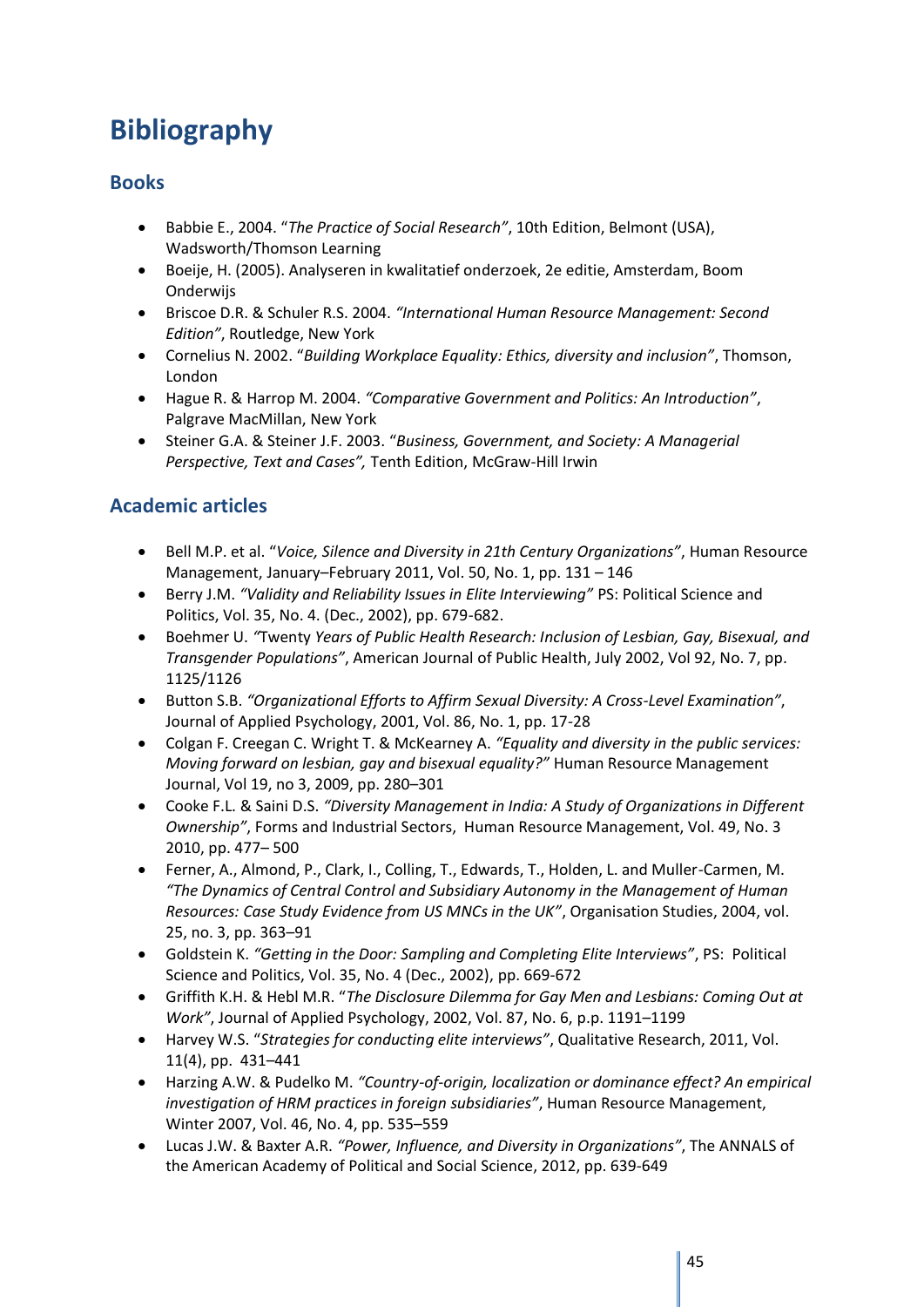- Mayer D. & Cava A. "*Ethics and the gender equality dilemma for U.S. multinationals"*, Journal of Business Ethics, 1993, Vol. 12, pp. 701-708
- ◆ Muchlinski P.T. "Human rights and multinationals: is there a problem?", International Affairs, 2001, Vol. 77, Issue 1, pp. 31-47
- Prahalad C.K. & Lieberthal K. "The end of Corporate *Imperialism"*, Harvard Business Review, 2003, vol. 81, no8, pp. 109-117
- Ragins B.R. & Cornwell J.M. "Pink Triangles: Antecedents and Consequences of Perceived *Workplace Discrimination Against Gay and Lesbian Employees"*, Journal of Applied Psychology, 2001, Vol. 86, No. 6, pp. 1244-11261
- Ragins B.R., Singh R. & Cornwell J.M. "Making the Invisible Visible: Fear and Disclosure of *Sexual Orientation at Work"*, Journal of Applied Psychology, 2007, Vol. 92, No. 4, pp. 1103– 1118
- Reidenbach R.E. & Robin D.P. "A Conceptual Model of Corporate Moral Development", Journal of Business Ethics, 1991, Vol. 10, pp. 273-284
- ◆ Richardson D. "Locating Sexualities: From Here to Normality", Sexualities, 2004, Volume 7, pp. 391-411
- Rodriguez P. et al. "Three lenses on the multinational enterprise: Politics, Corruption, and *Corporate Social Responsibility"*, Journal of International Business Studies, Vol. 37, No. 6, November 2006, pp.734
- Tilcsik A. "Pride and Prejudice: Employment Discrimination against Openly Gay Men in the *United States"*, American Journal of Sociology, Vol. 117, No. 2 (September 2011), pp. 586-626

#### **News'articles**

- Chopra A. "To Be Gay In Indian Business", Forbes India, July 1th 2011 issue, http://www.forbes.com/2011/07/01/forbes-india-gay-lgbt-business-mnc-equality-to-be[gay.html](http://www.forbes.com/2011/07/01/forbes-india-gay-lgbt-business-mnc-equality-to-be-gay.html)
- Phillip A. "Gay marriage advocates gain corporate support", Politico, posted on 6/3/2012, <http://www.politico.com/news/stories/0612/77002.html>

#### **Reports**

- ◆ Dankmeijer P. "Face the facts: Onderzoek naar homoseksualiteit en arbeid in Nederland", Movisie, Utrecht, July 2011
- ILGA: Lesbian and Gay Rights in the World may 2012 (pdf)
- Keuzenkamp S. et al. "Gewoon doen: Acceptatie van homoseksualiteit in Nederland." Sociaal en Cultureel Planbureau, Den Haag, september 2006
- **•** Keuzenkamp S. & Oudejans A. 2011. "Gewoon aan de slag? De sociale veiligheid van de werkplek voor homoseksuele mannen en vrouwen", Sociaal en Cultureel Planbureau, Den Haag, September 2011
- Zahi K. Kaur S. & Holzhacker R. "Talent to Change for: LGBT employee research leading the way in diversity", Workplace Pride in cooperation with FNV, Amsterdam, May 2012